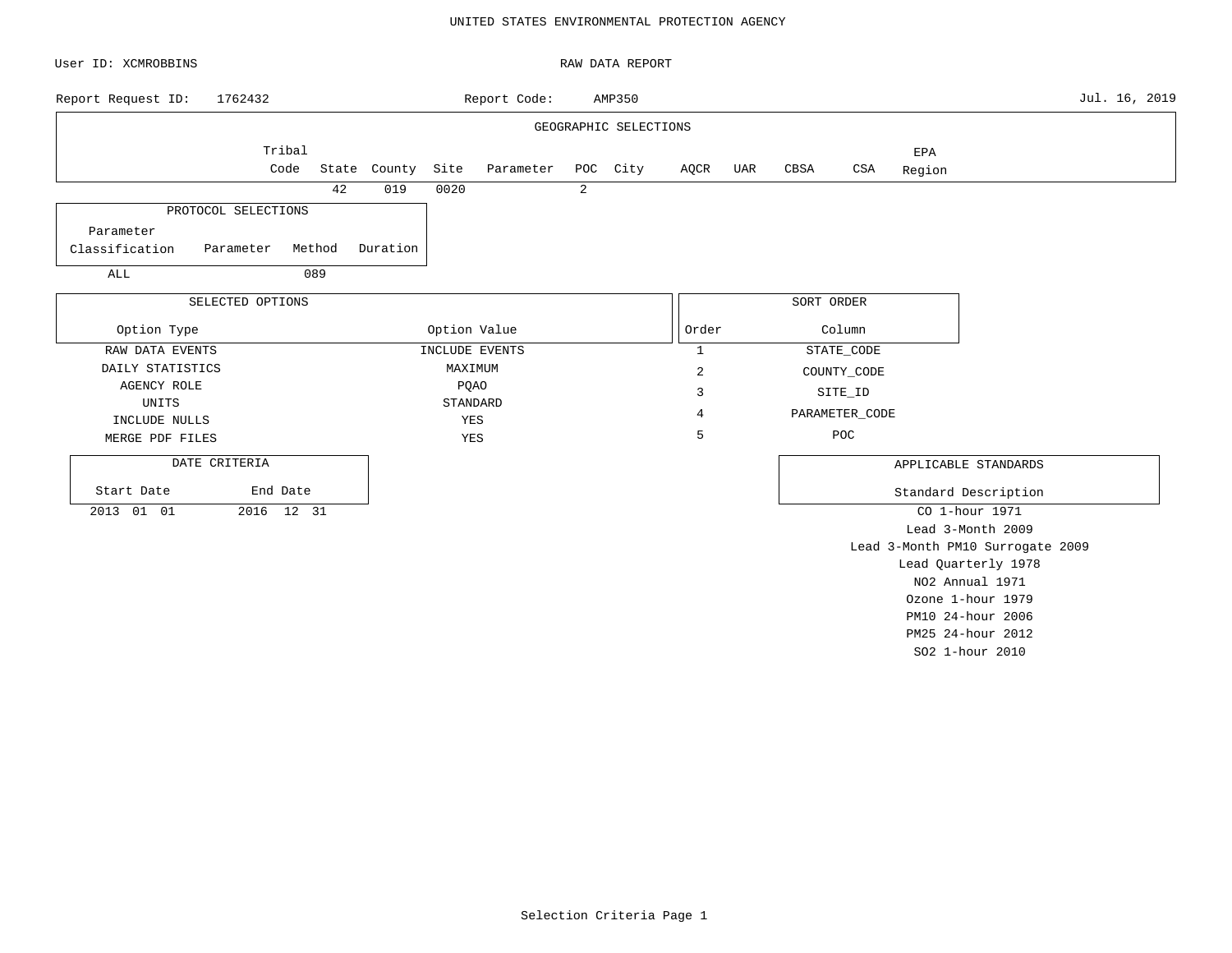|                |                                                                            |                |                                                            |                |                |       | RAW DATA REPORT |                                             |                              |                |                         |                                      | Jul. 16, 2019   |
|----------------|----------------------------------------------------------------------------|----------------|------------------------------------------------------------|----------------|----------------|-------|-----------------|---------------------------------------------|------------------------------|----------------|-------------------------|--------------------------------------|-----------------|
|                | (12103) Arsenic (TSP) STP                                                  |                |                                                            |                |                |       |                 |                                             |                              |                |                         | CAS NUMBER:                          | $7440 - 38 - 2$ |
|                | SITE ID: 42-019-0020                                                       | POC: 2         |                                                            |                |                |       |                 |                                             |                              |                |                         | LATITUDE:                            | 41.0632         |
|                | COUNTY: (019) Butler                                                       |                |                                                            |                |                |       | STATE:          | (42) Pennsylvania                           |                              |                |                         | LONGITUDE:                           | $-80.0309$      |
|                | CITY: (71184) Slippery Rock                                                |                |                                                            |                |                |       | AQCR:           |                                             | (197) SOUTHWEST PENNSYLVANIA |                |                         | UTM ZONE:                            |                 |
|                | SITE ADDRESS: Storm Harbor Equestrian Building                             |                |                                                            |                |                |       |                 | URBANIZED AREA: (0000) NOT IN AN URBAN AREA |                              |                |                         | UTM NORTHING:                        |                 |
| SITE COMMENTS: |                                                                            |                |                                                            |                |                |       |                 | LAND USE: AGRICULTURAL                      |                              |                |                         | UTM EASTING:                         |                 |
|                | MONITOR COMMENTS:                                                          |                |                                                            |                |                |       |                 | LOCATION SETTING:                           | SUBURBAN                     |                |                         | ELEVATION-MSL:                       | 400             |
|                |                                                                            |                |                                                            |                |                |       |                 |                                             |                              |                |                         | PROBE HEIGHT:                        | $\overline{3}$  |
|                | SUPPORT AGENCY: (0851) Pennsylvania Department Of Environmental Protection |                |                                                            |                |                |       |                 |                                             |                              |                |                         | DURATION: 24 HOUR                    |                 |
|                | MONITOR TYPE: OTHER                                                        |                |                                                            |                |                |       |                 | 2013<br>REPORT FOR:                         |                              |                |                         | UNITS: Micrograms/cubic meter (25 C) |                 |
| PQAO:          | COLLECTION AND ANALYSIS METHOD: (089) HI-VOL ICP/MS W/QUARTZ FILTER        |                | (0851) Pennsylvania Department Of Environmental Protection |                |                |       |                 |                                             |                              |                | MIN DETECTABLE:         |                                      |                 |
|                | MONTH                                                                      |                |                                                            |                |                |       |                 |                                             |                              |                |                         |                                      |                 |
| Day            | JANUARY                                                                    | FEBRUARY       | MARCH                                                      | APRIL          | MAY            | JUNE  | JULY            | AUGUST                                      | SEPTEMBER                    | <b>OCTOBER</b> | NOVEMBER                | DECEMBER                             |                 |
| $\mathbf{1}$   |                                                                            |                |                                                            |                |                |       |                 |                                             | .003                         | .001           |                         |                                      |                 |
| $\overline{a}$ |                                                                            |                |                                                            |                |                |       |                 | .001                                        |                              |                |                         |                                      |                 |
| 3              |                                                                            | .002           |                                                            |                |                | .001  | AF              |                                             |                              |                |                         |                                      |                 |
| $\overline{4}$ | AF                                                                         |                |                                                            | .0065          | $\rm AF$       |       |                 |                                             |                              |                |                         |                                      |                 |
| 5              |                                                                            |                | .001                                                       |                |                |       |                 |                                             |                              |                |                         |                                      |                 |
| 6              |                                                                            |                |                                                            |                |                |       |                 |                                             |                              |                | $.000$ ND               | $.000$ ND                            |                 |
| 7              |                                                                            |                |                                                            |                |                |       |                 |                                             | $.000$ ND                    | $.000$ ND      |                         |                                      |                 |
| 8              |                                                                            |                |                                                            |                |                |       |                 | AF                                          |                              |                |                         |                                      |                 |
| 9              |                                                                            | AF             |                                                            |                |                | .001  | .001            |                                             |                              |                |                         |                                      |                 |
| 10             | .001                                                                       |                |                                                            | $\rm AF$       | $\rm AF$       |       |                 |                                             |                              |                |                         |                                      |                 |
| $11\,$         |                                                                            |                | $.000$ ND                                                  |                |                |       |                 |                                             |                              |                |                         |                                      |                 |
| 12             |                                                                            |                |                                                            |                |                |       |                 |                                             |                              |                | $.000$ ND               | .002                                 |                 |
| 13             |                                                                            |                |                                                            |                |                |       |                 |                                             | $.000$ ND                    | .001           |                         |                                      |                 |
| 14             |                                                                            |                |                                                            |                |                |       |                 | $.000$ ND                                   |                              |                |                         |                                      |                 |
| 15             |                                                                            | .001           |                                                            |                |                | .001  | .001            |                                             |                              |                |                         |                                      |                 |
| 16             | .002                                                                       |                |                                                            | $.000$ ND      | .001           |       |                 |                                             |                              |                |                         |                                      |                 |
| 17             |                                                                            |                | .001                                                       |                |                |       |                 |                                             |                              |                |                         |                                      |                 |
| 18             |                                                                            |                |                                                            |                |                |       |                 |                                             |                              |                | $.000$ ND               | .001                                 |                 |
| 19             |                                                                            |                |                                                            |                |                |       |                 |                                             | .002                         | .002           |                         |                                      |                 |
| 20             |                                                                            |                |                                                            |                |                |       |                 | .002                                        |                              |                |                         |                                      |                 |
| 21             |                                                                            | $.000$ ND      |                                                            |                |                | .002  | .002            |                                             |                              |                |                         |                                      |                 |
| 22             | $\rm AF$                                                                   |                |                                                            | $.000$ ND      | .001           |       |                 |                                             |                              |                |                         |                                      |                 |
| 23             |                                                                            |                | AF                                                         |                |                |       |                 |                                             |                              |                |                         |                                      |                 |
| 24             |                                                                            |                |                                                            |                |                |       |                 |                                             |                              |                | $\rm AF$                | .001                                 |                 |
| 25             |                                                                            |                |                                                            |                |                |       |                 |                                             | $.000$ ND                    | $\rm{AF}$      |                         |                                      |                 |
| 26             |                                                                            |                |                                                            |                |                |       |                 | .001                                        |                              |                |                         |                                      |                 |
| 27             |                                                                            | $.000$ ND      |                                                            |                |                | .001  | .0035           |                                             |                              |                |                         |                                      |                 |
| 28<br>29       | $.000$ ND                                                                  |                | .001                                                       | .002           | .002           |       |                 |                                             |                              |                |                         |                                      |                 |
|                |                                                                            |                |                                                            |                |                |       |                 |                                             |                              |                |                         |                                      |                 |
| 30             |                                                                            |                |                                                            |                |                |       |                 |                                             |                              |                | AF                      | $.000$ ND                            |                 |
| 31             |                                                                            |                |                                                            |                |                |       |                 |                                             |                              | .001           |                         |                                      |                 |
| NO.:           | $\overline{3}$                                                             | $\overline{4}$ | $\overline{4}$                                             | $\overline{4}$ | $\overline{3}$ | 5     | $\overline{4}$  | $\overline{4}$                              | 5                            | 5              | $\overline{\mathbf{3}}$ | 5                                    |                 |
| MAX:           | .002                                                                       | .002           | .001                                                       | .006           | .002           | .002  | .003            | .002                                        | .003                         | .002           | 0.000                   | .002                                 |                 |
| MEAN:          | .0010                                                                      | .0008          | .0008                                                      | .0020          | .0013          | .0012 | .0018           | .0010                                       | .0010                        | .0010          | 0.0000                  | .0008                                |                 |
|                | ANNUAL OBSERVATIONS:                                                       | 49             | ANNUAL MEAN:                                               | .0011          | ANNUAL MAX:    | .006  |                 |                                             |                              |                |                         |                                      |                 |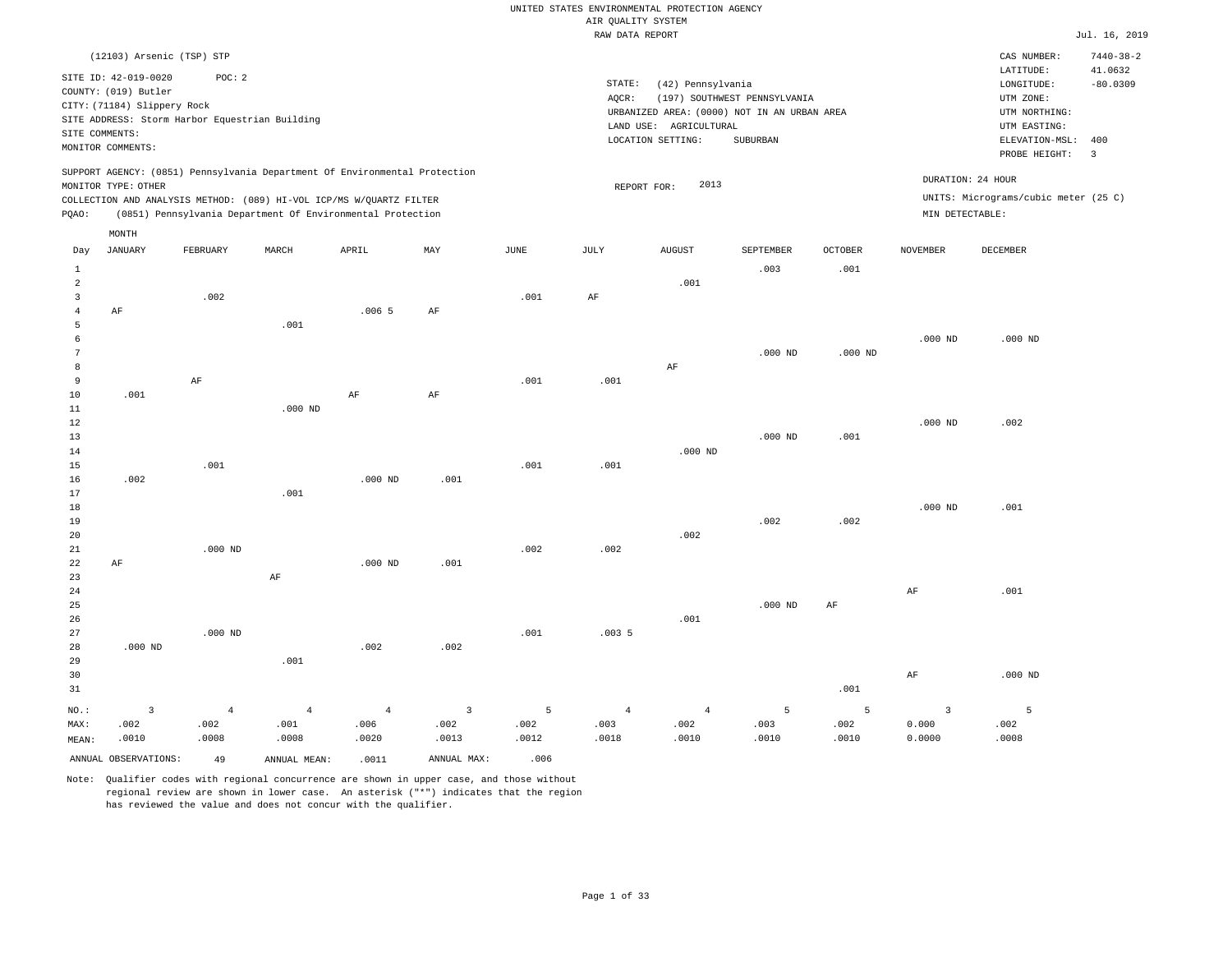|                                |                                                                                                                    |                                                                                                                                                   |               |               |                |                | ----- ------ ---- ---- |                                                                  |                                                                                                |                |                   |                                                                                                                      | $     -$                                       |
|--------------------------------|--------------------------------------------------------------------------------------------------------------------|---------------------------------------------------------------------------------------------------------------------------------------------------|---------------|---------------|----------------|----------------|------------------------|------------------------------------------------------------------|------------------------------------------------------------------------------------------------|----------------|-------------------|----------------------------------------------------------------------------------------------------------------------|------------------------------------------------|
|                                | (12103) Arsenic (TSP) STP                                                                                          |                                                                                                                                                   |               |               |                |                |                        |                                                                  |                                                                                                |                |                   | CAS NUMBER:                                                                                                          | $7440 - 38 - 2$                                |
|                                | SITE ID: 42-019-0020<br>COUNTY: (019) Butler<br>CITY: (71184) Slippery Rock<br>SITE COMMENTS:<br>MONITOR COMMENTS: | POC: 2<br>SITE ADDRESS: Storm Harbor Equestrian Building                                                                                          |               |               |                |                | STATE:<br>AQCR:        | (42) Pennsylvania<br>LAND USE: AGRICULTURAL<br>LOCATION SETTING: | (197) SOUTHWEST PENNSYLVANIA<br>URBANIZED AREA: (0000) NOT IN AN URBAN AREA<br><b>SUBURBAN</b> |                |                   | LATITUDE:<br>$\texttt{LONGITUDE}$ :<br>UTM ZONE:<br>UTM NORTHING:<br>UTM EASTING:<br>ELEVATION-MSL:<br>PROBE HEIGHT: | 41.0632<br>$-80.0309$<br>400<br>$\overline{3}$ |
|                                | MONITOR TYPE: OTHER                                                                                                | SUPPORT AGENCY: (0851) Pennsylvania Department Of Environmental Protection<br>COLLECTION AND ANALYSIS METHOD: (089) HI-VOL ICP/MS W/QUARTZ FILTER |               |               |                |                |                        | 2014<br>REPORT FOR:                                              |                                                                                                |                | DURATION: 24 HOUR | UNITS: Micrograms/cubic meter (25 C)                                                                                 |                                                |
| PQAO:                          |                                                                                                                    | (0851) Pennsylvania Department Of Environmental Protection                                                                                        |               |               |                |                |                        |                                                                  |                                                                                                |                | MIN DETECTABLE:   |                                                                                                                      |                                                |
|                                | MONTH                                                                                                              |                                                                                                                                                   |               |               |                |                |                        |                                                                  |                                                                                                |                |                   |                                                                                                                      |                                                |
| Day                            | <b>JANUARY</b>                                                                                                     | FEBRUARY                                                                                                                                          | MARCH         | APRIL         | MAY            | JUNE           | JULY                   | <b>AUGUST</b>                                                    | SEPTEMBER                                                                                      | <b>OCTOBER</b> | <b>NOVEMBER</b>   | <b>DECEMBER</b>                                                                                                      |                                                |
| $\mathbf{1}$<br>$\overline{a}$ |                                                                                                                    |                                                                                                                                                   |               |               |                |                |                        |                                                                  | .001                                                                                           | .002           | $.000$ ND         | $.000$ ND                                                                                                            |                                                |
| 3<br>$\overline{4}$            |                                                                                                                    | .001                                                                                                                                              |               |               |                | .001           | AF                     | .002                                                             |                                                                                                |                |                   |                                                                                                                      |                                                |
| 5                              | AF                                                                                                                 |                                                                                                                                                   |               | $.000$ ND     | $.000$ ND      |                |                        |                                                                  |                                                                                                |                |                   |                                                                                                                      |                                                |
| 6<br>7                         |                                                                                                                    |                                                                                                                                                   | $.000$ ND     |               |                |                |                        |                                                                  |                                                                                                |                | $.000$ ND         | .001                                                                                                                 |                                                |
| 8                              |                                                                                                                    |                                                                                                                                                   |               |               |                |                |                        |                                                                  | .001                                                                                           | $\rm{AF}$      |                   |                                                                                                                      |                                                |
| 9                              |                                                                                                                    |                                                                                                                                                   |               |               |                |                |                        | AF                                                               |                                                                                                |                |                   |                                                                                                                      |                                                |
| 10<br>11                       | AF                                                                                                                 | $.000$ ND                                                                                                                                         |               | .001          | .002           | $\rm{AF}$      | $\rm{AF}$              |                                                                  |                                                                                                |                |                   |                                                                                                                      |                                                |
| 12                             |                                                                                                                    |                                                                                                                                                   | .001          |               |                |                |                        |                                                                  |                                                                                                |                |                   |                                                                                                                      |                                                |
| 13                             |                                                                                                                    |                                                                                                                                                   |               |               |                |                |                        |                                                                  |                                                                                                |                | $.000$ ND         | AF                                                                                                                   |                                                |
| 14<br>15                       |                                                                                                                    |                                                                                                                                                   |               |               |                |                |                        | .002                                                             | $.000$ ND                                                                                      | $\rm{AF}$      |                   |                                                                                                                      |                                                |
| 16                             |                                                                                                                    | .001                                                                                                                                              |               |               |                | .002           | .001                   |                                                                  |                                                                                                |                |                   |                                                                                                                      |                                                |
| 17                             | .001                                                                                                               |                                                                                                                                                   |               | .001          | .001           |                |                        |                                                                  |                                                                                                |                |                   |                                                                                                                      |                                                |
| 18<br>19                       |                                                                                                                    |                                                                                                                                                   | $.000$ ND     |               |                |                |                        |                                                                  |                                                                                                |                | $.000$ ND         | AF                                                                                                                   |                                                |
| 20                             |                                                                                                                    |                                                                                                                                                   |               |               |                |                |                        |                                                                  | $.000$ ND                                                                                      | $\rm{AF}$      |                   |                                                                                                                      |                                                |
| 21                             |                                                                                                                    |                                                                                                                                                   |               |               |                |                |                        | .001                                                             |                                                                                                |                |                   |                                                                                                                      |                                                |
| 22                             |                                                                                                                    | $.000$ ND                                                                                                                                         |               |               |                | .002           | .001                   |                                                                  |                                                                                                |                |                   |                                                                                                                      |                                                |
| 23<br>24                       | .001                                                                                                               |                                                                                                                                                   | $.000$ ND     | $.000$ ND     | AF             |                |                        |                                                                  |                                                                                                |                |                   |                                                                                                                      |                                                |
| 25                             |                                                                                                                    |                                                                                                                                                   |               |               |                |                |                        |                                                                  |                                                                                                |                | $.000$ ND         | .001                                                                                                                 |                                                |
| 26                             |                                                                                                                    |                                                                                                                                                   |               |               |                |                |                        |                                                                  | $.000$ ND                                                                                      | $.000$ ND      |                   |                                                                                                                      |                                                |
| 27<br>28                       |                                                                                                                    | .001                                                                                                                                              |               |               |                | AF             | .002                   | .001                                                             |                                                                                                |                |                   |                                                                                                                      |                                                |
| 29                             | $.000$ ND                                                                                                          |                                                                                                                                                   |               | .001          | .001           |                |                        |                                                                  |                                                                                                |                |                   |                                                                                                                      |                                                |
| 30                             |                                                                                                                    |                                                                                                                                                   | $.000$ ND     |               |                |                |                        |                                                                  |                                                                                                |                |                   |                                                                                                                      |                                                |
| 31                             |                                                                                                                    |                                                                                                                                                   |               |               |                |                |                        |                                                                  |                                                                                                |                |                   | $\rm AF$                                                                                                             |                                                |
| NO.:                           | $\overline{\mathbf{3}}$                                                                                            | 5                                                                                                                                                 | 5             | 5             | $\overline{4}$ | $\overline{3}$ | $\overline{3}$         | $\overline{4}$                                                   | 5                                                                                              | $\overline{a}$ | 5                 | $\overline{3}$                                                                                                       |                                                |
| MAX:                           | .001<br>.0007                                                                                                      | .001<br>.0006                                                                                                                                     | .001<br>.0002 | .001<br>.0006 | .002<br>.0010  | .002<br>.0017  | .002<br>.0013          | .002                                                             | .001<br>.0004                                                                                  | .002<br>.0010  | 0.000             | .001<br>.0007                                                                                                        |                                                |
| MEAN:                          |                                                                                                                    |                                                                                                                                                   |               |               |                |                |                        | .0015                                                            |                                                                                                |                | 0.0000            |                                                                                                                      |                                                |

ANNUAL OBSERVATIONS: 47 ANNUAL MEAN: .0007 ANNUAL MAX: .002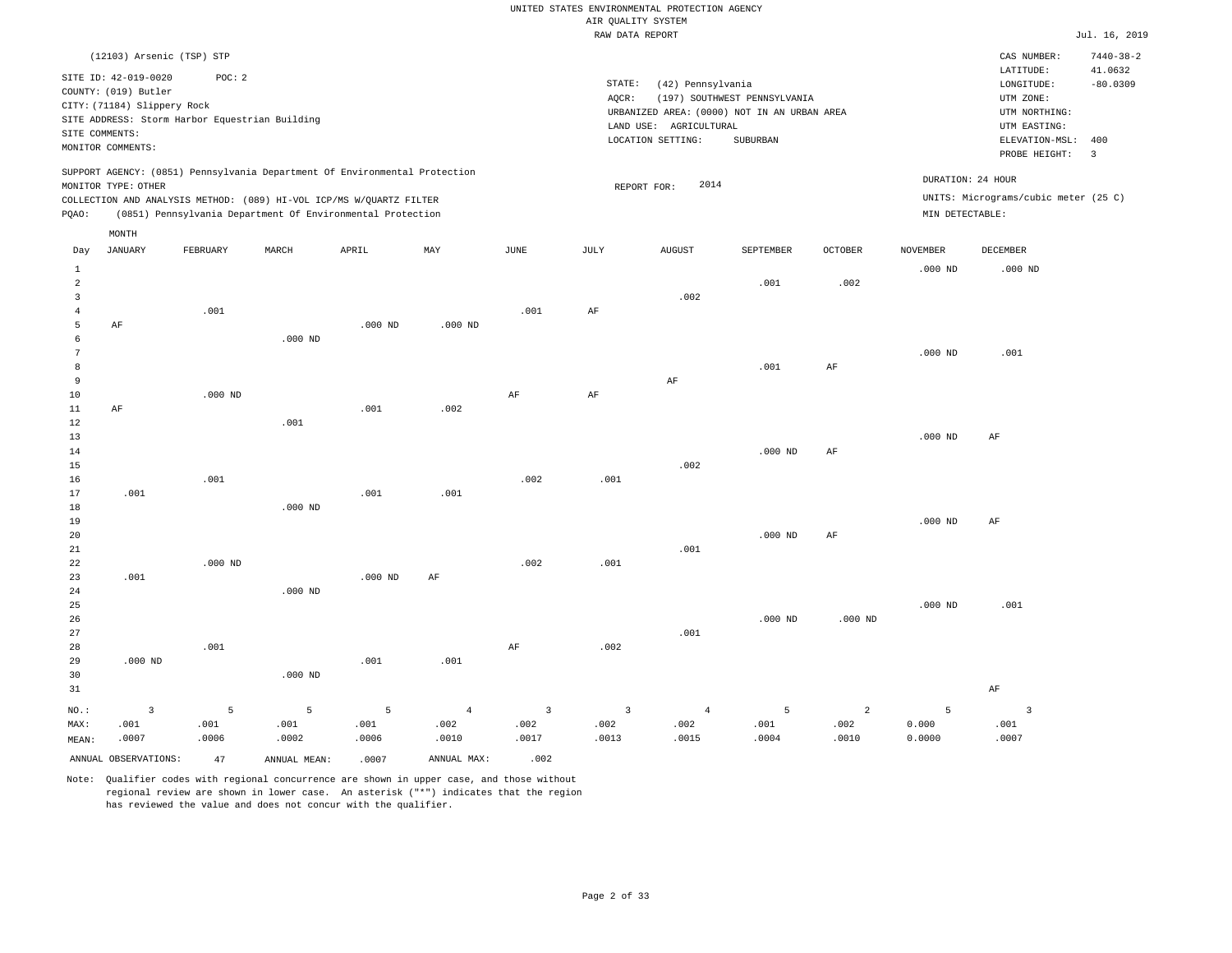|              |                                                                                                                    |                                                                            |           |           |      |           | RAW DATA REPORT |                                                                                                                 |                                          |                |                 |                                                                                         | Jul. 16, 2019              |
|--------------|--------------------------------------------------------------------------------------------------------------------|----------------------------------------------------------------------------|-----------|-----------|------|-----------|-----------------|-----------------------------------------------------------------------------------------------------------------|------------------------------------------|----------------|-----------------|-----------------------------------------------------------------------------------------|----------------------------|
|              |                                                                                                                    | (12103) Arsenic (TSP) STP                                                  |           |           |      |           |                 |                                                                                                                 |                                          |                |                 | CAS NUMBER:                                                                             | $7440 - 38 - 2$<br>41.0632 |
|              | SITE ID: 42-019-0020<br>COUNTY: (019) Butler<br>CITY: (71184) Slippery Rock<br>SITE COMMENTS:<br>MONITOR COMMENTS: | POC: 2<br>SITE ADDRESS: Storm Harbor Equestrian Building                   |           |           |      |           | STATE:<br>AQCR: | (42) Pennsylvania<br>URBANIZED AREA: (0000) NOT IN AN URBAN AREA<br>LAND USE: AGRICULTURAL<br>LOCATION SETTING: | (197) SOUTHWEST PENNSYLVANIA<br>SUBURBAN |                |                 | LATITUDE:<br>LONGITUDE:<br>UTM ZONE:<br>UTM NORTHING:<br>UTM EASTING:<br>ELEVATION-MSL: | $-80.0309$<br>400          |
|              |                                                                                                                    | SUPPORT AGENCY: (0851) Pennsylvania Department Of Environmental Protection |           |           |      |           |                 |                                                                                                                 |                                          |                |                 | PROBE HEIGHT:<br>DURATION: 24 HOUR                                                      | $\overline{\mathbf{3}}$    |
|              | MONITOR TYPE: OTHER                                                                                                |                                                                            |           |           |      |           |                 | 2015<br>REPORT FOR:                                                                                             |                                          |                |                 | UNITS: Micrograms/cubic meter (25 C)                                                    |                            |
|              |                                                                                                                    | COLLECTION AND ANALYSIS METHOD: (089) HI-VOL ICP/MS W/QUARTZ FILTER        |           |           |      |           |                 |                                                                                                                 |                                          |                |                 |                                                                                         |                            |
| POAO:        |                                                                                                                    | (0851) Pennsylvania Department Of Environmental Protection                 |           |           |      |           |                 |                                                                                                                 |                                          |                | MIN DETECTABLE: |                                                                                         |                            |
|              | MONTH                                                                                                              |                                                                            |           |           |      |           |                 |                                                                                                                 |                                          |                |                 |                                                                                         |                            |
| Day          | <b>JANUARY</b>                                                                                                     | FEBRUARY                                                                   | MARCH     | APRIL     | MAY  | JUNE      | JULY            | <b>AUGUST</b>                                                                                                   | SEPTEMBER                                | <b>OCTOBER</b> | <b>NOVEMBER</b> | DECEMBER                                                                                |                            |
| $\mathbf{1}$ |                                                                                                                    |                                                                            | AF        |           |      |           |                 |                                                                                                                 |                                          |                |                 |                                                                                         |                            |
| 2            |                                                                                                                    |                                                                            |           |           |      |           |                 |                                                                                                                 |                                          |                | AF              | $.000$ ND                                                                               |                            |
| 3            |                                                                                                                    |                                                                            |           |           |      |           |                 |                                                                                                                 | .001                                     | $.000$ ND      |                 |                                                                                         |                            |
| 4            |                                                                                                                    |                                                                            |           |           |      |           |                 | .001                                                                                                            |                                          |                |                 |                                                                                         |                            |
| 5            |                                                                                                                    | $.000$ ND                                                                  |           |           |      | .001      | $\rm{AF}$       |                                                                                                                 |                                          |                |                 |                                                                                         |                            |
| 6            | .001                                                                                                               |                                                                            |           | $.000$ ND | .001 |           |                 |                                                                                                                 |                                          |                |                 |                                                                                         |                            |
|              |                                                                                                                    |                                                                            | AF        |           |      |           |                 |                                                                                                                 |                                          |                |                 |                                                                                         |                            |
| 8            |                                                                                                                    |                                                                            |           |           |      |           |                 |                                                                                                                 |                                          |                | $.000$ ND       | AF                                                                                      |                            |
| 9            |                                                                                                                    |                                                                            |           |           |      |           |                 |                                                                                                                 | .001                                     | .001           |                 |                                                                                         |                            |
| 10           |                                                                                                                    |                                                                            |           |           |      |           |                 | .002                                                                                                            |                                          |                |                 |                                                                                         |                            |
| 11           |                                                                                                                    | .001                                                                       |           |           |      | $.000$ ND | .001            |                                                                                                                 |                                          |                |                 |                                                                                         |                            |
| 12           | AF                                                                                                                 |                                                                            |           | .001      | AF   |           |                 |                                                                                                                 |                                          |                |                 |                                                                                         |                            |
| 13           |                                                                                                                    |                                                                            | AF        |           |      |           |                 |                                                                                                                 |                                          |                |                 |                                                                                         |                            |
| 14           |                                                                                                                    |                                                                            |           |           |      |           |                 |                                                                                                                 |                                          |                | $.000$ ND       | AF                                                                                      |                            |
| 15           |                                                                                                                    |                                                                            |           |           |      |           |                 |                                                                                                                 | .002                                     | AF             |                 |                                                                                         |                            |
| 16           |                                                                                                                    |                                                                            |           |           |      |           |                 | .001                                                                                                            |                                          |                |                 |                                                                                         |                            |
| 17           |                                                                                                                    | $\rm{AF}$                                                                  |           |           |      | .0035     | $\rm{AF}$       |                                                                                                                 |                                          |                |                 |                                                                                         |                            |
| 18           | AF                                                                                                                 |                                                                            |           | AF        | AF   |           |                 |                                                                                                                 |                                          |                |                 |                                                                                         |                            |
| 19           |                                                                                                                    |                                                                            | $.000$ ND |           |      |           |                 |                                                                                                                 |                                          |                |                 |                                                                                         |                            |
| 20           |                                                                                                                    |                                                                            |           |           |      |           |                 |                                                                                                                 |                                          |                | $.000$ ND       | .001                                                                                    |                            |
| 21           |                                                                                                                    |                                                                            |           |           |      |           |                 |                                                                                                                 | AF                                       | AF             |                 |                                                                                         |                            |
| 22           |                                                                                                                    |                                                                            |           |           |      |           |                 | $.000$ ND                                                                                                       |                                          |                |                 |                                                                                         |                            |

| 23      |       | AF    |           |       |       | AF    | AF             |       |       |       |        |           |
|---------|-------|-------|-----------|-------|-------|-------|----------------|-------|-------|-------|--------|-----------|
| 24      | AF    |       |           | AF    | AF    |       |                |       |       |       |        |           |
| 25      |       |       | $.000$ ND |       |       |       |                |       |       |       |        |           |
| 26      |       |       |           |       |       |       |                |       |       |       | AM     | $.000$ ND |
| 27      |       |       |           |       |       |       |                |       | AF    | AF    |        |           |
| 28      |       |       |           |       |       |       |                | .001  |       |       |        |           |
| 29      |       |       |           |       |       | AF    | .001           |       |       |       |        |           |
| 30      | AF    |       |           | AF    | .001  |       |                |       |       |       |        |           |
| 31      |       |       | $.000$ ND |       |       |       |                |       |       |       |        |           |
| $NO.$ : |       | 2     | 3         | 2     | 2     | 3     | $\overline{a}$ | 5     | 3     | 2     |        |           |
| MAX:    | .001  | .001  | 0.000     | .001  | .001  | .003  | .001           | .002  | .002  | .001  | 0.000  | .001      |
| MEAN:   | .0010 | .0005 | 0.0000    | .0005 | .0010 | .0013 | .0010          | .0010 | .0013 | .0005 | 0.0000 | .0003     |

ANNUAL OBSERVATIONS: 31 ANNUAL MEAN: .0007 ANNUAL MAX: .003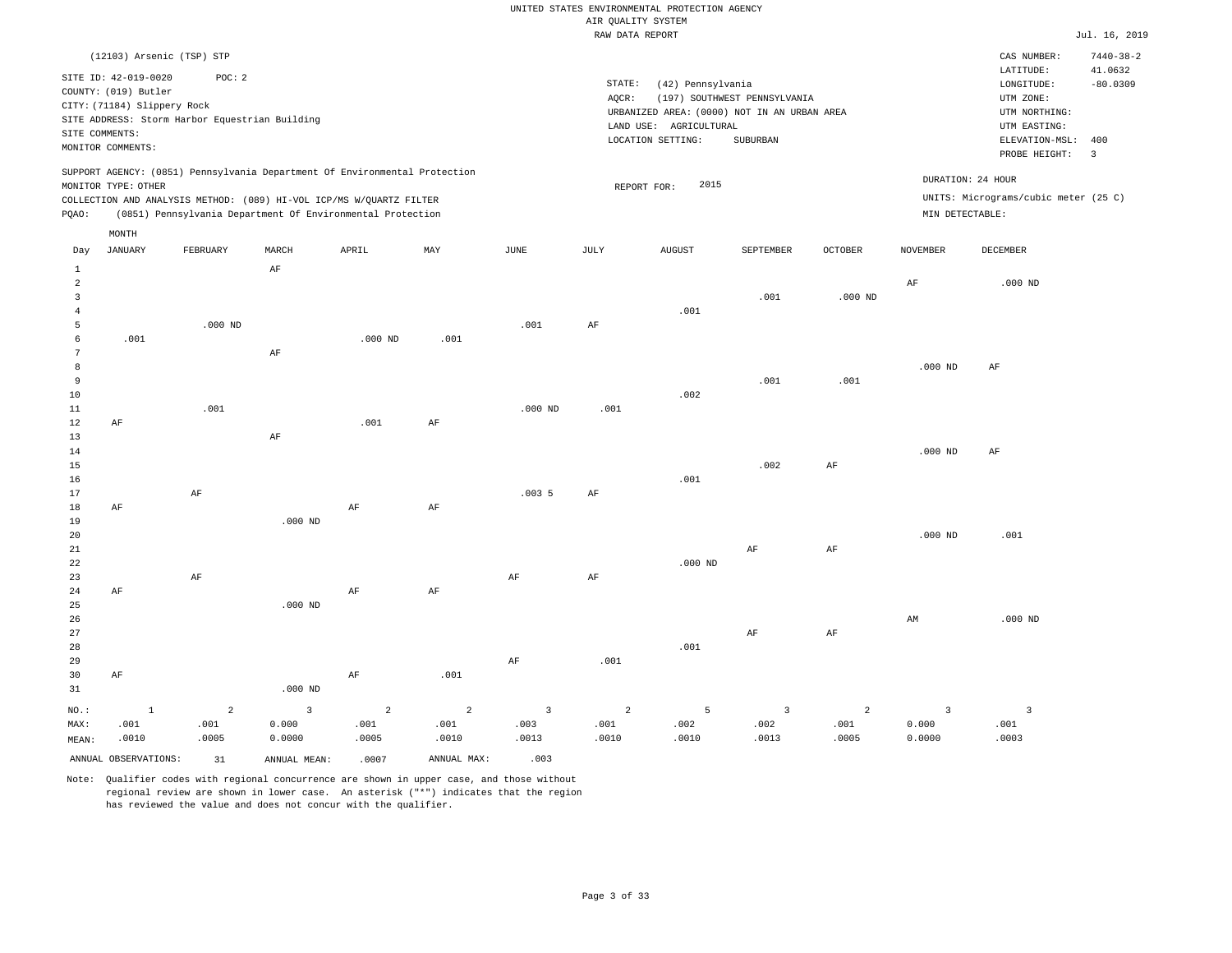|                 |                             |             |                                                                            |           |             |           | RAW DATA REPORT |                        |                                             |              |                 |                                      | Jul. 16, 2019           |
|-----------------|-----------------------------|-------------|----------------------------------------------------------------------------|-----------|-------------|-----------|-----------------|------------------------|---------------------------------------------|--------------|-----------------|--------------------------------------|-------------------------|
|                 | (12103) Arsenic (TSP) STP   |             |                                                                            |           |             |           |                 |                        |                                             |              |                 | CAS NUMBER:                          | $7440 - 38 - 2$         |
|                 | SITE ID: 42-019-0020        | POC: 2      |                                                                            |           |             |           |                 |                        |                                             |              |                 | LATITUDE:                            | 41.0632                 |
|                 | COUNTY: (019) Butler        |             |                                                                            |           |             |           | STATE:          | (42) Pennsylvania      |                                             |              |                 | LONGITUDE:                           | $-80.0309$              |
|                 | CITY: (71184) Slippery Rock |             |                                                                            |           |             |           | AQCR:           |                        | (197) SOUTHWEST PENNSYLVANIA                |              |                 | UTM ZONE:                            |                         |
|                 |                             |             | SITE ADDRESS: Storm Harbor Equestrian Building                             |           |             |           |                 |                        | URBANIZED AREA: (0000) NOT IN AN URBAN AREA |              |                 | UTM NORTHING:                        |                         |
| SITE COMMENTS:  |                             |             |                                                                            |           |             |           |                 | LAND USE: AGRICULTURAL |                                             |              |                 | UTM EASTING:                         |                         |
|                 | MONITOR COMMENTS:           |             |                                                                            |           |             |           |                 | LOCATION SETTING:      | SUBURBAN                                    |              |                 | ELEVATION-MSL:                       | 400                     |
|                 |                             |             |                                                                            |           |             |           |                 |                        |                                             |              |                 | PROBE HEIGHT:                        | $\overline{\mathbf{3}}$ |
|                 | MONITOR TYPE: OTHER         |             | SUPPORT AGENCY: (0851) Pennsylvania Department Of Environmental Protection |           |             |           | REPORT FOR:     | 2016                   |                                             |              |                 | DURATION: 24 HOUR                    |                         |
|                 |                             |             | COLLECTION AND ANALYSIS METHOD: (089) HI-VOL ICP/MS W/QUARTZ FILTER        |           |             |           |                 |                        |                                             |              |                 | UNITS: Micrograms/cubic meter (25 C) |                         |
| PQAO:           |                             |             | (0851) Pennsylvania Department Of Environmental Protection                 |           |             |           |                 |                        |                                             |              |                 | MIN DETECTABLE:                      |                         |
|                 | MONTH                       |             |                                                                            |           |             |           |                 |                        |                                             |              |                 |                                      |                         |
| Day             | <b>JANUARY</b>              | FEBRUARY    | MARCH                                                                      | APRIL     | MAY         | JUNE      | JULY            | <b>AUGUST</b>          | SEPTEMBER                                   | OCTOBER      | <b>NOVEMBER</b> | DECEMBER                             |                         |
| 1<br>2          | $.000$ ND                   |             | $.000$ ND                                                                  |           |             |           |                 |                        |                                             |              |                 |                                      |                         |
| $\overline{3}$  |                             |             |                                                                            |           |             |           |                 |                        |                                             |              |                 |                                      |                         |
| $\overline{4}$  |                             |             |                                                                            |           |             |           |                 |                        |                                             |              |                 |                                      |                         |
| 5               |                             |             |                                                                            |           |             | .001      | .002            |                        |                                             |              |                 |                                      |                         |
| 6               |                             | ${\rm FT}$  |                                                                            | $.000$ ND | $.000$ ND   |           |                 |                        |                                             |              |                 |                                      |                         |
| $7\phantom{.0}$ | AF                          |             | AM                                                                         |           |             |           |                 |                        |                                             |              |                 |                                      |                         |
| 8               |                             |             |                                                                            |           |             |           |                 |                        |                                             |              |                 |                                      |                         |
| 9               |                             |             |                                                                            |           |             |           |                 |                        |                                             |              |                 |                                      |                         |
| 10              |                             |             |                                                                            |           |             |           |                 |                        |                                             |              |                 |                                      |                         |
| 11              |                             |             |                                                                            |           |             | .001      | .001            |                        |                                             |              |                 |                                      |                         |
| 12              |                             | ${\tt F1}$  |                                                                            | $.000$ ND | .001        |           |                 |                        |                                             |              |                 |                                      |                         |
| 13              | AF                          |             | $\rm AF$                                                                   |           |             |           |                 |                        |                                             |              |                 |                                      |                         |
| 14              |                             |             |                                                                            |           |             |           |                 |                        |                                             |              |                 |                                      |                         |
| 15              |                             |             |                                                                            |           |             |           |                 |                        |                                             |              |                 |                                      |                         |
| 16              |                             |             |                                                                            |           |             |           |                 |                        |                                             |              |                 |                                      |                         |
| 17              |                             |             |                                                                            |           |             | $.000$ ND | $.000$ ND       |                        |                                             |              |                 |                                      |                         |
| 18              |                             | AM          |                                                                            | .001      | $.000$ ND   |           |                 |                        |                                             |              |                 |                                      |                         |
| 19              | $.000$ ND                   |             | AM                                                                         |           |             |           |                 |                        |                                             |              |                 |                                      |                         |
| 20              |                             |             |                                                                            |           |             |           |                 |                        |                                             |              |                 |                                      |                         |
| 21              |                             |             |                                                                            |           |             |           |                 |                        |                                             |              |                 |                                      |                         |
| 22              |                             |             |                                                                            |           |             |           |                 |                        |                                             |              |                 |                                      |                         |
| 23              |                             |             |                                                                            |           |             | .001      | .001            |                        |                                             |              |                 |                                      |                         |
| 24              |                             | AM          |                                                                            | .001      | .001        |           |                 |                        |                                             |              |                 |                                      |                         |
| 25              | $.000$ ND                   |             | $.000$ ND                                                                  |           |             |           |                 |                        |                                             |              |                 |                                      |                         |
| 26              |                             |             |                                                                            |           |             |           |                 |                        |                                             |              |                 |                                      |                         |
| 27              |                             |             |                                                                            |           |             |           |                 |                        |                                             |              |                 |                                      |                         |
| 28              |                             |             |                                                                            |           |             |           |                 |                        |                                             |              |                 |                                      |                         |
| 29              |                             |             |                                                                            |           |             | $.000$ ND | .001            |                        |                                             |              |                 |                                      |                         |
| 30              |                             |             |                                                                            | $.000$ ND | .0025       |           |                 |                        |                                             |              |                 |                                      |                         |
| 31              | $.000$ ND                   |             | $.000$ ND                                                                  |           |             |           |                 |                        |                                             |              |                 |                                      |                         |
| NO.:            | $\overline{4}$              | $\mathbb O$ | 3                                                                          | 5         | 5           | 5         | 5               | $\mathsf{O}\xspace$    | $\mathbb O$                                 | $\mathsf{O}$ | $\circ$         | $\mathbb O$                          |                         |
| MAX:            | 0.000                       |             | 0.000                                                                      | .001      | .002        | .001      | .002            |                        |                                             |              |                 |                                      |                         |
| MEAN:           | 0.0000                      |             | 0.0000                                                                     | .0004     | .0008       | .0006     | .0010           |                        |                                             |              |                 |                                      |                         |
|                 | ANNUAL OBSERVATIONS:        | 27          |                                                                            | .0005     | ANNUAL MAX: | .002      |                 |                        |                                             |              |                 |                                      |                         |
|                 |                             |             | ANNUAL MEAN:                                                               |           |             |           |                 |                        |                                             |              |                 |                                      |                         |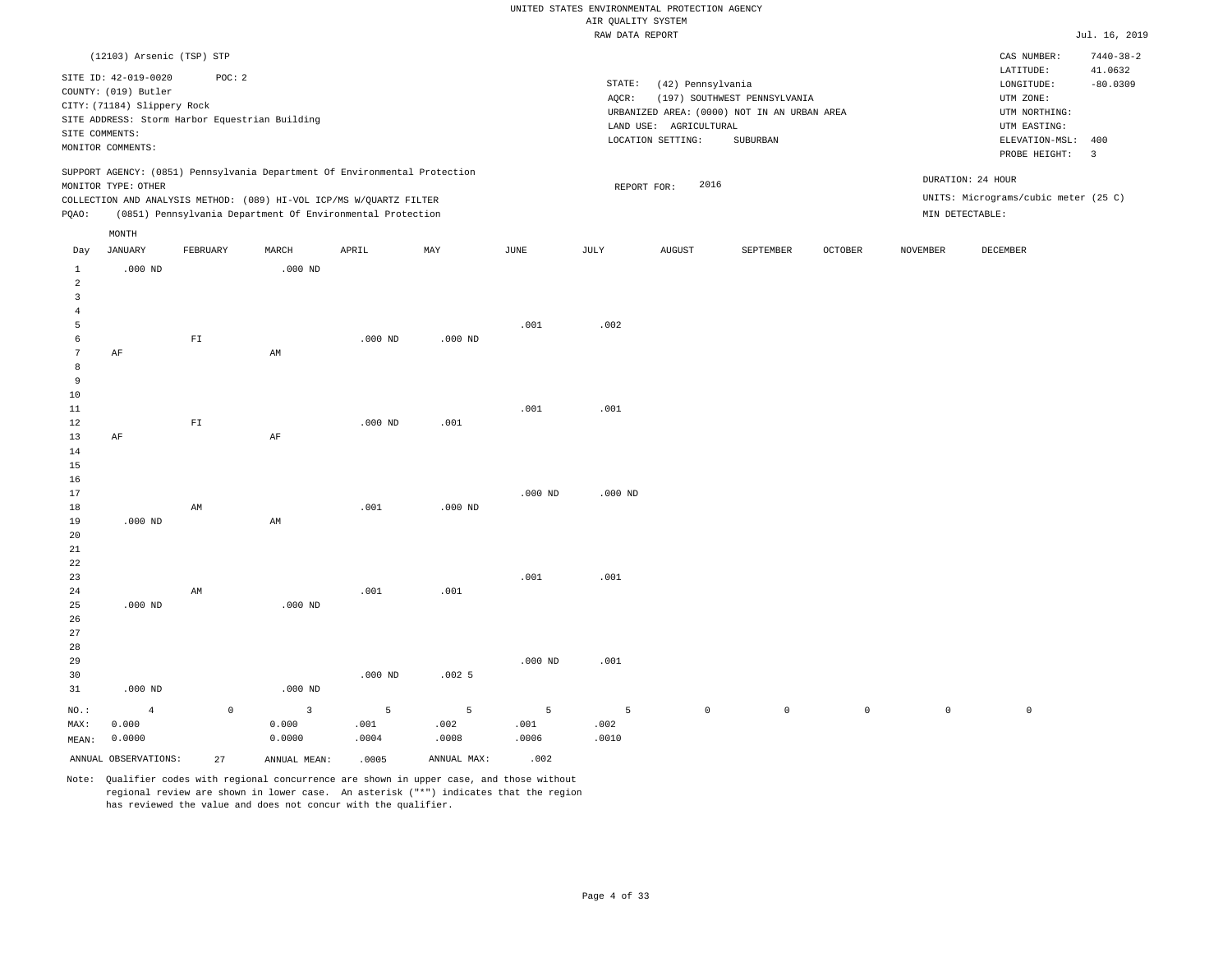|                | (12105) Beryllium (TSP) STP                    |                |                                                                                                                                   |                |                         |             |                |                                             |                              |                |                   | CAS NUMBER:                         | $7440 - 41 - 7$         |
|----------------|------------------------------------------------|----------------|-----------------------------------------------------------------------------------------------------------------------------------|----------------|-------------------------|-------------|----------------|---------------------------------------------|------------------------------|----------------|-------------------|-------------------------------------|-------------------------|
|                | SITE ID: 42-019-0020                           | POC: 2         |                                                                                                                                   |                |                         |             | STATE:         | (42) Pennsylvania                           |                              |                |                   | LATITUDE:<br>LONGITUDE:             | 41.0632<br>$-80.0309$   |
|                | COUNTY: (019) Butler                           |                |                                                                                                                                   |                |                         |             | AQCR:          |                                             | (197) SOUTHWEST PENNSYLVANIA |                |                   | UTM ZONE:                           |                         |
|                | CITY: (71184) Slippery Rock                    |                |                                                                                                                                   |                |                         |             |                | URBANIZED AREA: (0000) NOT IN AN URBAN AREA |                              |                |                   | UTM NORTHING:                       |                         |
|                | SITE ADDRESS: Storm Harbor Equestrian Building |                |                                                                                                                                   |                |                         |             |                | LAND USE: AGRICULTURAL                      |                              |                |                   | UTM EASTING:                        |                         |
| SITE COMMENTS: |                                                |                |                                                                                                                                   |                |                         |             |                | LOCATION SETTING:                           | SUBURBAN                     |                |                   | ELEVATION-MSL:                      | 400                     |
|                | MONITOR COMMENTS:                              |                |                                                                                                                                   |                |                         |             |                |                                             |                              |                |                   | PROBE HEIGHT:                       | $\overline{\mathbf{3}}$ |
|                |                                                |                | SUPPORT AGENCY: (0851) Pennsylvania Department Of Environmental Protection                                                        |                |                         |             |                |                                             |                              |                | DURATION: 24 HOUR |                                     |                         |
|                | MONITOR TYPE: OTHER                            |                |                                                                                                                                   |                |                         |             | REPORT FOR:    | 2013                                        |                              |                |                   | UNITS: Nanograms/cubic meter (25 C) |                         |
| PQAO:          |                                                |                | COLLECTION AND ANALYSIS METHOD: (089) HI-VOL ICP/MS W/QUARTZ FILTER<br>(0851) Pennsylvania Department Of Environmental Protection |                |                         |             |                |                                             |                              |                | MIN DETECTABLE:   |                                     |                         |
|                |                                                |                |                                                                                                                                   |                |                         |             |                |                                             |                              |                |                   |                                     |                         |
|                | MONTH                                          |                |                                                                                                                                   |                |                         |             |                |                                             |                              |                |                   |                                     |                         |
| Day            | JANUARY                                        | FEBRUARY       | MARCH                                                                                                                             | APRIL          | MAY                     | <b>JUNE</b> | JULY           | <b>AUGUST</b>                               | SEPTEMBER                    | <b>OCTOBER</b> | <b>NOVEMBER</b>   | DECEMBER                            |                         |
| 1              |                                                |                |                                                                                                                                   |                |                         |             |                |                                             | $.000$ ND                    | $.000$ ND      |                   |                                     |                         |
| $\overline{a}$ |                                                |                |                                                                                                                                   |                |                         |             |                | $.000$ ND                                   |                              |                |                   |                                     |                         |
| 3              |                                                | $.000$ ND      |                                                                                                                                   |                |                         | $.000$ ND   | AF             |                                             |                              |                |                   |                                     |                         |
| $\overline{4}$ | AF                                             |                |                                                                                                                                   | $.000$ ND      | AF                      |             |                |                                             |                              |                |                   |                                     |                         |
| 5<br>6         |                                                |                | $.000$ ND                                                                                                                         |                |                         |             |                |                                             |                              |                |                   | $.000$ ND                           |                         |
| 7              |                                                |                |                                                                                                                                   |                |                         |             |                |                                             | $.000$ ND                    | $.000$ ND      | $.000$ ND         |                                     |                         |
| 8              |                                                |                |                                                                                                                                   |                |                         |             |                | AF                                          |                              |                |                   |                                     |                         |
| 9              |                                                | AF             |                                                                                                                                   |                |                         | $.000$ ND   | $.000$ ND      |                                             |                              |                |                   |                                     |                         |
| 10             | $.000$ ND                                      |                |                                                                                                                                   | AF             | $\rm AF$                |             |                |                                             |                              |                |                   |                                     |                         |
| $11\,$         |                                                |                | $.000$ ND                                                                                                                         |                |                         |             |                |                                             |                              |                |                   |                                     |                         |
| 12             |                                                |                |                                                                                                                                   |                |                         |             |                |                                             |                              |                | $.000$ ND         | $.000$ ND                           |                         |
| 13             |                                                |                |                                                                                                                                   |                |                         |             |                |                                             | $.000$ ND                    | $.000$ ND      |                   |                                     |                         |
| 14             |                                                |                |                                                                                                                                   |                |                         |             |                | $.000$ ND                                   |                              |                |                   |                                     |                         |
| 15             |                                                | $.000$ ND      |                                                                                                                                   |                |                         | $.000$ ND   | $.000$ ND      |                                             |                              |                |                   |                                     |                         |
| 16             | $.000$ ND                                      |                |                                                                                                                                   | $.000$ ND      | $.000$ ND               |             |                |                                             |                              |                |                   |                                     |                         |
| 17             |                                                |                | $.000$ ND                                                                                                                         |                |                         |             |                |                                             |                              |                |                   |                                     |                         |
| 18<br>19       |                                                |                |                                                                                                                                   |                |                         |             |                |                                             | $.000$ ND                    | $.000$ ND      | $.000$ ND         | $.000$ ND                           |                         |
| 20             |                                                |                |                                                                                                                                   |                |                         |             |                | $.000$ ND                                   |                              |                |                   |                                     |                         |
| 21             |                                                | $.000$ ND      |                                                                                                                                   |                |                         | $.000$ ND   | $.000$ ND      |                                             |                              |                |                   |                                     |                         |
| 22             | AF                                             |                |                                                                                                                                   | $.000$ ND      | $.000$ ND               |             |                |                                             |                              |                |                   |                                     |                         |
| 23             |                                                |                | AF                                                                                                                                |                |                         |             |                |                                             |                              |                |                   |                                     |                         |
| 24             |                                                |                |                                                                                                                                   |                |                         |             |                |                                             |                              |                | AF                | $.000$ ND                           |                         |
| 25             |                                                |                |                                                                                                                                   |                |                         |             |                |                                             | $.000$ ND                    | AF             |                   |                                     |                         |
| 26             |                                                |                |                                                                                                                                   |                |                         |             |                | $.000$ ND                                   |                              |                |                   |                                     |                         |
| 27             |                                                | $.000$ ND      |                                                                                                                                   |                |                         | $.000$ ND   | $.000$ ND      |                                             |                              |                |                   |                                     |                         |
| 28             | $.000$ ND                                      |                |                                                                                                                                   | $.000$ ND      | $.000$ ND               |             |                |                                             |                              |                |                   |                                     |                         |
| 29             |                                                |                | $.000$ ND                                                                                                                         |                |                         |             |                |                                             |                              |                |                   |                                     |                         |
| 30<br>31       |                                                |                |                                                                                                                                   |                |                         |             |                |                                             |                              | $.000$ ND      | AF                | $.000$ ND                           |                         |
|                |                                                |                |                                                                                                                                   |                |                         |             |                |                                             |                              |                |                   |                                     |                         |
| NO.:           | $\mathsf 3$                                    | $\overline{4}$ | $\overline{4}$                                                                                                                    | $\overline{4}$ | $\overline{\mathbf{3}}$ | 5           | $\overline{4}$ | $\overline{4}$                              | 5                            | 5              | $\overline{3}$    | $\overline{5}$                      |                         |
| MAX:           | 0.000                                          | 0.000          | 0.000                                                                                                                             | 0.000          | 0.000                   | 0.000       | 0.000          | 0.000                                       | 0.000                        | 0.000          | 0.000             | 0.000                               |                         |
| MEAN:          | 0.0000                                         | 0.0000         | 0.0000                                                                                                                            | 0.0000         | 0.0000                  | 0.0000      | 0.0000         | 0.0000                                      | 0.0000                       | 0.0000         | 0.0000            | 0.0000                              |                         |
|                | ANNUAL OBSERVATIONS:                           | 49             | ANNUAL MEAN:                                                                                                                      | 0.0000         | ANNUAL MAX:             | 0.000       |                |                                             |                              |                |                   |                                     |                         |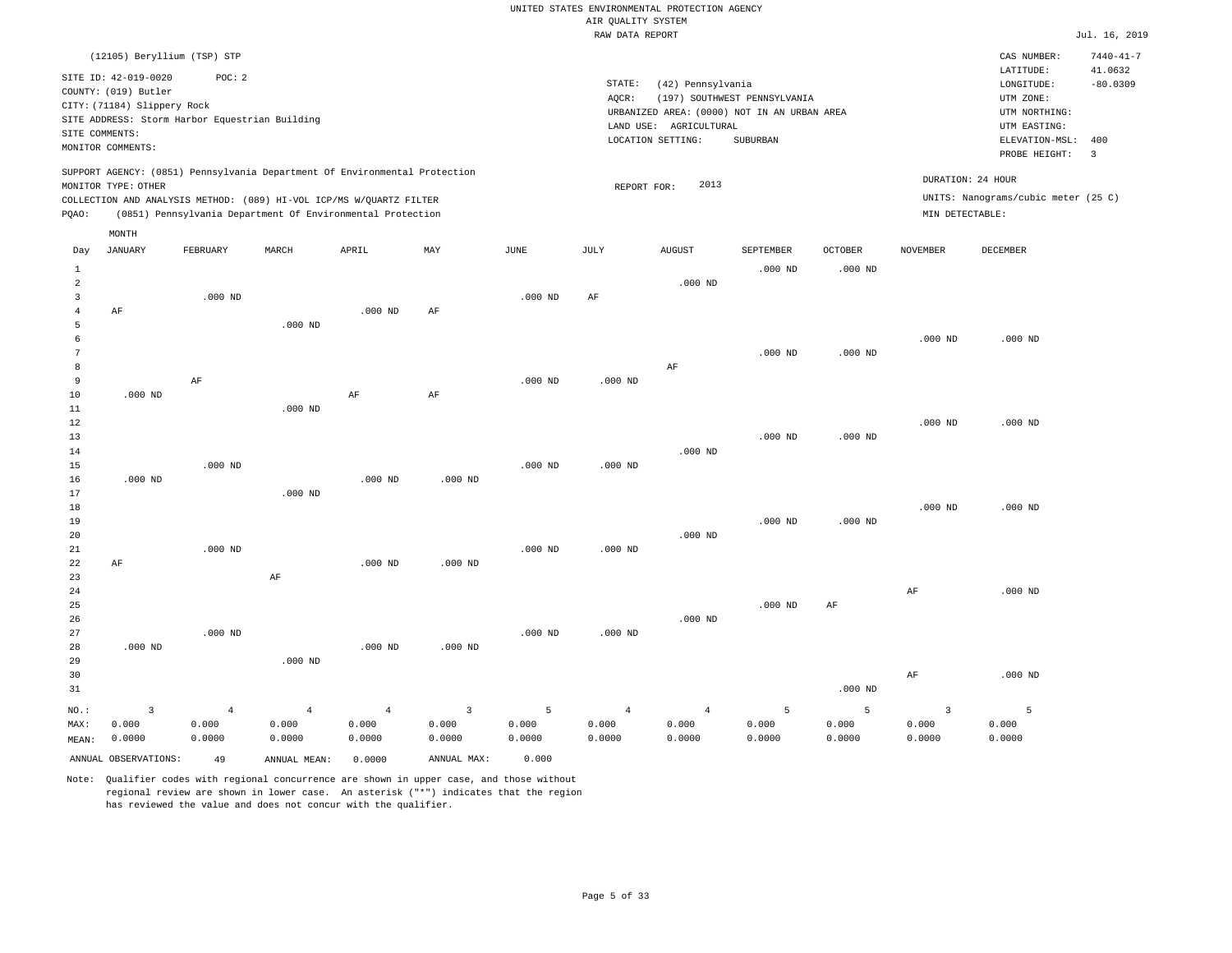|                     |                                                                                                  |                                                          |               |                                                                                                                                   |                |           | RAW DATA REPORT         |                                                                  |                                                                                         |                |                 |                                                                                             | Jul. 16, 2019                       |
|---------------------|--------------------------------------------------------------------------------------------------|----------------------------------------------------------|---------------|-----------------------------------------------------------------------------------------------------------------------------------|----------------|-----------|-------------------------|------------------------------------------------------------------|-----------------------------------------------------------------------------------------|----------------|-----------------|---------------------------------------------------------------------------------------------|-------------------------------------|
|                     | (12105) Beryllium (TSP) STP                                                                      |                                                          |               |                                                                                                                                   |                |           |                         |                                                                  |                                                                                         |                |                 | CAS NUMBER:<br>LATITUDE:                                                                    | $7440 - 41 - 7$<br>41.0632          |
| SITE COMMENTS:      | SITE ID: 42-019-0020<br>COUNTY: (019) Butler<br>CITY: (71184) Slippery Rock<br>MONITOR COMMENTS: | POC: 2<br>SITE ADDRESS: Storm Harbor Equestrian Building |               |                                                                                                                                   |                |           | STATE:<br>AQCR:         | (42) Pennsylvania<br>LAND USE: AGRICULTURAL<br>LOCATION SETTING: | (197) SOUTHWEST PENNSYLVANIA<br>URBANIZED AREA: (0000) NOT IN AN URBAN AREA<br>SUBURBAN |                |                 | LONGITUDE:<br>UTM ZONE:<br>UTM NORTHING:<br>UTM EASTING:<br>ELEVATION-MSL:<br>PROBE HEIGHT: | $-80.0309$<br>400<br>$\overline{3}$ |
|                     |                                                                                                  |                                                          |               | SUPPORT AGENCY: (0851) Pennsylvania Department Of Environmental Protection                                                        |                |           |                         |                                                                  |                                                                                         |                |                 | DURATION: 24 HOUR                                                                           |                                     |
|                     | MONITOR TYPE: OTHER                                                                              |                                                          |               |                                                                                                                                   |                |           | REPORT FOR:             | 2014                                                             |                                                                                         |                |                 |                                                                                             |                                     |
| PQAO:               |                                                                                                  |                                                          |               | COLLECTION AND ANALYSIS METHOD: (089) HI-VOL ICP/MS W/QUARTZ FILTER<br>(0851) Pennsylvania Department Of Environmental Protection |                |           |                         |                                                                  |                                                                                         |                | MIN DETECTABLE: | UNITS: Nanograms/cubic meter (25 C)                                                         |                                     |
|                     | MONTH                                                                                            |                                                          |               |                                                                                                                                   |                |           |                         |                                                                  |                                                                                         |                |                 |                                                                                             |                                     |
| Day                 | <b>JANUARY</b>                                                                                   | FEBRUARY                                                 | MARCH         | APRIL                                                                                                                             | MAY            | JUNE      | JULY                    | <b>AUGUST</b>                                                    | SEPTEMBER                                                                               | <b>OCTOBER</b> | <b>NOVEMBER</b> | DECEMBER                                                                                    |                                     |
| $\mathbf{1}$        |                                                                                                  |                                                          |               |                                                                                                                                   |                |           |                         |                                                                  |                                                                                         |                | $.000$ ND       | $.000$ ND                                                                                   |                                     |
| 2                   |                                                                                                  |                                                          |               |                                                                                                                                   |                |           |                         |                                                                  | $.000$ ND                                                                               | $.000$ ND      |                 |                                                                                             |                                     |
| 3                   |                                                                                                  |                                                          |               |                                                                                                                                   |                |           |                         | $.000$ ND                                                        |                                                                                         |                |                 |                                                                                             |                                     |
| $\overline{4}$<br>5 | AF                                                                                               | $.000$ ND                                                |               | $.000$ ND                                                                                                                         | $.000$ ND      | $.000$ ND | AF                      |                                                                  |                                                                                         |                |                 |                                                                                             |                                     |
| 6                   |                                                                                                  |                                                          | $.000$ ND     |                                                                                                                                   |                |           |                         |                                                                  |                                                                                         |                |                 |                                                                                             |                                     |
| 7                   |                                                                                                  |                                                          |               |                                                                                                                                   |                |           |                         |                                                                  |                                                                                         |                | $.000$ ND       | $.000$ ND                                                                                   |                                     |
| 8                   |                                                                                                  |                                                          |               |                                                                                                                                   |                |           |                         |                                                                  | $.000$ ND                                                                               | AF             |                 |                                                                                             |                                     |
| 9                   |                                                                                                  |                                                          |               |                                                                                                                                   |                |           |                         | AF                                                               |                                                                                         |                |                 |                                                                                             |                                     |
| 10                  |                                                                                                  | $.000$ ND                                                |               |                                                                                                                                   |                | $\rm{AF}$ | $\rm{AF}$               |                                                                  |                                                                                         |                |                 |                                                                                             |                                     |
| 11<br>12            | AF                                                                                               |                                                          | $.000$ ND     | $.000$ ND                                                                                                                         | $.000$ ND      |           |                         |                                                                  |                                                                                         |                |                 |                                                                                             |                                     |
| 13                  |                                                                                                  |                                                          |               |                                                                                                                                   |                |           |                         |                                                                  |                                                                                         |                | $.000$ ND       | AF                                                                                          |                                     |
| 14                  |                                                                                                  |                                                          |               |                                                                                                                                   |                |           |                         |                                                                  | $.000$ ND                                                                               | AF             |                 |                                                                                             |                                     |
| 15                  |                                                                                                  |                                                          |               |                                                                                                                                   |                |           |                         | $.000$ ND                                                        |                                                                                         |                |                 |                                                                                             |                                     |
| 16                  |                                                                                                  | $.000$ ND                                                |               |                                                                                                                                   |                | $.000$ ND | $.000$ ND               |                                                                  |                                                                                         |                |                 |                                                                                             |                                     |
| 17                  | $.000$ ND                                                                                        |                                                          |               | $.000$ ND                                                                                                                         | $.000$ ND      |           |                         |                                                                  |                                                                                         |                |                 |                                                                                             |                                     |
| 18                  |                                                                                                  |                                                          | $.000$ ND     |                                                                                                                                   |                |           |                         |                                                                  |                                                                                         |                |                 |                                                                                             |                                     |
| 19<br>20            |                                                                                                  |                                                          |               |                                                                                                                                   |                |           |                         |                                                                  | $.000$ ND                                                                               | $\rm{AF}$      | $.000$ ND       | AF                                                                                          |                                     |
| 21                  |                                                                                                  |                                                          |               |                                                                                                                                   |                |           |                         | $.000$ ND                                                        |                                                                                         |                |                 |                                                                                             |                                     |
| 22                  |                                                                                                  | $.000$ ND                                                |               |                                                                                                                                   |                | $.000$ ND | $.000$ ND               |                                                                  |                                                                                         |                |                 |                                                                                             |                                     |
| 23                  | $.000$ ND                                                                                        |                                                          |               | $.000$ ND                                                                                                                         | AF             |           |                         |                                                                  |                                                                                         |                |                 |                                                                                             |                                     |
| 24                  |                                                                                                  |                                                          | $.000$ ND     |                                                                                                                                   |                |           |                         |                                                                  |                                                                                         |                |                 |                                                                                             |                                     |
| 25<br>26            |                                                                                                  |                                                          |               |                                                                                                                                   |                |           |                         |                                                                  | $.000$ ND                                                                               | $.000$ ND      | $.000$ ND       | $.000$ ND                                                                                   |                                     |
| 27                  |                                                                                                  |                                                          |               |                                                                                                                                   |                |           |                         | $.000$ ND                                                        |                                                                                         |                |                 |                                                                                             |                                     |
| 28                  |                                                                                                  | $.000$ ND                                                |               |                                                                                                                                   |                | AF        | $.000$ ND               |                                                                  |                                                                                         |                |                 |                                                                                             |                                     |
| 29                  | $.000$ ND                                                                                        |                                                          |               | $.000$ ND                                                                                                                         | $.000$ ND      |           |                         |                                                                  |                                                                                         |                |                 |                                                                                             |                                     |
| 30                  |                                                                                                  |                                                          | $.000$ ND     |                                                                                                                                   |                |           |                         |                                                                  |                                                                                         |                |                 |                                                                                             |                                     |
| 31                  |                                                                                                  |                                                          |               |                                                                                                                                   |                |           |                         |                                                                  |                                                                                         |                |                 | AF                                                                                          |                                     |
| NO.:                | 3                                                                                                | 5                                                        | 5             | 5                                                                                                                                 | $\overline{4}$ | 3         | $\overline{\mathbf{3}}$ | $\overline{4}$                                                   | 5                                                                                       | 2              | 5               | $\overline{\mathbf{3}}$                                                                     |                                     |
| MAX:                | 0.000                                                                                            | 0.000                                                    | 0.000         | 0.000                                                                                                                             | 0.000          | 0.000     | 0.000                   | 0.000                                                            | 0.000                                                                                   | 0.000          | 0.000           | 0.000                                                                                       |                                     |
| MEAN:               | 0.0000                                                                                           | 0.0000                                                   | 0.0000        | 0.0000                                                                                                                            | 0.0000         | 0.0000    | 0.0000                  | 0.0000                                                           | 0.0000                                                                                  | 0.0000         | 0.0000          | 0.0000                                                                                      |                                     |
|                     | ANNUAL OBSERVATIONS:                                                                             | 47                                                       | ANNUAL, MEAN: | 0.0000                                                                                                                            | ANNUAL MAX:    | 0.000     |                         |                                                                  |                                                                                         |                |                 |                                                                                             |                                     |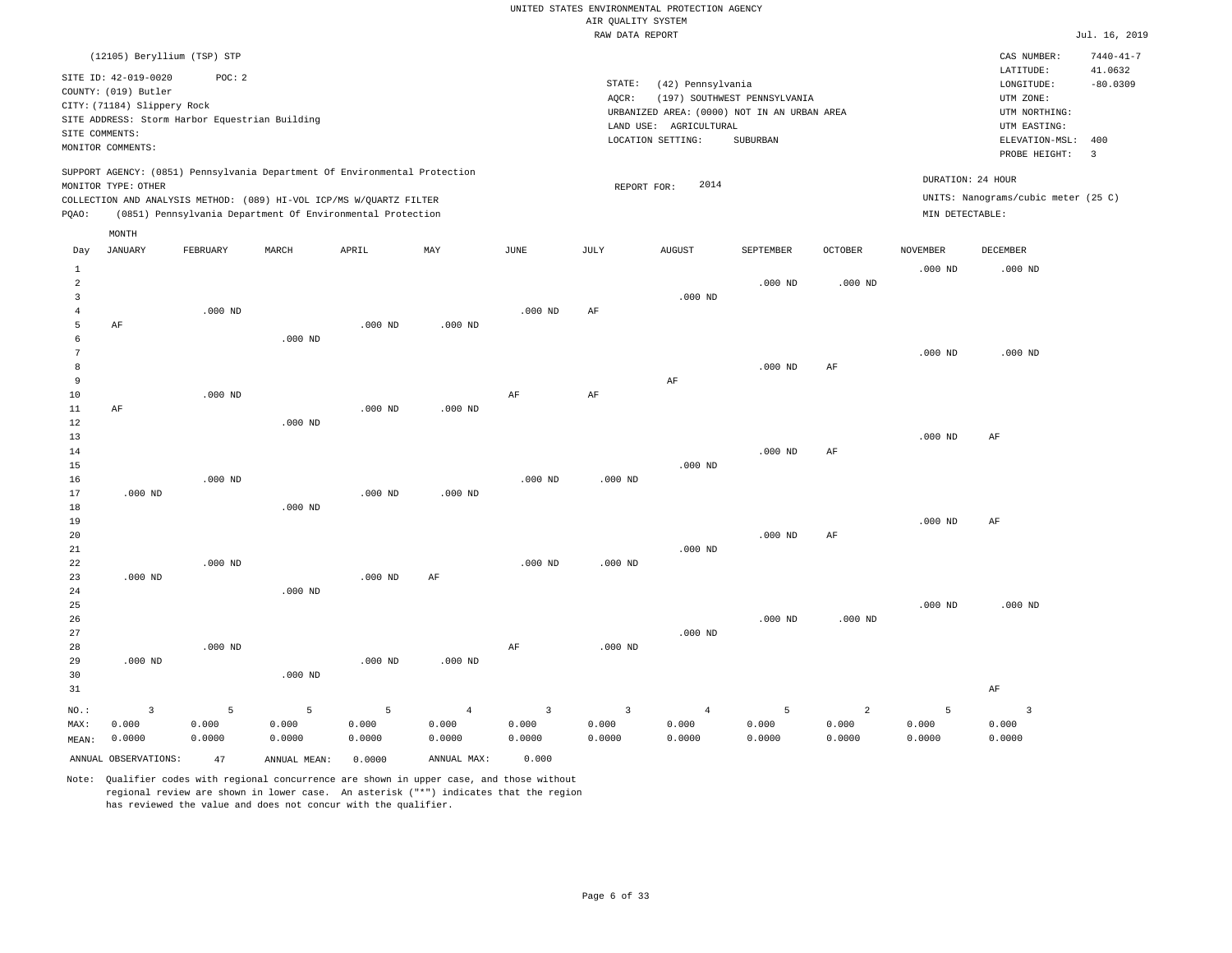|                     |                             |                                                                            |                    |                |                |                         | RAW DATA REPORT |                        |                                             |                |                 |                                     | Jul. 16, 2019   |
|---------------------|-----------------------------|----------------------------------------------------------------------------|--------------------|----------------|----------------|-------------------------|-----------------|------------------------|---------------------------------------------|----------------|-----------------|-------------------------------------|-----------------|
|                     |                             | (12105) Beryllium (TSP) STP                                                |                    |                |                |                         |                 |                        |                                             |                |                 | CAS NUMBER:                         | $7440 - 41 - 7$ |
|                     | SITE ID: 42-019-0020        | POC: 2                                                                     |                    |                |                |                         |                 |                        |                                             |                |                 | LATITUDE:                           | 41.0632         |
|                     | COUNTY: (019) Butler        |                                                                            |                    |                |                |                         | STATE:          | (42) Pennsylvania      |                                             |                |                 | LONGITUDE:                          | $-80.0309$      |
|                     | CITY: (71184) Slippery Rock |                                                                            |                    |                |                |                         | AQCR:           |                        | (197) SOUTHWEST PENNSYLVANIA                |                |                 | UTM ZONE:                           |                 |
|                     |                             | SITE ADDRESS: Storm Harbor Equestrian Building                             |                    |                |                |                         |                 |                        | URBANIZED AREA: (0000) NOT IN AN URBAN AREA |                |                 | UTM NORTHING:                       |                 |
|                     | SITE COMMENTS:              |                                                                            |                    |                |                |                         |                 | LAND USE: AGRICULTURAL |                                             |                |                 | UTM EASTING:                        |                 |
|                     | MONITOR COMMENTS:           |                                                                            |                    |                |                |                         |                 | LOCATION SETTING:      | SUBURBAN                                    |                |                 | ELEVATION-MSL:                      | 400             |
|                     |                             |                                                                            |                    |                |                |                         |                 |                        |                                             |                |                 | PROBE HEIGHT:                       | $\overline{3}$  |
|                     |                             | SUPPORT AGENCY: (0851) Pennsylvania Department Of Environmental Protection |                    |                |                |                         |                 |                        |                                             |                |                 | DURATION: 24 HOUR                   |                 |
|                     | MONITOR TYPE: OTHER         |                                                                            |                    |                |                |                         | REPORT FOR:     | 2015                   |                                             |                |                 | UNITS: Nanograms/cubic meter (25 C) |                 |
| PQAO:               |                             | COLLECTION AND ANALYSIS METHOD: (089) HI-VOL ICP/MS W/QUARTZ FILTER        |                    |                |                |                         |                 |                        |                                             |                | MIN DETECTABLE: |                                     |                 |
|                     |                             | (0851) Pennsylvania Department Of Environmental Protection                 |                    |                |                |                         |                 |                        |                                             |                |                 |                                     |                 |
|                     | MONTH<br><b>JANUARY</b>     | FEBRUARY                                                                   | MARCH              | APRIL          | MAY            | JUNE                    | JULY            | <b>AUGUST</b>          | SEPTEMBER                                   | <b>OCTOBER</b> | <b>NOVEMBER</b> | DECEMBER                            |                 |
| Day                 |                             |                                                                            |                    |                |                |                         |                 |                        |                                             |                |                 |                                     |                 |
| $\mathbf{1}$        |                             |                                                                            | AF                 |                |                |                         |                 |                        |                                             |                |                 |                                     |                 |
| $\overline{a}$<br>3 |                             |                                                                            |                    |                |                |                         |                 |                        | $.000$ ND                                   | $.000$ ND      | $\rm{AF}$       | $.000$ ND                           |                 |
| $\overline{4}$      |                             |                                                                            |                    |                |                |                         |                 | $.000$ ND              |                                             |                |                 |                                     |                 |
| 5                   |                             | $.000$ ND                                                                  |                    |                |                | $.000$ ND               | AF              |                        |                                             |                |                 |                                     |                 |
| 6                   | $.000$ ND                   |                                                                            |                    | $.000$ ND      | $.000$ ND      |                         |                 |                        |                                             |                |                 |                                     |                 |
| $\overline{7}$      |                             |                                                                            | $\rm AF$           |                |                |                         |                 |                        |                                             |                |                 |                                     |                 |
| 8                   |                             |                                                                            |                    |                |                |                         |                 |                        |                                             |                | $.000$ ND       | AF                                  |                 |
| 9                   |                             |                                                                            |                    |                |                |                         |                 |                        | $.000$ ND                                   | $.000$ ND      |                 |                                     |                 |
| 10                  |                             |                                                                            |                    |                |                |                         |                 | $.000$ ND              |                                             |                |                 |                                     |                 |
| 11                  |                             | $.000$ ND                                                                  |                    |                |                | $.000$ ND               | $.000$ ND       |                        |                                             |                |                 |                                     |                 |
| 12                  | AF                          |                                                                            |                    | $.000$ ND      | AF             |                         |                 |                        |                                             |                |                 |                                     |                 |
| 13                  |                             |                                                                            | $\rm AF$           |                |                |                         |                 |                        |                                             |                |                 |                                     |                 |
| 14                  |                             |                                                                            |                    |                |                |                         |                 |                        |                                             |                | $.000$ ND       | AF                                  |                 |
| 15                  |                             |                                                                            |                    |                |                |                         |                 |                        | $.000$ ND                                   | AF             |                 |                                     |                 |
| 16                  |                             |                                                                            |                    |                |                |                         |                 | $.000$ ND              |                                             |                |                 |                                     |                 |
| 17                  |                             | AF                                                                         |                    |                |                | $.000$ ND               | AF              |                        |                                             |                |                 |                                     |                 |
| 18                  | AF                          |                                                                            |                    | AF             | AF             |                         |                 |                        |                                             |                |                 |                                     |                 |
| 19                  |                             |                                                                            | $.000$ ND          |                |                |                         |                 |                        |                                             |                |                 |                                     |                 |
| 20                  |                             |                                                                            |                    |                |                |                         |                 |                        |                                             |                | $.000$ ND       | $.000$ ND                           |                 |
| 21<br>22            |                             |                                                                            |                    |                |                |                         |                 | $.000$ ND              | AF                                          | AF             |                 |                                     |                 |
| 23                  |                             | AF                                                                         |                    |                |                | AF                      | AF              |                        |                                             |                |                 |                                     |                 |
| 24                  | AF                          |                                                                            |                    | AF             | AF             |                         |                 |                        |                                             |                |                 |                                     |                 |
| 25                  |                             |                                                                            | .000 <sub>ND</sub> |                |                |                         |                 |                        |                                             |                |                 |                                     |                 |
| 26                  |                             |                                                                            |                    |                |                |                         |                 |                        |                                             |                | AM              | $.000$ ND                           |                 |
| 27                  |                             |                                                                            |                    |                |                |                         |                 |                        | $\rm AF$                                    | AF             |                 |                                     |                 |
| 28                  |                             |                                                                            |                    |                |                |                         |                 | $.000$ ND              |                                             |                |                 |                                     |                 |
| 29                  |                             |                                                                            |                    |                |                | AF                      | $.000$ ND       |                        |                                             |                |                 |                                     |                 |
| 30                  | AF                          |                                                                            |                    | $\rm AF$       | $.000$ ND      |                         |                 |                        |                                             |                |                 |                                     |                 |
| 31                  |                             |                                                                            | $.000$ ND          |                |                |                         |                 |                        |                                             |                |                 |                                     |                 |
| NO.:                | <sup>1</sup>                | $\overline{a}$                                                             | $\overline{3}$     | $\overline{a}$ | $\overline{a}$ | $\overline{\mathbf{3}}$ | $\overline{a}$  | 5                      | 3                                           | $\overline{a}$ | $\overline{3}$  | $\overline{3}$                      |                 |
| MAX:                | 0.000                       | 0.000                                                                      | 0.000              | 0.000          | 0.000          | 0.000                   | 0.000           | 0.000                  | 0.000                                       | 0.000          | 0.000           | 0.000                               |                 |
| MEAN:               | 0.0000                      | 0.0000                                                                     | 0.0000             | 0.0000         | 0.0000         | 0.0000                  | 0.0000          | 0.0000                 | 0.0000                                      | 0.0000         | 0.0000          | 0.0000                              |                 |

Note: Qualifier codes with regional concurrence are shown in upper case, and those without regional review are shown in lower case. An asterisk ("\*") indicates that the region has reviewed the value and does not concur with the qualifier.

ANNUAL OBSERVATIONS: 31 ANNUAL MEAN: 0.0000 ANNUAL MAX: 0.000

MEAN: 0.0000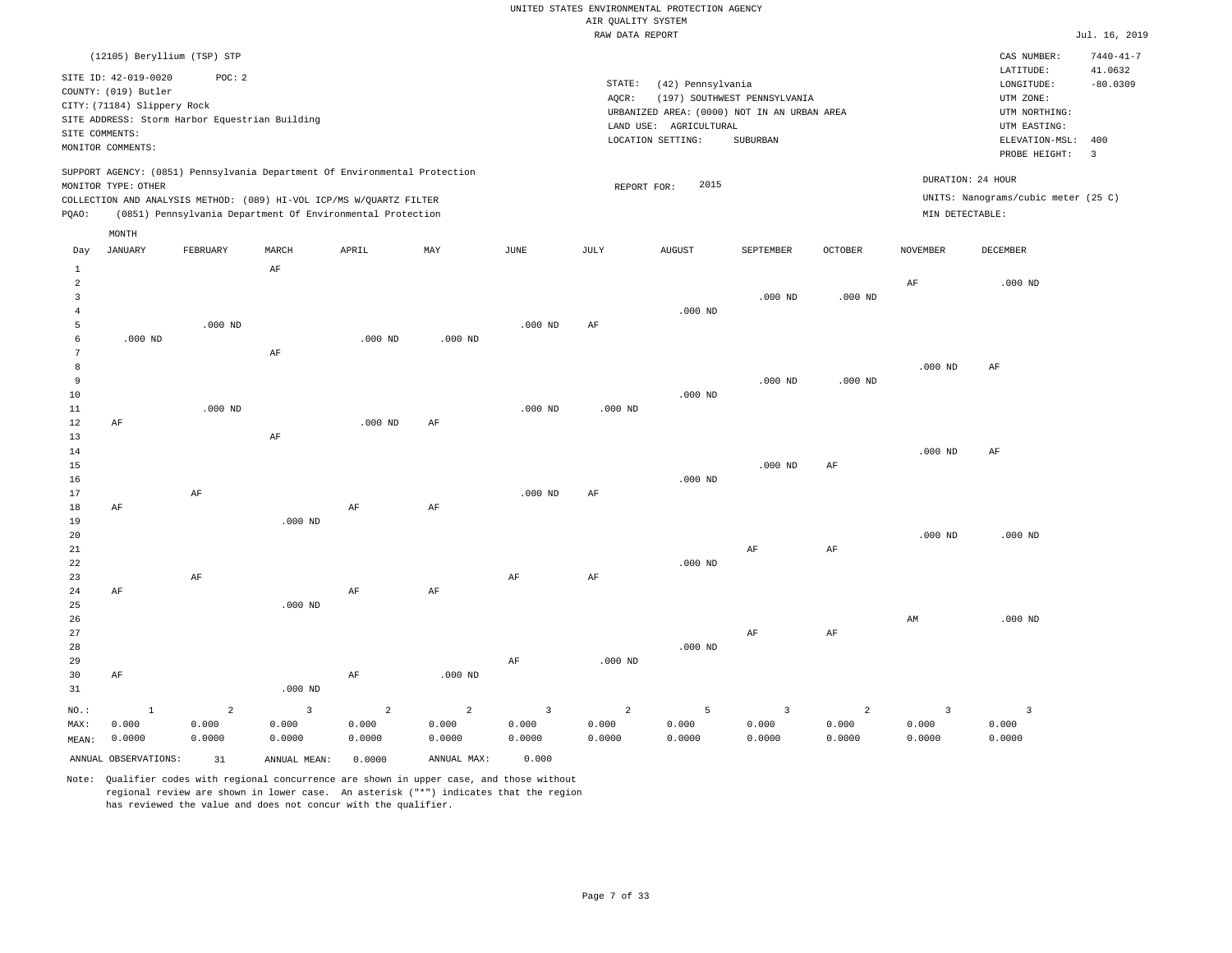|                 |                             |             |                                                                            |           |             |           | RAW DATA REPORT |                        |                                             |                    |                     |                                     | Jul. 16, 2019           |
|-----------------|-----------------------------|-------------|----------------------------------------------------------------------------|-----------|-------------|-----------|-----------------|------------------------|---------------------------------------------|--------------------|---------------------|-------------------------------------|-------------------------|
|                 | (12105) Beryllium (TSP) STP |             |                                                                            |           |             |           |                 |                        |                                             |                    |                     | CAS NUMBER:                         | $7440 - 41 - 7$         |
|                 |                             |             |                                                                            |           |             |           |                 |                        |                                             |                    |                     | LATITUDE:                           | 41.0632                 |
|                 | SITE ID: 42-019-0020        | POC: 2      |                                                                            |           |             |           | STATE:          | (42) Pennsylvania      |                                             |                    |                     | LONGITUDE:                          | $-80.0309$              |
|                 | COUNTY: (019) Butler        |             |                                                                            |           |             |           | AQCR:           |                        | (197) SOUTHWEST PENNSYLVANIA                |                    |                     | UTM ZONE:                           |                         |
|                 | CITY: (71184) Slippery Rock |             |                                                                            |           |             |           |                 |                        | URBANIZED AREA: (0000) NOT IN AN URBAN AREA |                    |                     | UTM NORTHING:                       |                         |
|                 |                             |             | SITE ADDRESS: Storm Harbor Equestrian Building                             |           |             |           |                 | LAND USE: AGRICULTURAL |                                             |                    |                     | UTM EASTING:                        |                         |
| SITE COMMENTS:  |                             |             |                                                                            |           |             |           |                 | LOCATION SETTING:      | SUBURBAN                                    |                    |                     | ELEVATION-MSL:                      | 400                     |
|                 | MONITOR COMMENTS:           |             |                                                                            |           |             |           |                 |                        |                                             |                    |                     | PROBE HEIGHT:                       | $\overline{\mathbf{3}}$ |
|                 |                             |             | SUPPORT AGENCY: (0851) Pennsylvania Department Of Environmental Protection |           |             |           |                 |                        |                                             |                    |                     | DURATION: 24 HOUR                   |                         |
|                 | MONITOR TYPE: OTHER         |             |                                                                            |           |             |           | REPORT FOR:     | 2016                   |                                             |                    |                     |                                     |                         |
|                 |                             |             | COLLECTION AND ANALYSIS METHOD: (089) HI-VOL ICP/MS W/QUARTZ FILTER        |           |             |           |                 |                        |                                             |                    |                     | UNITS: Nanograms/cubic meter (25 C) |                         |
| PQAO:           |                             |             | (0851) Pennsylvania Department Of Environmental Protection                 |           |             |           |                 |                        |                                             |                    |                     | MIN DETECTABLE:                     |                         |
|                 | MONTH                       |             |                                                                            |           |             |           |                 |                        |                                             |                    |                     |                                     |                         |
| Day             | JANUARY                     | FEBRUARY    | MARCH                                                                      | APRIL     | MAY         | JUNE      | JULY            | AUGUST                 | SEPTEMBER                                   | $\mathtt{OCTOBER}$ | NOVEMBER            | DECEMBER                            |                         |
| $\mathbf{1}$    | $.000$ ND                   |             | $.000$ ND                                                                  |           |             |           |                 |                        |                                             |                    |                     |                                     |                         |
| $\overline{a}$  |                             |             |                                                                            |           |             |           |                 |                        |                                             |                    |                     |                                     |                         |
| $\overline{3}$  |                             |             |                                                                            |           |             |           |                 |                        |                                             |                    |                     |                                     |                         |
| $\overline{4}$  |                             |             |                                                                            |           |             |           |                 |                        |                                             |                    |                     |                                     |                         |
| 5               |                             |             |                                                                            |           |             | $.000$ ND | $.000$ ND       |                        |                                             |                    |                     |                                     |                         |
| 6               |                             | ${\rm FT}$  |                                                                            | $.000$ ND | $.000$ ND   |           |                 |                        |                                             |                    |                     |                                     |                         |
| $7\phantom{.0}$ | AF                          |             | AM                                                                         |           |             |           |                 |                        |                                             |                    |                     |                                     |                         |
| 8               |                             |             |                                                                            |           |             |           |                 |                        |                                             |                    |                     |                                     |                         |
| 9               |                             |             |                                                                            |           |             |           |                 |                        |                                             |                    |                     |                                     |                         |
| 10              |                             |             |                                                                            |           |             |           |                 |                        |                                             |                    |                     |                                     |                         |
| 11              |                             |             |                                                                            |           |             | $.000$ ND | $.000$ ND       |                        |                                             |                    |                     |                                     |                         |
| 12              |                             | ${\rm FT}$  |                                                                            | $.000$ ND | $.000$ ND   |           |                 |                        |                                             |                    |                     |                                     |                         |
| 13              | AF                          |             | $\rm AF$                                                                   |           |             |           |                 |                        |                                             |                    |                     |                                     |                         |
| 14              |                             |             |                                                                            |           |             |           |                 |                        |                                             |                    |                     |                                     |                         |
| 15              |                             |             |                                                                            |           |             |           |                 |                        |                                             |                    |                     |                                     |                         |
| 16              |                             |             |                                                                            |           |             |           |                 |                        |                                             |                    |                     |                                     |                         |
| 17              |                             |             |                                                                            |           |             | $.000$ ND | $.000$ ND       |                        |                                             |                    |                     |                                     |                         |
| 18              | $.000$ ND                   | AM          |                                                                            | $.000$ ND | $.000$ ND   |           |                 |                        |                                             |                    |                     |                                     |                         |
| 19              |                             |             | AM                                                                         |           |             |           |                 |                        |                                             |                    |                     |                                     |                         |
| 20<br>21        |                             |             |                                                                            |           |             |           |                 |                        |                                             |                    |                     |                                     |                         |
| 22              |                             |             |                                                                            |           |             |           |                 |                        |                                             |                    |                     |                                     |                         |
| 23              |                             |             |                                                                            |           |             | $.000$ ND | $.000$ ND       |                        |                                             |                    |                     |                                     |                         |
| 24              |                             | AM          |                                                                            | $.000$ ND | $.000$ ND   |           |                 |                        |                                             |                    |                     |                                     |                         |
| 25              | $.000$ ND                   |             | $.000$ ND                                                                  |           |             |           |                 |                        |                                             |                    |                     |                                     |                         |
| 26              |                             |             |                                                                            |           |             |           |                 |                        |                                             |                    |                     |                                     |                         |
| 27              |                             |             |                                                                            |           |             |           |                 |                        |                                             |                    |                     |                                     |                         |
| 28              |                             |             |                                                                            |           |             |           |                 |                        |                                             |                    |                     |                                     |                         |
| 29              |                             |             |                                                                            |           |             | $.000$ ND | $.000$ ND       |                        |                                             |                    |                     |                                     |                         |
| 30              |                             |             |                                                                            | $.000$ ND | $.000$ ND   |           |                 |                        |                                             |                    |                     |                                     |                         |
| 31              | $.000$ ND                   |             | $.000$ ND                                                                  |           |             |           |                 |                        |                                             |                    |                     |                                     |                         |
|                 |                             |             |                                                                            |           |             |           |                 |                        |                                             |                    |                     |                                     |                         |
| NO.:            | $\overline{4}$              | $\mathbb O$ | $\overline{3}$                                                             | 5         | 5           | 5         | 5               | $\circ$                | $\mathsf 0$                                 | $\mathsf{O}$       | $\mathsf{O}\xspace$ | $\mathbb O$                         |                         |
| MAX:            | 0.000                       |             | 0.000                                                                      | 0.000     | 0.000       | 0.000     | 0.000           |                        |                                             |                    |                     |                                     |                         |
| MEAN:           | 0.0000                      |             | 0.0000                                                                     | 0.0000    | 0.0000      | 0.0000    | 0.0000          |                        |                                             |                    |                     |                                     |                         |
|                 | ANNUAL OBSERVATIONS:        | 27          | ANNUAL MEAN:                                                               | 0.0000    | ANNUAL MAX: | 0.000     |                 |                        |                                             |                    |                     |                                     |                         |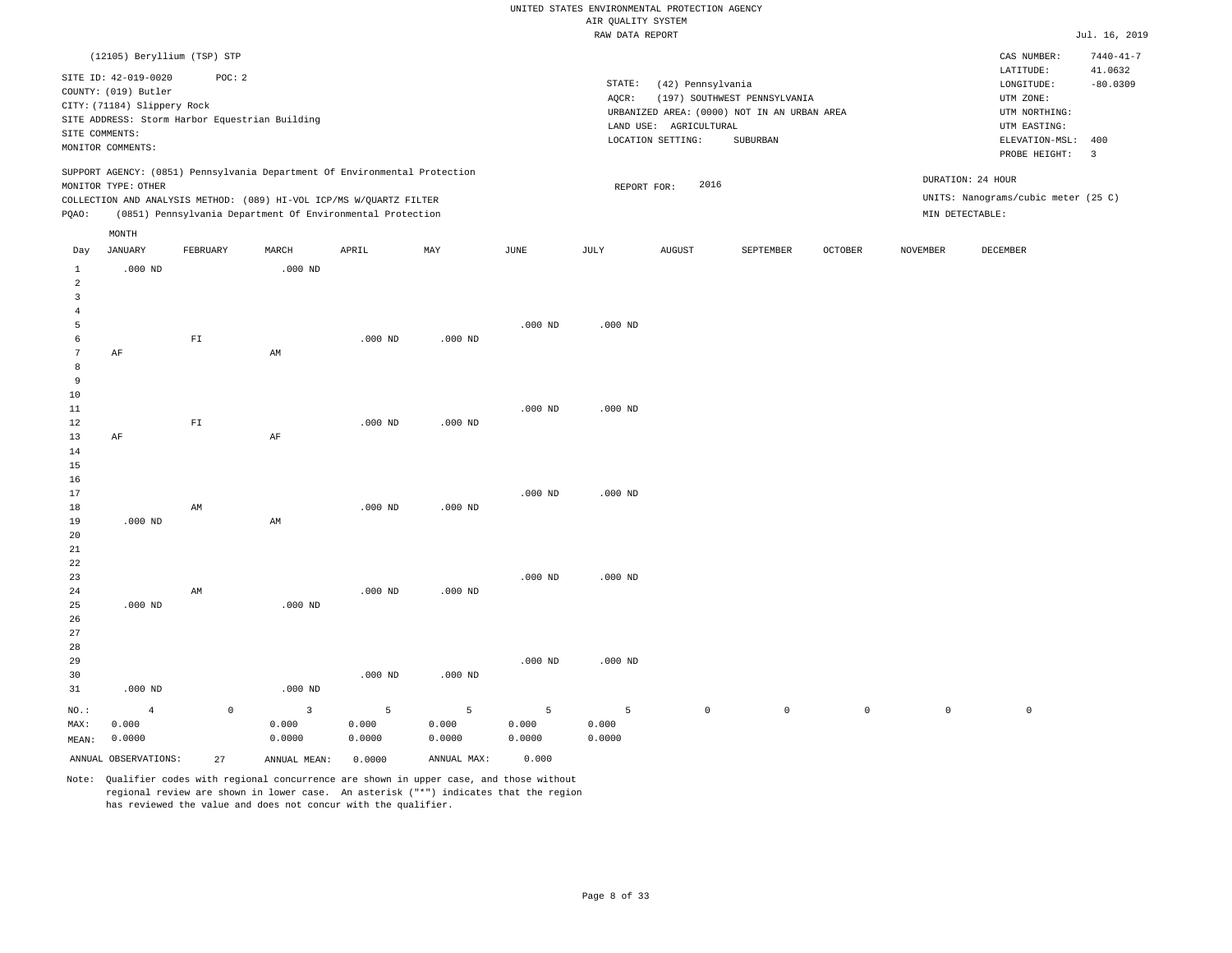|                |                             |                                                                            |                |                |                |           | RAW DATA REPORT |                        |                                             |                |                    |                                      | Jul. 16, 2019   |
|----------------|-----------------------------|----------------------------------------------------------------------------|----------------|----------------|----------------|-----------|-----------------|------------------------|---------------------------------------------|----------------|--------------------|--------------------------------------|-----------------|
|                | (12110) Cadmium (TSP) STP   |                                                                            |                |                |                |           |                 |                        |                                             |                |                    | CAS NUMBER:                          | $7440 - 43 - 9$ |
|                | SITE ID: 42-019-0020        | POC: 2                                                                     |                |                |                |           |                 |                        |                                             |                |                    | LATITUDE:                            | 41.0632         |
|                | COUNTY: (019) Butler        |                                                                            |                |                |                |           | STATE:          | (42) Pennsylvania      |                                             |                |                    | LONGITUDE:                           | $-80.0309$      |
|                | CITY: (71184) Slippery Rock |                                                                            |                |                |                |           | AQCR:           |                        | (197) SOUTHWEST PENNSYLVANIA                |                |                    | UTM ZONE:                            |                 |
|                |                             | SITE ADDRESS: Storm Harbor Equestrian Building                             |                |                |                |           |                 |                        | URBANIZED AREA: (0000) NOT IN AN URBAN AREA |                |                    | UTM NORTHING:                        |                 |
|                | SITE COMMENTS:              |                                                                            |                |                |                |           |                 | LAND USE: AGRICULTURAL |                                             |                |                    | UTM EASTING:                         |                 |
|                | MONITOR COMMENTS:           |                                                                            |                |                |                |           |                 | LOCATION SETTING:      | <b>SUBURBAN</b>                             |                |                    | ELEVATION-MSL:                       | 400             |
|                |                             |                                                                            |                |                |                |           |                 |                        |                                             |                |                    | PROBE HEIGHT:                        | $\overline{3}$  |
|                |                             | SUPPORT AGENCY: (0851) Pennsylvania Department Of Environmental Protection |                |                |                |           |                 |                        |                                             |                |                    | DURATION: 24 HOUR                    |                 |
|                | MONITOR TYPE: OTHER         | COLLECTION AND ANALYSIS METHOD: (089) HI-VOL ICP/MS W/QUARTZ FILTER        |                |                |                |           | REPORT FOR:     | 2013                   |                                             |                |                    | UNITS: Micrograms/cubic meter (25 C) |                 |
| PQAO:          |                             | (0851) Pennsylvania Department Of Environmental Protection                 |                |                |                |           |                 |                        |                                             |                |                    | MIN DETECTABLE:                      |                 |
|                |                             |                                                                            |                |                |                |           |                 |                        |                                             |                |                    |                                      |                 |
| Day            | MONTH<br><b>JANUARY</b>     | FEBRUARY                                                                   | MARCH          | APRIL          | MAY            | JUNE      | JULY            | <b>AUGUST</b>          | SEPTEMBER                                   | <b>OCTOBER</b> | <b>NOVEMBER</b>    | DECEMBER                             |                 |
| $\mathbf{1}$   |                             |                                                                            |                |                |                |           |                 |                        | .000                                        | .001           |                    |                                      |                 |
| $\overline{a}$ |                             |                                                                            |                |                |                |           |                 | .000                   |                                             |                |                    |                                      |                 |
| 3              |                             | .001                                                                       |                |                |                | $.000$ ND | AF              |                        |                                             |                |                    |                                      |                 |
| $\overline{4}$ | AF                          |                                                                            |                | $.000$ ND      | AF             |           |                 |                        |                                             |                |                    |                                      |                 |
| 5              |                             |                                                                            | $.000$ ND      |                |                |           |                 |                        |                                             |                |                    |                                      |                 |
| 6              |                             |                                                                            |                |                |                |           |                 |                        |                                             |                | .000               | $.000$ ND                            |                 |
| $\overline{7}$ |                             |                                                                            |                |                |                |           |                 |                        | .000                                        | $.000$ ND      |                    |                                      |                 |
| 8              |                             |                                                                            |                |                |                |           |                 | AF                     |                                             |                |                    |                                      |                 |
| 9              |                             | $\rm AF$                                                                   |                |                |                | $.000$ ND | .000            |                        |                                             |                |                    |                                      |                 |
| 10             | .000                        |                                                                            |                | AF             | AF             |           |                 |                        |                                             |                |                    |                                      |                 |
| 11<br>12       |                             |                                                                            | $.000$ ND      |                |                |           |                 |                        |                                             |                | .000 <sub>ND</sub> | .000                                 |                 |
| 13             |                             |                                                                            |                |                |                |           |                 |                        | $.000$ ND                                   | $.000$ ND      |                    |                                      |                 |
| 14             |                             |                                                                            |                |                |                |           |                 | $.000$ ND              |                                             |                |                    |                                      |                 |
| 15             |                             | $.000$ ND                                                                  |                |                |                | $.000$ ND | $.000$ ND       |                        |                                             |                |                    |                                      |                 |
| 16             | .0015                       |                                                                            |                | .000           | $.000$ ND      |           |                 |                        |                                             |                |                    |                                      |                 |
| 17             |                             |                                                                            | .000           |                |                |           |                 |                        |                                             |                |                    |                                      |                 |
| 18             |                             |                                                                            |                |                |                |           |                 |                        |                                             |                | $.000$ ND          | .001                                 |                 |
| 19             |                             |                                                                            |                |                |                |           |                 |                        | .001                                        | .0015          |                    |                                      |                 |
| 20             |                             |                                                                            |                |                |                |           |                 | .001                   |                                             |                |                    |                                      |                 |
| 21             |                             | $.000$ ND                                                                  |                |                |                | .001      | $.000$ ND       |                        |                                             |                |                    |                                      |                 |
| 22             | AF                          |                                                                            |                | .000           | .0035          |           |                 |                        |                                             |                |                    |                                      |                 |
| 23             |                             |                                                                            | $\rm AF$       |                |                |           |                 |                        |                                             |                |                    |                                      |                 |
| 24<br>25       |                             |                                                                            |                |                |                |           |                 |                        | $.000$ ND                                   |                | AF                 | $.000$ ND                            |                 |
| 26             |                             |                                                                            |                |                |                |           |                 | .000                   |                                             | AF             |                    |                                      |                 |
| 27             |                             | $.000$ ND                                                                  |                |                |                | $.000$ ND | .001            |                        |                                             |                |                    |                                      |                 |
| 28             | .001                        |                                                                            |                | .0015          | .000           |           |                 |                        |                                             |                |                    |                                      |                 |
| 29             |                             |                                                                            | $.000$ ND      |                |                |           |                 |                        |                                             |                |                    |                                      |                 |
| 30             |                             |                                                                            |                |                |                |           |                 |                        |                                             |                | $\rm{AF}$          | $.000$ ND                            |                 |
| 31             |                             |                                                                            |                |                |                |           |                 |                        |                                             | .000           |                    |                                      |                 |
| NO.:           | $\overline{\mathbf{3}}$     | $\overline{4}$                                                             | $\overline{4}$ | $\overline{4}$ | $\overline{3}$ | 5         | $\overline{4}$  | 4                      | 5                                           | 5              | $\overline{3}$     | $\overline{5}$                       |                 |

ANNUAL OBSERVATIONS:  $\begin{array}{ccc} 49 & \text{ANNUAL MEAN:} & .0003 & \text{ANNUAL MAX:} & .003 \end{array}$ 

 0.000 0.0000

MAX: MEAN:

 .001 .0007  .001 .0003

Note: Qualifier codes with regional concurrence are shown in upper case, and those without regional review are shown in lower case. An asterisk ("\*") indicates that the region has reviewed the value and does not concur with the qualifier.

 .001 .0003  .003 .0010  .001 .0002  .001 .0003

 .001 .0003  .001 .0002  .001 .0004  0.000 0.0000  .001 .0002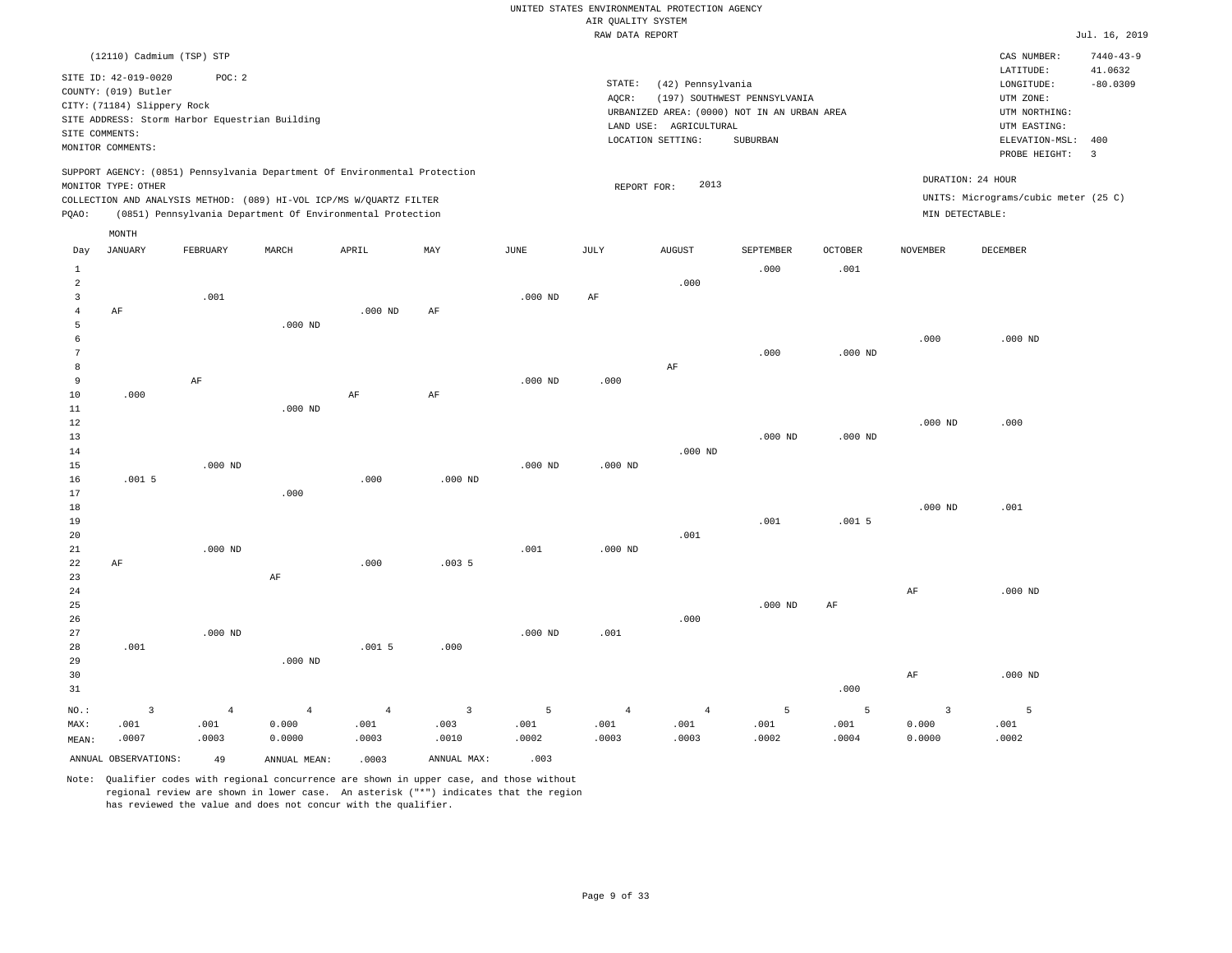|                                |                             |                                                                            |           |           |                |                | RAW DATA REPORT |                        |                                             |                |                 |                                      | Jul. 16, 2019   |
|--------------------------------|-----------------------------|----------------------------------------------------------------------------|-----------|-----------|----------------|----------------|-----------------|------------------------|---------------------------------------------|----------------|-----------------|--------------------------------------|-----------------|
|                                | (12110) Cadmium (TSP) STP   |                                                                            |           |           |                |                |                 |                        |                                             |                |                 | CAS NUMBER:                          | $7440 - 43 - 9$ |
|                                |                             |                                                                            |           |           |                |                |                 |                        |                                             |                |                 | LATITUDE:                            | 41.0632         |
|                                | SITE ID: 42-019-0020        | POC: 2                                                                     |           |           |                |                | STATE:          | (42) Pennsylvania      |                                             |                |                 | LONGITUDE:                           | $-80.0309$      |
|                                | COUNTY: (019) Butler        |                                                                            |           |           |                |                | AQCR:           |                        | (197) SOUTHWEST PENNSYLVANIA                |                |                 | UTM ZONE:                            |                 |
|                                | CITY: (71184) Slippery Rock |                                                                            |           |           |                |                |                 |                        | URBANIZED AREA: (0000) NOT IN AN URBAN AREA |                |                 | UTM NORTHING:                        |                 |
|                                |                             | SITE ADDRESS: Storm Harbor Equestrian Building                             |           |           |                |                |                 | LAND USE: AGRICULTURAL |                                             |                |                 | UTM EASTING:                         |                 |
|                                | SITE COMMENTS:              |                                                                            |           |           |                |                |                 | LOCATION SETTING:      | SUBURBAN                                    |                |                 | ELEVATION-MSL:                       | 400             |
|                                | MONITOR COMMENTS:           |                                                                            |           |           |                |                |                 |                        |                                             |                |                 | PROBE HEIGHT:                        | $\overline{3}$  |
|                                |                             | SUPPORT AGENCY: (0851) Pennsylvania Department Of Environmental Protection |           |           |                |                |                 |                        |                                             |                |                 |                                      |                 |
|                                | MONITOR TYPE: OTHER         |                                                                            |           |           |                |                | REPORT FOR:     | 2014                   |                                             |                |                 | DURATION: 24 HOUR                    |                 |
|                                |                             | COLLECTION AND ANALYSIS METHOD: (089) HI-VOL ICP/MS W/QUARTZ FILTER        |           |           |                |                |                 |                        |                                             |                |                 | UNITS: Micrograms/cubic meter (25 C) |                 |
| PQAO:                          |                             | (0851) Pennsylvania Department Of Environmental Protection                 |           |           |                |                |                 |                        |                                             |                | MIN DETECTABLE: |                                      |                 |
|                                | MONTH                       |                                                                            |           |           |                |                |                 |                        |                                             |                |                 |                                      |                 |
| Day                            | <b>JANUARY</b>              | FEBRUARY                                                                   | MARCH     | APRIL     | MAY            | JUNE           | JULY            | <b>AUGUST</b>          | <b>SEPTEMBER</b>                            | <b>OCTOBER</b> | <b>NOVEMBER</b> | <b>DECEMBER</b>                      |                 |
|                                |                             |                                                                            |           |           |                |                |                 |                        |                                             |                |                 |                                      |                 |
| $\mathbf{1}$<br>$\overline{2}$ |                             |                                                                            |           |           |                |                |                 |                        | .0015                                       | $.000$ ND      | $.000$ ND       | .000                                 |                 |
|                                |                             |                                                                            |           |           |                |                |                 |                        |                                             |                |                 |                                      |                 |
| $\overline{3}$                 |                             |                                                                            |           |           |                |                |                 | .000                   |                                             |                |                 |                                      |                 |
| $\overline{4}$<br>5            | AF                          | $.000$ ND                                                                  |           | $.000$ ND | $.000$ ND      | $.000$ ND      | AF              |                        |                                             |                |                 |                                      |                 |
| 6                              |                             |                                                                            | $.000$ ND |           |                |                |                 |                        |                                             |                |                 |                                      |                 |
| 7                              |                             |                                                                            |           |           |                |                |                 |                        |                                             |                | $.000$ ND       | .000                                 |                 |
| 8                              |                             |                                                                            |           |           |                |                |                 |                        | $.000$ ND                                   | AF             |                 |                                      |                 |
| 9                              |                             |                                                                            |           |           |                |                |                 | AF                     |                                             |                |                 |                                      |                 |
| 10                             |                             | .000                                                                       |           |           |                | AF             | AF              |                        |                                             |                |                 |                                      |                 |
| $11\,$                         | AF                          |                                                                            |           | .000      | .000           |                |                 |                        |                                             |                |                 |                                      |                 |
| 12                             |                             |                                                                            | $.000$ ND |           |                |                |                 |                        |                                             |                |                 |                                      |                 |
| 13                             |                             |                                                                            |           |           |                |                |                 |                        |                                             |                | $.000$ ND       | AF                                   |                 |
| 14                             |                             |                                                                            |           |           |                |                |                 |                        | $.000$ ND                                   | $\rm AF$       |                 |                                      |                 |
| 15                             |                             |                                                                            |           |           |                |                |                 | $.000$ ND              |                                             |                |                 |                                      |                 |
| 16                             |                             | .0015                                                                      |           |           |                | .000           | $.000$ ND       |                        |                                             |                |                 |                                      |                 |
| 17                             | .000                        |                                                                            |           | $.000$ ND | $.000$ ND      |                |                 |                        |                                             |                |                 |                                      |                 |
| 18                             |                             |                                                                            | $.000$ ND |           |                |                |                 |                        |                                             |                |                 |                                      |                 |
| 19                             |                             |                                                                            |           |           |                |                |                 |                        |                                             |                | .000            | AF                                   |                 |
| 20                             |                             |                                                                            |           |           |                |                |                 |                        | $.000$ ND                                   | AF             |                 |                                      |                 |
| 21                             |                             |                                                                            |           |           |                |                |                 | .000                   |                                             |                |                 |                                      |                 |
| 22                             |                             | .000                                                                       |           |           |                | $.000$ ND      | $.000$ ND       |                        |                                             |                |                 |                                      |                 |
| 23                             | .001                        |                                                                            |           | $.000$ ND | AF             |                |                 |                        |                                             |                |                 |                                      |                 |
| 24                             |                             |                                                                            | $.000$ ND |           |                |                |                 |                        |                                             |                |                 |                                      |                 |
| 25                             |                             |                                                                            |           |           |                |                |                 |                        |                                             |                | $.000$ ND       | $.000$ ND                            |                 |
| 26                             |                             |                                                                            |           |           |                |                |                 |                        | $.000$ ND                                   | $.000$ ND      |                 |                                      |                 |
| 27                             |                             |                                                                            |           |           |                |                |                 | $.000$ ND              |                                             |                |                 |                                      |                 |
| 28                             |                             | $.000$ ND                                                                  |           |           |                | AF             | $.000$ ND       |                        |                                             |                |                 |                                      |                 |
| 29                             | .000                        |                                                                            |           | $.000$ ND | $.000$ ND      |                |                 |                        |                                             |                |                 |                                      |                 |
| 30                             |                             |                                                                            | $.000$ ND |           |                |                |                 |                        |                                             |                |                 |                                      |                 |
| 31                             |                             |                                                                            |           |           |                |                |                 |                        |                                             |                |                 | AF                                   |                 |
| NO.:                           | $\overline{3}$              | 5                                                                          | 5         | 5         | $\overline{4}$ | $\overline{3}$ | 3               | $\overline{4}$         | 5                                           | 2              | 5               | $\overline{3}$                       |                 |
| MAX:                           | .001                        | .001                                                                       | 0.000     | 0.000     | 0.000          | 0.000          | 0.000           | 0.000                  | .001                                        | 0.000          | 0.000           | 0.000                                |                 |
| MEAN:                          | .0003                       | .0002                                                                      | 0.0000    | 0.0000    | 0.0000         | 0.0000         | 0.0000          | 0.0000                 | .0002                                       | 0.0000         | 0.0000          | 0.0000                               |                 |

Note: Qualifier codes with regional concurrence are shown in upper case, and those without regional review are shown in lower case. An asterisk ("\*") indicates that the region has reviewed the value and does not concur with the qualifier.

ANNUAL OBSERVATIONS: 47 ANNUAL MEAN: .0001 ANNUAL MAX: .001

MEAN: .0003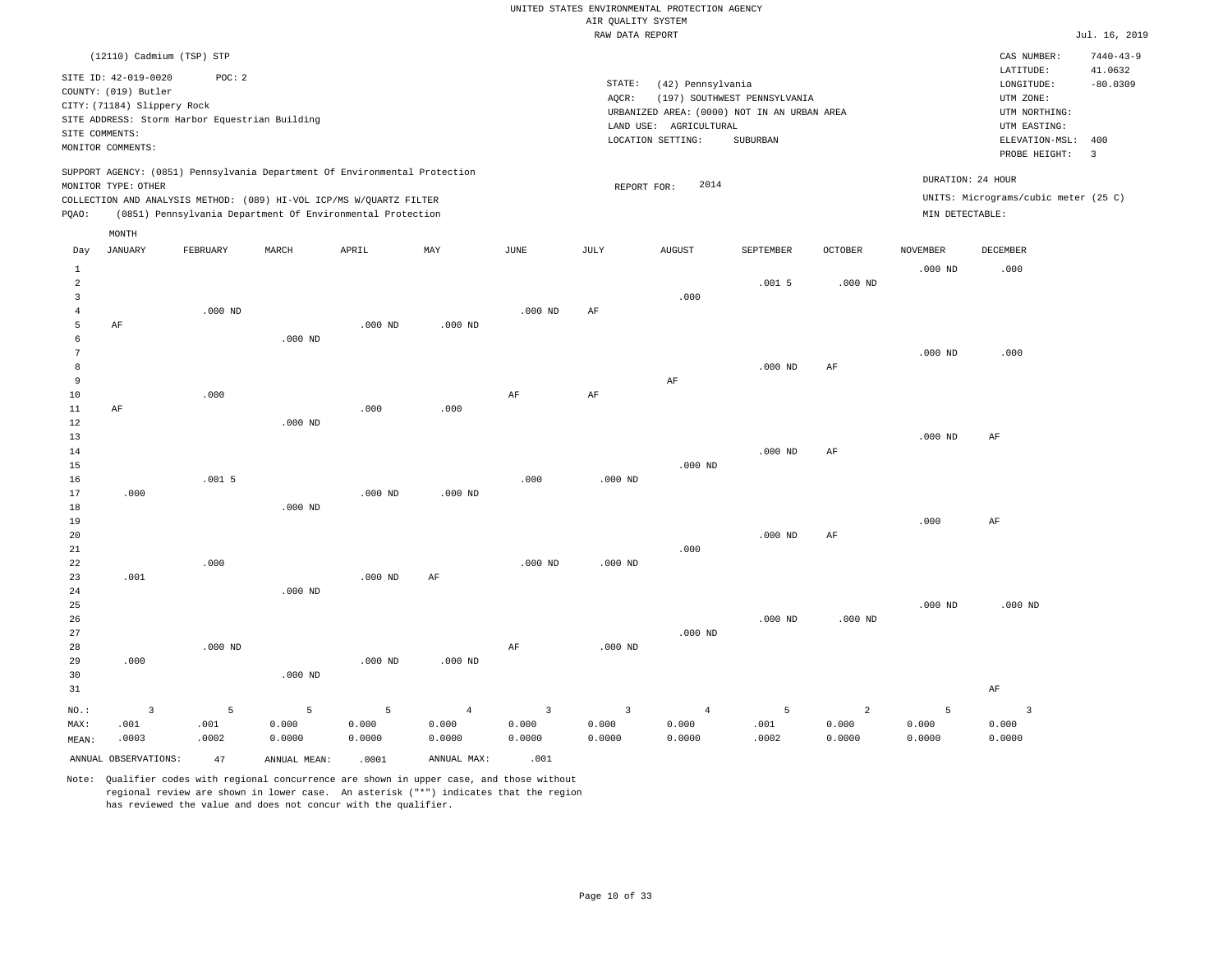|       |                             |                                                |          |                                                                            |           |           | RAW DATA REPORT |                        |                                             |                |                 |                                      | Jul. 16, 2019            |
|-------|-----------------------------|------------------------------------------------|----------|----------------------------------------------------------------------------|-----------|-----------|-----------------|------------------------|---------------------------------------------|----------------|-----------------|--------------------------------------|--------------------------|
|       | (12110) Cadmium (TSP) STP   |                                                |          |                                                                            |           |           |                 |                        |                                             |                |                 | CAS NUMBER:                          | $7440 - 43 - 9$          |
|       | SITE ID: 42-019-0020        | POC:2                                          |          |                                                                            |           |           |                 |                        |                                             |                |                 | LATITUDE:                            | 41.0632                  |
|       | COUNTY: (019) Butler        |                                                |          |                                                                            |           |           | STATE:          | (42) Pennsylvania      |                                             |                |                 | LONGITUDE:                           | $-80.0309$               |
|       | CITY: (71184) Slippery Rock |                                                |          |                                                                            |           |           | AOCR:           |                        | (197) SOUTHWEST PENNSYLVANIA                |                |                 | UTM ZONE:                            |                          |
|       |                             | SITE ADDRESS: Storm Harbor Equestrian Building |          |                                                                            |           |           |                 |                        | URBANIZED AREA: (0000) NOT IN AN URBAN AREA |                |                 | UTM NORTHING:                        |                          |
|       | SITE COMMENTS:              |                                                |          |                                                                            |           |           |                 | LAND USE: AGRICULTURAL |                                             |                |                 | UTM EASTING:                         |                          |
|       | MONITOR COMMENTS:           |                                                |          |                                                                            |           |           |                 | LOCATION SETTING:      | <b>SUBURBAN</b>                             |                |                 | ELEVATION-MSL:                       | 400                      |
|       |                             |                                                |          |                                                                            |           |           |                 |                        |                                             |                |                 | PROBE HEIGHT:                        | $\overline{\phantom{a}}$ |
|       |                             |                                                |          | SUPPORT AGENCY: (0851) Pennsylvania Department Of Environmental Protection |           |           |                 | 2015                   |                                             |                |                 | DURATION: 24 HOUR                    |                          |
|       | MONITOR TYPE: OTHER         |                                                |          |                                                                            |           |           | REPORT FOR:     |                        |                                             |                |                 | UNITS: Micrograms/cubic meter (25 C) |                          |
|       |                             |                                                |          | COLLECTION AND ANALYSIS METHOD: (089) HI-VOL ICP/MS W/OUARTZ FILTER        |           |           |                 |                        |                                             |                |                 |                                      |                          |
| POAO: |                             |                                                |          | (0851) Pennsylvania Department Of Environmental Protection                 |           |           |                 |                        |                                             |                | MIN DETECTABLE: |                                      |                          |
|       | MONTH                       |                                                |          |                                                                            |           |           |                 |                        |                                             |                |                 |                                      |                          |
| Day   | <b>JANUARY</b>              | FEBRUARY                                       | MARCH    | APRIL                                                                      | MAY       | JUNE      | JULY            | <b>AUGUST</b>          | SEPTEMBER                                   | <b>OCTOBER</b> | NOVEMBER        | DECEMBER                             |                          |
| 1     |                             |                                                | AF       |                                                                            |           |           |                 |                        |                                             |                |                 |                                      |                          |
| 2     |                             |                                                |          |                                                                            |           |           |                 |                        |                                             |                | AF              | $.000$ ND                            |                          |
| 3     |                             |                                                |          |                                                                            |           |           |                 |                        | $.000$ ND                                   | $.000$ ND      |                 |                                      |                          |
| 4     |                             |                                                |          |                                                                            |           |           |                 | .000                   |                                             |                |                 |                                      |                          |
| 5     |                             | $.000$ ND                                      |          |                                                                            |           | $.000$ ND | AF              |                        |                                             |                |                 |                                      |                          |
| 6     | .000                        |                                                |          | .000                                                                       | $.000$ ND |           |                 |                        |                                             |                |                 |                                      |                          |
|       |                             |                                                | $\rm AF$ |                                                                            |           |           |                 |                        |                                             |                |                 |                                      |                          |
| 8     |                             |                                                |          |                                                                            |           |           |                 |                        |                                             |                | $.000$ ND       | AF                                   |                          |
| 9     |                             |                                                |          |                                                                            |           |           |                 |                        | $.000$ ND                                   | .001           |                 |                                      |                          |
| 10    |                             |                                                |          |                                                                            |           |           |                 | .000                   |                                             |                |                 |                                      |                          |
| 11    |                             | .000                                           |          |                                                                            |           | .000      | $.000$ ND       |                        |                                             |                |                 |                                      |                          |
| 12    | AF                          |                                                |          | $.000$ ND                                                                  | AF        |           |                 |                        |                                             |                |                 |                                      |                          |
| 13    |                             |                                                | AF       |                                                                            |           |           |                 |                        |                                             |                |                 |                                      |                          |
| 14    |                             |                                                |          |                                                                            |           |           |                 |                        |                                             |                | $.000$ ND       | AF                                   |                          |
| 15    |                             |                                                |          |                                                                            |           |           |                 |                        | .001                                        | AF             |                 |                                      |                          |
| 16    |                             |                                                |          |                                                                            |           |           |                 | $.000$ ND              |                                             |                |                 |                                      |                          |

17 18 19 20 21 22 23 24 25 26 27 28 29 AF AF AF AF .000 ND .000 ND AF AF AF AF .000 ND AF AF AF AF .000 .000 ND .000 ND AF AF AF AF .000 ND AM .000 .000 ND

30 31 AF NO.: MAX: MEAN: 1 0.000 0.0000 .000 ND AF .000 ND 2 0.000 0.0000 3 0.000 0.0000 2 0.000 0.0000 2 0.000 0.0000 3 0.000 0.0000 2 0.000 0.0000 5 0.000 0.0000 3 .001 .0003 2 .001 .0005 3 0.000 0.0000 3 0.000 0.0000 ANNUAL OBSERVATIONS:  $31$  ANNUAL MEAN: .0001 ANNUAL MAX: .001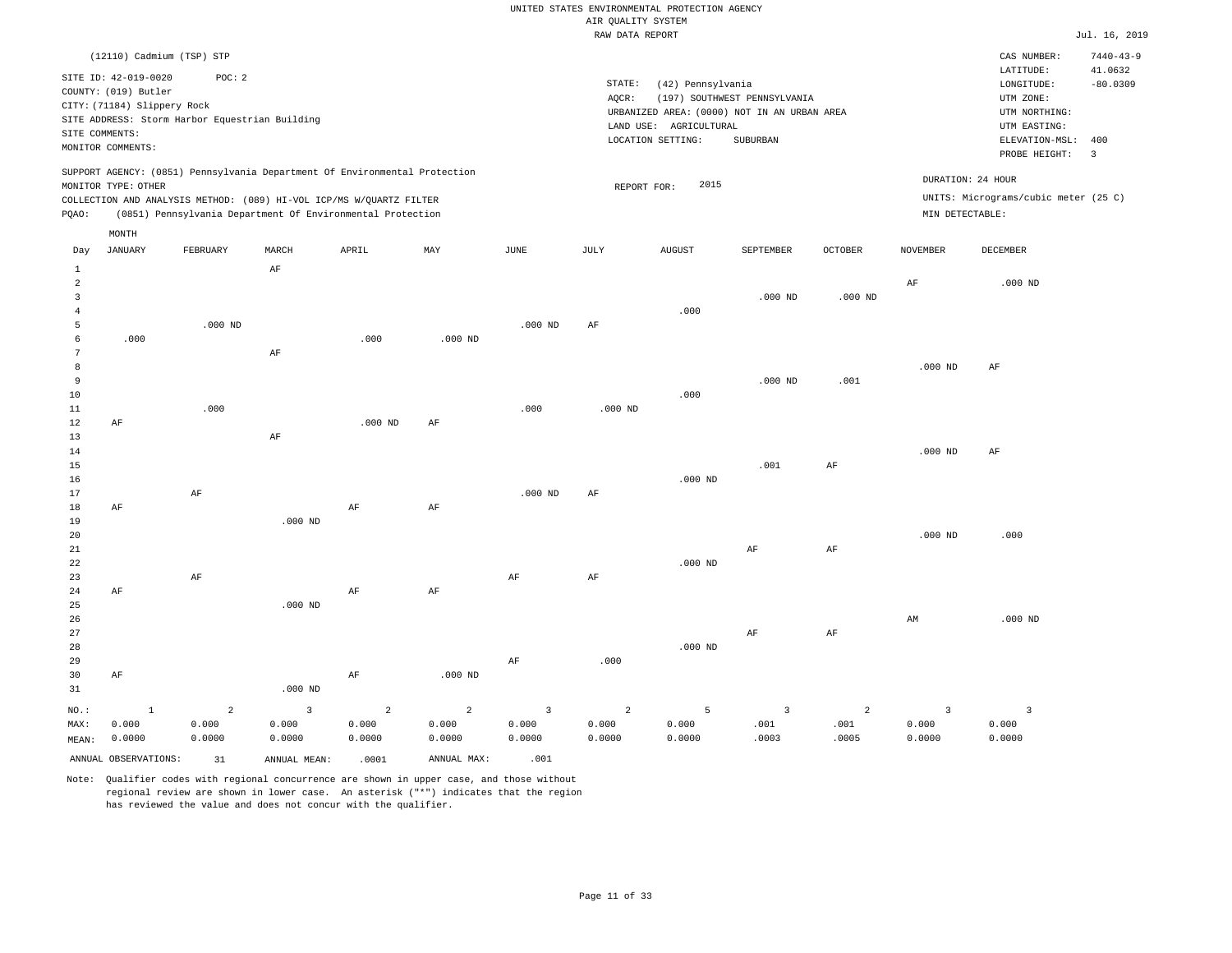|                 |                                                |                          |                                                                            |           |             |           | RAW DATA REPORT |                        |                                             |              |          |                                      | Jul. 16, 2019           |
|-----------------|------------------------------------------------|--------------------------|----------------------------------------------------------------------------|-----------|-------------|-----------|-----------------|------------------------|---------------------------------------------|--------------|----------|--------------------------------------|-------------------------|
|                 | (12110) Cadmium (TSP) STP                      |                          |                                                                            |           |             |           |                 |                        |                                             |              |          | CAS NUMBER:                          | $7440 - 43 - 9$         |
|                 | SITE ID: 42-019-0020                           | POC: 2                   |                                                                            |           |             |           |                 |                        |                                             |              |          | LATITUDE:                            | 41.0632                 |
|                 | COUNTY: (019) Butler                           |                          |                                                                            |           |             |           | STATE:          | (42) Pennsylvania      |                                             |              |          | LONGITUDE:                           | $-80.0309$              |
|                 |                                                |                          |                                                                            |           |             |           | AQCR:           |                        | (197) SOUTHWEST PENNSYLVANIA                |              |          | UTM ZONE:                            |                         |
|                 | CITY: (71184) Slippery Rock                    |                          |                                                                            |           |             |           |                 |                        | URBANIZED AREA: (0000) NOT IN AN URBAN AREA |              |          | UTM NORTHING:                        |                         |
|                 | SITE ADDRESS: Storm Harbor Equestrian Building |                          |                                                                            |           |             |           |                 | LAND USE: AGRICULTURAL |                                             |              |          | UTM EASTING:                         |                         |
|                 | SITE COMMENTS:                                 |                          |                                                                            |           |             |           |                 | LOCATION SETTING:      | SUBURBAN                                    |              |          | ELEVATION-MSL:                       | 400                     |
|                 | MONITOR COMMENTS:                              |                          |                                                                            |           |             |           |                 |                        |                                             |              |          | PROBE HEIGHT:                        | $\overline{\mathbf{3}}$ |
|                 |                                                |                          | SUPPORT AGENCY: (0851) Pennsylvania Department Of Environmental Protection |           |             |           |                 |                        |                                             |              |          | DURATION: 24 HOUR                    |                         |
|                 | MONITOR TYPE: OTHER                            |                          |                                                                            |           |             |           | REPORT FOR:     | 2016                   |                                             |              |          |                                      |                         |
|                 |                                                |                          | COLLECTION AND ANALYSIS METHOD: (089) HI-VOL ICP/MS W/QUARTZ FILTER        |           |             |           |                 |                        |                                             |              |          | UNITS: Micrograms/cubic meter (25 C) |                         |
| PQAO:           |                                                |                          | (0851) Pennsylvania Department Of Environmental Protection                 |           |             |           |                 |                        |                                             |              |          | MIN DETECTABLE:                      |                         |
|                 | MONTH                                          |                          |                                                                            |           |             |           |                 |                        |                                             |              |          |                                      |                         |
| Day             | JANUARY                                        | FEBRUARY                 | MARCH                                                                      | APRIL     | MAY         | JUNE      | JULY            | <b>AUGUST</b>          | SEPTEMBER                                   | OCTOBER      | NOVEMBER | DECEMBER                             |                         |
| $\mathbf{1}$    | $.000$ ND                                      |                          | $.000$ ND                                                                  |           |             |           |                 |                        |                                             |              |          |                                      |                         |
| $\overline{2}$  |                                                |                          |                                                                            |           |             |           |                 |                        |                                             |              |          |                                      |                         |
| $\overline{3}$  |                                                |                          |                                                                            |           |             |           |                 |                        |                                             |              |          |                                      |                         |
| $\overline{4}$  |                                                |                          |                                                                            |           |             |           |                 |                        |                                             |              |          |                                      |                         |
| 5               |                                                |                          |                                                                            |           |             | .000      | $.000$ ND       |                        |                                             |              |          |                                      |                         |
| 6               |                                                | ${\tt F1}$               |                                                                            | $.000$ ND | $.000$ ND   |           |                 |                        |                                             |              |          |                                      |                         |
| $7\phantom{.0}$ | AF                                             |                          | AM                                                                         |           |             |           |                 |                        |                                             |              |          |                                      |                         |
| 8               |                                                |                          |                                                                            |           |             |           |                 |                        |                                             |              |          |                                      |                         |
| 9               |                                                |                          |                                                                            |           |             |           |                 |                        |                                             |              |          |                                      |                         |
| 10              |                                                |                          |                                                                            |           |             |           |                 |                        |                                             |              |          |                                      |                         |
| 11              |                                                |                          |                                                                            |           |             | .0035     | $.000$ ND       |                        |                                             |              |          |                                      |                         |
| 12              |                                                | $\mathbb{F} \mathbbm{I}$ |                                                                            | $.000$ ND | $.000$ ND   |           |                 |                        |                                             |              |          |                                      |                         |
| 13              | AF                                             |                          | $\rm{AF}$                                                                  |           |             |           |                 |                        |                                             |              |          |                                      |                         |
| 14              |                                                |                          |                                                                            |           |             |           |                 |                        |                                             |              |          |                                      |                         |
| 15<br>16        |                                                |                          |                                                                            |           |             |           |                 |                        |                                             |              |          |                                      |                         |
| 17              |                                                |                          |                                                                            |           |             | $.000$ ND | .0025           |                        |                                             |              |          |                                      |                         |
| 18              |                                                | AM                       |                                                                            | $.000$ ND | $.000$ ND   |           |                 |                        |                                             |              |          |                                      |                         |
| 19              | .000                                           |                          | AM                                                                         |           |             |           |                 |                        |                                             |              |          |                                      |                         |
| 20              |                                                |                          |                                                                            |           |             |           |                 |                        |                                             |              |          |                                      |                         |
| 21              |                                                |                          |                                                                            |           |             |           |                 |                        |                                             |              |          |                                      |                         |
| 22              |                                                |                          |                                                                            |           |             |           |                 |                        |                                             |              |          |                                      |                         |
| 23              |                                                |                          |                                                                            |           |             | .000      | $.000$ ND       |                        |                                             |              |          |                                      |                         |
| 24              |                                                | AM                       |                                                                            | $.000$ ND | $.000$ ND   |           |                 |                        |                                             |              |          |                                      |                         |
| 25              | $.000$ ND                                      |                          | $.000$ ND                                                                  |           |             |           |                 |                        |                                             |              |          |                                      |                         |
| 26              |                                                |                          |                                                                            |           |             |           |                 |                        |                                             |              |          |                                      |                         |
| 27              |                                                |                          |                                                                            |           |             |           |                 |                        |                                             |              |          |                                      |                         |
| 28              |                                                |                          |                                                                            |           |             |           |                 |                        |                                             |              |          |                                      |                         |
| 29              |                                                |                          |                                                                            |           |             | $.000$ ND | .001            |                        |                                             |              |          |                                      |                         |
| 30              |                                                |                          |                                                                            | $.000$ ND | .001        |           |                 |                        |                                             |              |          |                                      |                         |
| 31              | $.000$ ND                                      |                          | $.000$ ND                                                                  |           |             |           |                 |                        |                                             |              |          |                                      |                         |
|                 |                                                |                          |                                                                            |           |             |           |                 |                        |                                             |              |          |                                      |                         |
| NO.:            | $\overline{4}$                                 | $\mathbb O$              | 3                                                                          | 5         | 5           | 5         | 5               | $\mathsf{O}\xspace$    | $\mathbb O$                                 | $\mathsf{O}$ | $\circ$  | $\mathbb O$                          |                         |
| MAX:            | 0.000                                          |                          | 0.000                                                                      | 0.000     | .001        | .003      | .002            |                        |                                             |              |          |                                      |                         |
| MEAN:           | 0.0000                                         |                          | 0.0000                                                                     | 0.0000    | .0002       | .0006     | .0006           |                        |                                             |              |          |                                      |                         |
|                 | ANNUAL OBSERVATIONS:                           | 27                       | ANNUAL MEAN:                                                               | .0003     | ANNUAL MAX: | .003      |                 |                        |                                             |              |          |                                      |                         |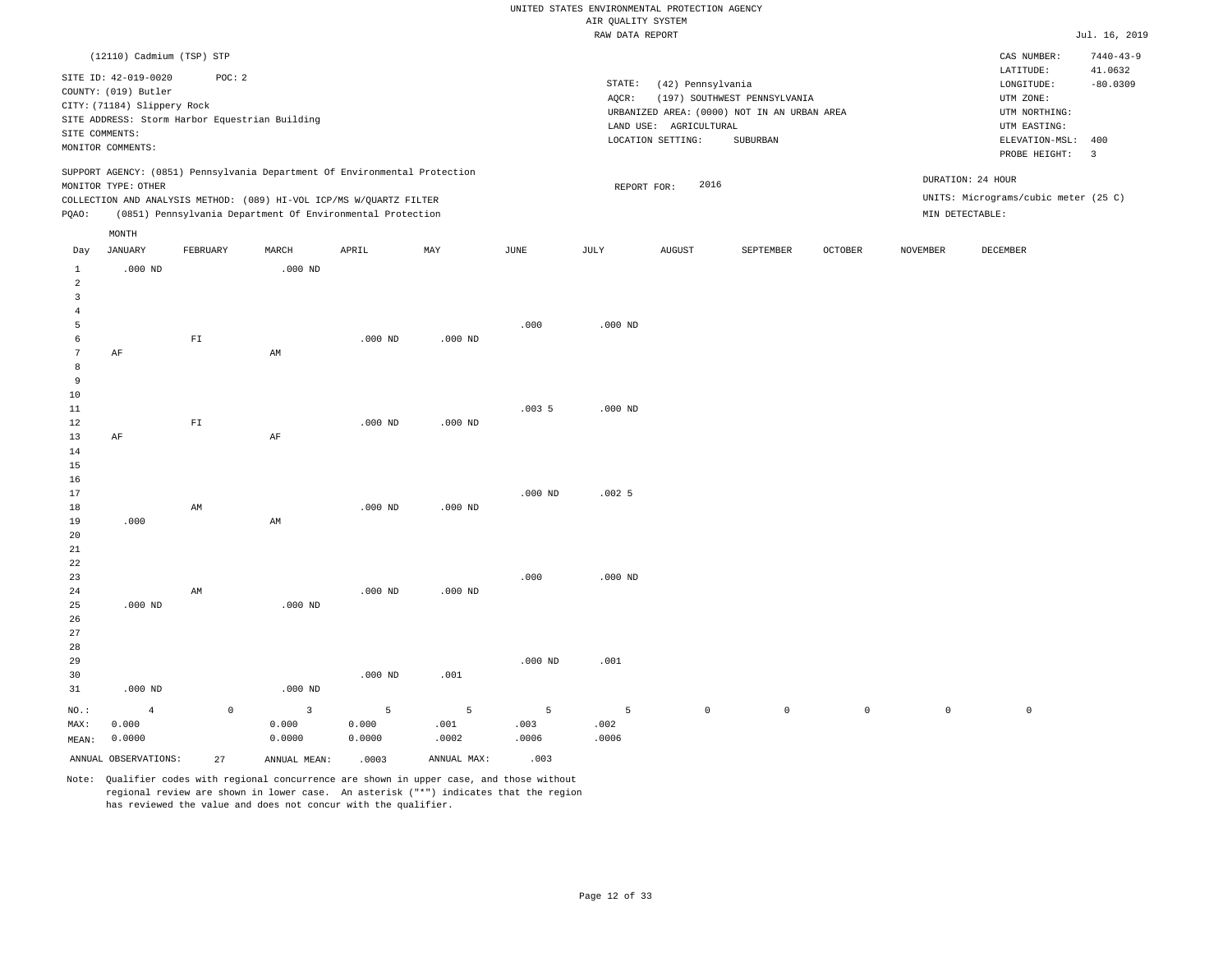|                | (12112) Chromium (TSP) STP                     |                |                                                                            |                |                         |           |                |                                             |                              |                |                 | CAS NUMBER:                          | $7440 - 47 - 3$         |
|----------------|------------------------------------------------|----------------|----------------------------------------------------------------------------|----------------|-------------------------|-----------|----------------|---------------------------------------------|------------------------------|----------------|-----------------|--------------------------------------|-------------------------|
|                | SITE ID: 42-019-0020                           | POC: 2         |                                                                            |                |                         |           | STATE:         | (42) Pennsylvania                           |                              |                |                 | LATITUDE:<br>LONGITUDE:              | 41.0632<br>$-80.0309$   |
|                | COUNTY: (019) Butler                           |                |                                                                            |                |                         |           | AOCR:          |                                             | (197) SOUTHWEST PENNSYLVANIA |                |                 | UTM ZONE:                            |                         |
|                | CITY: (71184) Slippery Rock                    |                |                                                                            |                |                         |           |                | URBANIZED AREA: (0000) NOT IN AN URBAN AREA |                              |                |                 | UTM NORTHING:                        |                         |
|                | SITE ADDRESS: Storm Harbor Equestrian Building |                |                                                                            |                |                         |           |                | LAND USE: AGRICULTURAL                      |                              |                |                 | UTM EASTING:                         |                         |
| SITE COMMENTS: |                                                |                |                                                                            |                |                         |           |                | LOCATION SETTING:                           | SUBURBAN                     |                |                 | ELEVATION-MSL:                       | 400                     |
|                | MONITOR COMMENTS:                              |                |                                                                            |                |                         |           |                |                                             |                              |                |                 | PROBE HEIGHT:                        | $\overline{\mathbf{3}}$ |
|                | MONITOR TYPE: OTHER                            |                | SUPPORT AGENCY: (0851) Pennsylvania Department Of Environmental Protection |                |                         |           |                | 2013                                        |                              |                |                 | DURATION: 24 HOUR                    |                         |
|                |                                                |                | COLLECTION AND ANALYSIS METHOD: (089) HI-VOL ICP/MS W/QUARTZ FILTER        |                |                         |           | REPORT FOR:    |                                             |                              |                |                 | UNITS: Micrograms/cubic meter (25 C) |                         |
| PQAO:          |                                                |                | (0851) Pennsylvania Department Of Environmental Protection                 |                |                         |           |                |                                             |                              |                | MIN DETECTABLE: |                                      |                         |
|                | MONTH                                          |                |                                                                            |                |                         |           |                |                                             |                              |                |                 |                                      |                         |
| Day            | <b>JANUARY</b>                                 | FEBRUARY       | MARCH                                                                      | APRIL          | MAY                     | JUNE      | JULY           | <b>AUGUST</b>                               | SEPTEMBER                    | <b>OCTOBER</b> | <b>NOVEMBER</b> | <b>DECEMBER</b>                      |                         |
| $\mathbf{1}$   |                                                |                |                                                                            |                |                         |           |                |                                             | $.000$ ND                    | $.000$ ND      |                 |                                      |                         |
| $\overline{a}$ |                                                |                |                                                                            |                |                         |           |                | $.000$ ND                                   |                              |                |                 |                                      |                         |
| 3              |                                                | $.000$ ND      |                                                                            |                |                         | $.000$ ND | AF             |                                             |                              |                |                 |                                      |                         |
| $\overline{4}$ | AF                                             |                |                                                                            | $.000$ ND      | AF                      |           |                |                                             |                              |                |                 |                                      |                         |
| 5              |                                                |                | $.000$ ND                                                                  |                |                         |           |                |                                             |                              |                |                 |                                      |                         |
| 6              |                                                |                |                                                                            |                |                         |           |                |                                             |                              |                | $.000$ ND       | $.000$ ND                            |                         |
| $\overline{7}$ |                                                |                |                                                                            |                |                         |           |                |                                             | $.000$ ND                    | $.000$ ND      |                 |                                      |                         |
| 8              |                                                |                |                                                                            |                |                         |           |                | AF                                          |                              |                |                 |                                      |                         |
| 9              |                                                | $\rm AF$       |                                                                            |                |                         | $.000$ ND | $.000$ ND      |                                             |                              |                |                 |                                      |                         |
| 10<br>11       | $.000$ ND                                      |                | $.000$ ND                                                                  | $\rm AF$       | AF                      |           |                |                                             |                              |                |                 |                                      |                         |
| 12             |                                                |                |                                                                            |                |                         |           |                |                                             |                              |                | $.000$ ND       | $.000$ ND                            |                         |
| 13             |                                                |                |                                                                            |                |                         |           |                |                                             | $.000$ ND                    | $.000$ ND      |                 |                                      |                         |
| 14             |                                                |                |                                                                            |                |                         |           |                | $.000$ ND                                   |                              |                |                 |                                      |                         |
| 15             |                                                | $.000$ ND      |                                                                            |                |                         | $.000$ ND | $.000$ ND      |                                             |                              |                |                 |                                      |                         |
| 16             | .011                                           |                |                                                                            | $.000$ ND      | $.000$ ND               |           |                |                                             |                              |                |                 |                                      |                         |
| 17             |                                                |                | $.000$ ND                                                                  |                |                         |           |                |                                             |                              |                |                 |                                      |                         |
| 18             |                                                |                |                                                                            |                |                         |           |                |                                             |                              |                | $.000$ ND       | $.000$ ND                            |                         |
| 19             |                                                |                |                                                                            |                |                         |           |                |                                             | $.000$ ND                    | $.000$ ND      |                 |                                      |                         |
| 20             |                                                |                |                                                                            |                |                         |           |                | $.000$ ND                                   |                              |                |                 |                                      |                         |
| 21<br>22       |                                                | $.000$ ND      |                                                                            | $.000$ ND      | $.000$ ND               | $.000$ ND | $.000$ ND      |                                             |                              |                |                 |                                      |                         |
| 23             | AF                                             |                | AF                                                                         |                |                         |           |                |                                             |                              |                |                 |                                      |                         |
| 24             |                                                |                |                                                                            |                |                         |           |                |                                             |                              |                | AF              | $.000$ ND                            |                         |
| 25             |                                                |                |                                                                            |                |                         |           |                |                                             | $.000$ ND                    | AF             |                 |                                      |                         |
| 26             |                                                |                |                                                                            |                |                         |           |                | $.000$ ND                                   |                              |                |                 |                                      |                         |
| 27             |                                                | $.000$ ND      |                                                                            |                |                         | $.000$ ND | $.000$ ND      |                                             |                              |                |                 |                                      |                         |
| 28             | $.000$ ND                                      |                |                                                                            | $.000$ ND      | $.000$ ND               |           |                |                                             |                              |                |                 |                                      |                         |
| 29             |                                                |                | $.000$ ND                                                                  |                |                         |           |                |                                             |                              |                |                 |                                      |                         |
| 30             |                                                |                |                                                                            |                |                         |           |                |                                             |                              |                | AF              | $.000$ ND                            |                         |
| 31             |                                                |                |                                                                            |                |                         |           |                |                                             |                              | $.000$ ND      |                 |                                      |                         |
| $NO.$ :        | $\overline{3}$                                 | $\overline{4}$ | $\overline{4}$                                                             | $\overline{4}$ | $\overline{\mathbf{3}}$ | 5         | $\overline{4}$ | $\overline{4}$                              | 5                            | 5              | $\overline{3}$  | 5                                    |                         |
| MAX:           | .011                                           | 0.000          | 0.000                                                                      | 0.000          | 0.000                   | 0.000     | 0.000          | 0.000                                       | 0.000                        | 0.000          | 0.000           | 0.000                                |                         |
| MEAN:          | .0037                                          | 0.0000         | 0.0000                                                                     | 0.0000         | 0.0000                  | 0.0000    | 0.0000         | 0.0000                                      | 0.0000                       | 0.0000         | 0.0000          | 0.0000                               |                         |
|                | ANNUAL OBSERVATIONS:                           | 49             | ANNUAL MEAN:                                                               | .0002          | ANNUAL MAX:             | .011      |                |                                             |                              |                |                 |                                      |                         |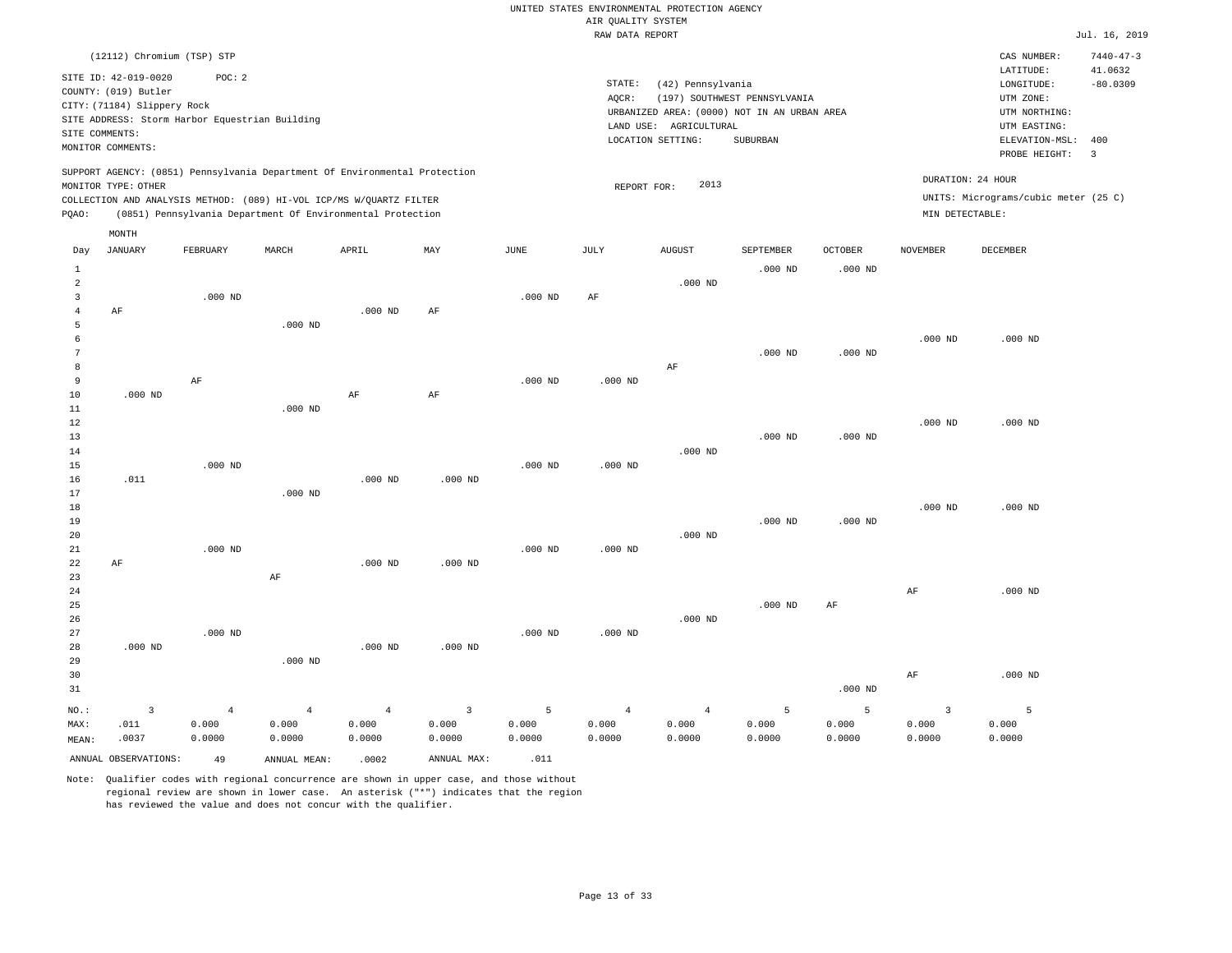|                                  |                                                                                                                                |                                                                                                                                                                                                                 |                      |                      |                                   |                                 | RAW DATA REPORT                   |                                                                                                                 |                                          |                                   |                                      |                                                                                                                         | Jul. 16, 2019                                                     |
|----------------------------------|--------------------------------------------------------------------------------------------------------------------------------|-----------------------------------------------------------------------------------------------------------------------------------------------------------------------------------------------------------------|----------------------|----------------------|-----------------------------------|---------------------------------|-----------------------------------|-----------------------------------------------------------------------------------------------------------------|------------------------------------------|-----------------------------------|--------------------------------------|-------------------------------------------------------------------------------------------------------------------------|-------------------------------------------------------------------|
| SITE COMMENTS:                   | (12112) Chromium (TSP) STP<br>SITE ID: 42-019-0020<br>COUNTY: (019) Butler<br>CITY: (71184) Slippery Rock<br>MONITOR COMMENTS: | POC: 2<br>SITE ADDRESS: Storm Harbor Equestrian Building                                                                                                                                                        |                      |                      |                                   |                                 | STATE:<br>AQCR:                   | (42) Pennsylvania<br>URBANIZED AREA: (0000) NOT IN AN URBAN AREA<br>LAND USE: AGRICULTURAL<br>LOCATION SETTING: | (197) SOUTHWEST PENNSYLVANIA<br>SUBURBAN |                                   |                                      | CAS NUMBER:<br>LATITUDE:<br>LONGITUDE:<br>UTM ZONE:<br>UTM NORTHING:<br>UTM EASTING:<br>ELEVATION-MSL:<br>PROBE HEIGHT: | $7440 - 47 - 3$<br>41.0632<br>$-80.0309$<br>400<br>$\overline{3}$ |
| PQAO:                            | MONITOR TYPE: OTHER                                                                                                            | SUPPORT AGENCY: (0851) Pennsylvania Department Of Environmental Protection<br>COLLECTION AND ANALYSIS METHOD: (089) HI-VOL ICP/MS W/QUARTZ FILTER<br>(0851) Pennsylvania Department Of Environmental Protection |                      |                      |                                   |                                 | REPORT FOR:                       | 2014                                                                                                            |                                          |                                   | DURATION: 24 HOUR<br>MIN DETECTABLE: | UNITS: Micrograms/cubic meter (25 C)                                                                                    |                                                                   |
| Day                              | MONTH<br><b>JANUARY</b>                                                                                                        | FEBRUARY                                                                                                                                                                                                        | MARCH                | APRIL                | MAY                               | <b>JUNE</b>                     | JULY                              | ${\tt AUGUST}$                                                                                                  | SEPTEMBER                                | <b>OCTOBER</b>                    | <b>NOVEMBER</b>                      | <b>DECEMBER</b>                                                                                                         |                                                                   |
| $\mathbf{1}$<br>2<br>3<br>4<br>5 | $\rm AF$                                                                                                                       | $.000$ ND                                                                                                                                                                                                       |                      | $.000$ ND            | $.000$ ND                         | $.000$ ND                       | AF                                | $.000$ ND                                                                                                       | $.000$ ND                                | $.000$ ND                         | $.000$ ND                            | $.000$ ND                                                                                                               |                                                                   |
| 6<br>7<br>8<br>9<br>10           |                                                                                                                                | $.000$ ND                                                                                                                                                                                                       | $.000$ ND            |                      |                                   | $\rm{AF}$                       | $\rm{AF}$                         | $\rm{AF}$                                                                                                       | $.000$ ND                                | AF                                | $.000$ ND                            | $.000$ ND                                                                                                               |                                                                   |
| 11<br>12<br>13<br>14<br>15       | AF                                                                                                                             |                                                                                                                                                                                                                 | $.000$ ND            | $.000$ ND            | $.000$ ND                         |                                 |                                   | .005                                                                                                            | $.000$ ND                                | AF                                | .000 <sub>ND</sub>                   | AF                                                                                                                      |                                                                   |
| 16<br>17<br>18<br>19<br>20       | $.000$ ND                                                                                                                      | $.000$ ND                                                                                                                                                                                                       | $.000$ ND            | $.000$ ND            | $.000$ ND                         | $.000$ ND                       | $.000$ ND                         |                                                                                                                 | $.000$ ND                                | AF                                | $.000$ ND                            | AF                                                                                                                      |                                                                   |
| 21<br>22<br>23<br>24<br>25       | $.000$ ND                                                                                                                      | $.000$ ND                                                                                                                                                                                                       | $.000$ ND            | $.000$ ND            | AF                                | $.000$ ND                       | $.000$ ND                         | $.000$ ND                                                                                                       |                                          |                                   | $.000$ ND                            | $.000$ ND                                                                                                               |                                                                   |
| 26<br>27<br>28<br>29<br>30<br>31 | $.000$ ND                                                                                                                      | $.000$ ND                                                                                                                                                                                                       | $.000$ ND            | $.000$ ND            | $.000$ ND                         | AF                              | $.000$ ND                         | $.000$ ND                                                                                                       | $.000$ ND                                | $.000$ ND                         |                                      | $\rm AF$                                                                                                                |                                                                   |
| NO.:<br>MAX:<br>MEAN:            | $\overline{3}$<br>0.000<br>0.0000                                                                                              | 5<br>0.000<br>0.0000                                                                                                                                                                                            | 5<br>0.000<br>0.0000 | 5<br>0.000<br>0.0000 | $\overline{4}$<br>0.000<br>0.0000 | $\mathbf{3}$<br>0.000<br>0.0000 | $\overline{3}$<br>0.000<br>0.0000 | $\overline{4}$<br>.005<br>.0013                                                                                 | 5<br>0.000<br>0.0000                     | $\overline{a}$<br>0.000<br>0.0000 | 5<br>0.000<br>0.0000                 | $\overline{\mathbf{3}}$<br>0.000<br>0.0000                                                                              |                                                                   |

ANNUAL OBSERVATIONS:  $\begin{array}{ccc} 47 & \text{ANNUAL MEAN:} & .0001 & \text{ANNUAL MAX:} & .005 \end{array}$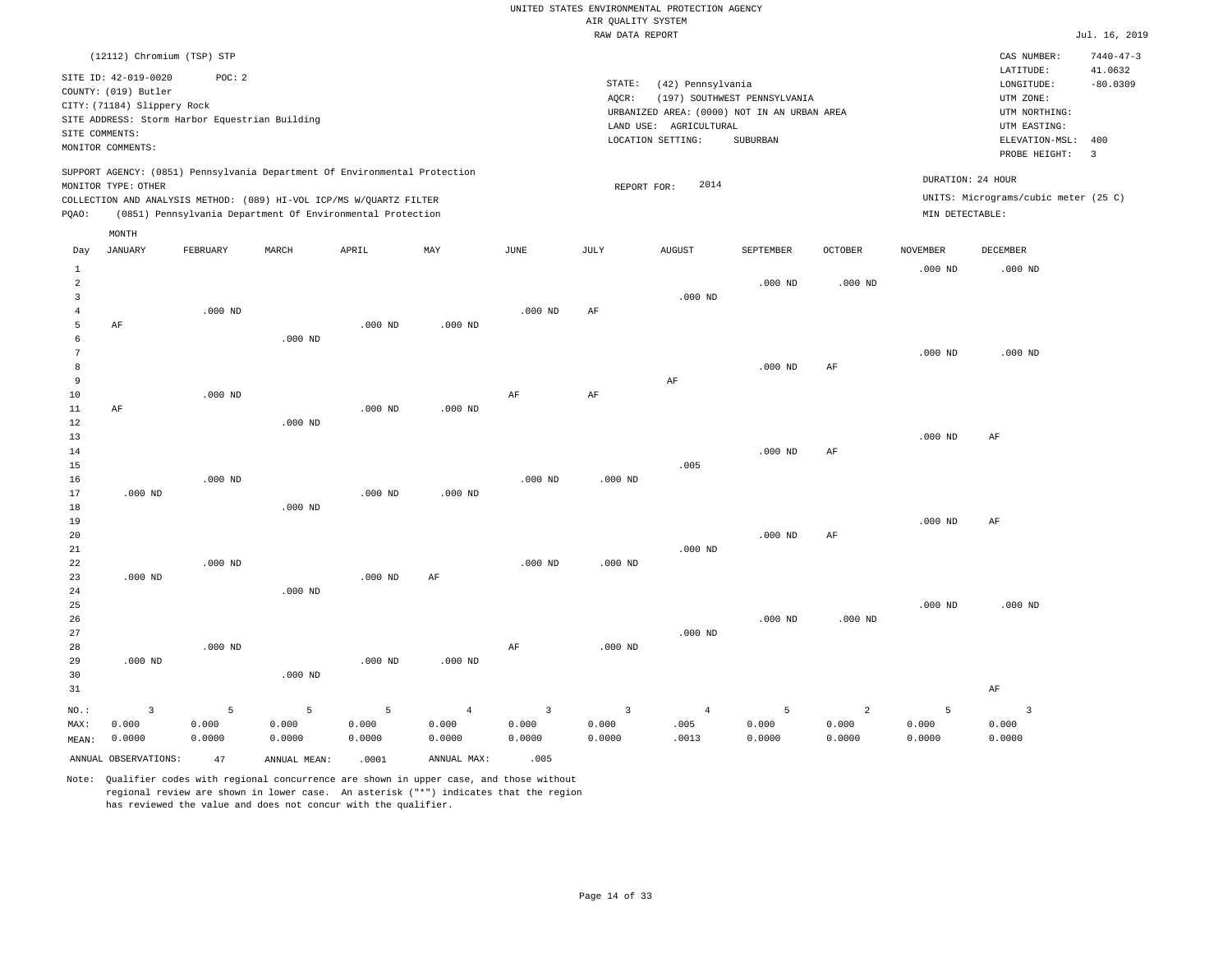|                     |                                     |                                                                            |           |           |           |                       | RAW DATA REPORT |                        |                                             |                |                 |                                                                                                                                                                                                                                                                                                                                                                                                                                                                                                        | Jul. 16, 2019              |
|---------------------|-------------------------------------|----------------------------------------------------------------------------|-----------|-----------|-----------|-----------------------|-----------------|------------------------|---------------------------------------------|----------------|-----------------|--------------------------------------------------------------------------------------------------------------------------------------------------------------------------------------------------------------------------------------------------------------------------------------------------------------------------------------------------------------------------------------------------------------------------------------------------------------------------------------------------------|----------------------------|
|                     | (12112) Chromium (TSP) STP          |                                                                            |           |           |           |                       |                 |                        |                                             |                |                 | CAS NUMBER:<br>LATITUDE:                                                                                                                                                                                                                                                                                                                                                                                                                                                                               | $7440 - 47 - 3$<br>41.0632 |
|                     | SITE ID: 42-019-0020                | POC: 2                                                                     |           |           |           |                       | STATE:          | (42) Pennsylvania      |                                             |                |                 | $\texttt{LONGITUDE}: \quad % \begin{minipage}[c]{0.5\linewidth} \centering \begin{tabular}{lcccc} \toprule \texttt{1}\end{tabular} & \texttt{1}\end{tabular} \vspace*{-1em} \caption{The \texttt{1}\qquad \texttt{1}\qquad \texttt{2}\qquad \texttt{2}\qquad \texttt{2}\qquad \texttt{3}\qquad \texttt{3}\qquad \texttt{4}\qquad \texttt{5}\qquad \texttt{5}\qquad \texttt{6}\qquad \texttt{6}\qquad \texttt{7}\qquad \texttt{8}\qquad \texttt{8}\qquad \texttt{8}\qquad \texttt{9}\qquad \texttt{1}\$ | $-80.0309$                 |
|                     | COUNTY: (019) Butler                |                                                                            |           |           |           |                       | AQCR:           |                        | (197) SOUTHWEST PENNSYLVANIA                |                |                 | UTM ZONE:                                                                                                                                                                                                                                                                                                                                                                                                                                                                                              |                            |
|                     | CITY: (71184) Slippery Rock         |                                                                            |           |           |           |                       |                 |                        | URBANIZED AREA: (0000) NOT IN AN URBAN AREA |                |                 | UTM NORTHING:                                                                                                                                                                                                                                                                                                                                                                                                                                                                                          |                            |
|                     |                                     | SITE ADDRESS: Storm Harbor Equestrian Building                             |           |           |           |                       |                 | LAND USE: AGRICULTURAL |                                             |                |                 | UTM EASTING:                                                                                                                                                                                                                                                                                                                                                                                                                                                                                           |                            |
|                     | SITE COMMENTS:<br>MONITOR COMMENTS: |                                                                            |           |           |           |                       |                 | LOCATION SETTING:      | SUBURBAN                                    |                |                 | ELEVATION-MSL:                                                                                                                                                                                                                                                                                                                                                                                                                                                                                         | 400                        |
|                     |                                     |                                                                            |           |           |           |                       |                 |                        |                                             |                |                 | PROBE HEIGHT:                                                                                                                                                                                                                                                                                                                                                                                                                                                                                          | $\overline{\mathbf{3}}$    |
|                     |                                     | SUPPORT AGENCY: (0851) Pennsylvania Department Of Environmental Protection |           |           |           |                       |                 |                        |                                             |                |                 | DURATION: 24 HOUR                                                                                                                                                                                                                                                                                                                                                                                                                                                                                      |                            |
|                     | MONITOR TYPE: OTHER                 | COLLECTION AND ANALYSIS METHOD: (089) HI-VOL ICP/MS W/QUARTZ FILTER        |           |           |           |                       | REPORT FOR:     | 2015                   |                                             |                |                 | UNITS: Micrograms/cubic meter (25 C)                                                                                                                                                                                                                                                                                                                                                                                                                                                                   |                            |
| PQAO:               |                                     | (0851) Pennsylvania Department Of Environmental Protection                 |           |           |           |                       |                 |                        |                                             |                | MIN DETECTABLE: |                                                                                                                                                                                                                                                                                                                                                                                                                                                                                                        |                            |
|                     | MONTH                               |                                                                            |           |           |           |                       |                 |                        |                                             |                |                 |                                                                                                                                                                                                                                                                                                                                                                                                                                                                                                        |                            |
| Day                 | JANUARY                             | FEBRUARY                                                                   | MARCH     | APRIL     | MAY       | $\operatorname{JUNE}$ | JULY            | ${\tt AUGUST}$         | SEPTEMBER                                   | <b>OCTOBER</b> | <b>NOVEMBER</b> | DECEMBER                                                                                                                                                                                                                                                                                                                                                                                                                                                                                               |                            |
| $\mathbf{1}$        |                                     |                                                                            | AF        |           |           |                       |                 |                        |                                             |                |                 |                                                                                                                                                                                                                                                                                                                                                                                                                                                                                                        |                            |
| $\overline{a}$<br>3 |                                     |                                                                            |           |           |           |                       |                 |                        | $.000$ ND                                   | $.000$ ND      | AF              | $.000$ ND                                                                                                                                                                                                                                                                                                                                                                                                                                                                                              |                            |
| 4                   |                                     |                                                                            |           |           |           |                       |                 | $.000$ ND              |                                             |                |                 |                                                                                                                                                                                                                                                                                                                                                                                                                                                                                                        |                            |
| 5                   |                                     | $.000$ ND                                                                  |           |           |           | $.000$ ND             | AF              |                        |                                             |                |                 |                                                                                                                                                                                                                                                                                                                                                                                                                                                                                                        |                            |
| 6                   | $.000$ ND                           |                                                                            |           | $.000$ ND | $.000$ ND |                       |                 |                        |                                             |                |                 |                                                                                                                                                                                                                                                                                                                                                                                                                                                                                                        |                            |
| 7                   |                                     |                                                                            | AF        |           |           |                       |                 |                        |                                             |                |                 |                                                                                                                                                                                                                                                                                                                                                                                                                                                                                                        |                            |
| 8                   |                                     |                                                                            |           |           |           |                       |                 |                        |                                             |                | $.000$ ND       | AF                                                                                                                                                                                                                                                                                                                                                                                                                                                                                                     |                            |
| 9                   |                                     |                                                                            |           |           |           |                       |                 |                        | $.000$ ND                                   | $.000$ ND      |                 |                                                                                                                                                                                                                                                                                                                                                                                                                                                                                                        |                            |
| 10                  |                                     |                                                                            |           |           |           |                       |                 | $.000$ ND              |                                             |                |                 |                                                                                                                                                                                                                                                                                                                                                                                                                                                                                                        |                            |
| 11                  |                                     | $.000$ ND                                                                  |           |           |           | .006                  | $.000$ ND       |                        |                                             |                |                 |                                                                                                                                                                                                                                                                                                                                                                                                                                                                                                        |                            |
| 12<br>13            | $\rm AF$                            |                                                                            | $\rm AF$  | $.000$ ND | AF        |                       |                 |                        |                                             |                |                 |                                                                                                                                                                                                                                                                                                                                                                                                                                                                                                        |                            |
| 14                  |                                     |                                                                            |           |           |           |                       |                 |                        |                                             |                | $.000$ ND       | AF                                                                                                                                                                                                                                                                                                                                                                                                                                                                                                     |                            |
| 15                  |                                     |                                                                            |           |           |           |                       |                 |                        | $.000$ ND                                   | AF             |                 |                                                                                                                                                                                                                                                                                                                                                                                                                                                                                                        |                            |
| 16                  |                                     |                                                                            |           |           |           |                       |                 | $.000$ ND              |                                             |                |                 |                                                                                                                                                                                                                                                                                                                                                                                                                                                                                                        |                            |
| 17                  |                                     | AF                                                                         |           |           |           | $.000$ ND             | AF              |                        |                                             |                |                 |                                                                                                                                                                                                                                                                                                                                                                                                                                                                                                        |                            |
| 18                  | AF                                  |                                                                            |           | AF        | AF        |                       |                 |                        |                                             |                |                 |                                                                                                                                                                                                                                                                                                                                                                                                                                                                                                        |                            |
| 19                  |                                     |                                                                            | $.000$ ND |           |           |                       |                 |                        |                                             |                |                 |                                                                                                                                                                                                                                                                                                                                                                                                                                                                                                        |                            |
| 20                  |                                     |                                                                            |           |           |           |                       |                 |                        |                                             |                | $.000$ ND       | $.000$ ND                                                                                                                                                                                                                                                                                                                                                                                                                                                                                              |                            |
| 21                  |                                     |                                                                            |           |           |           |                       |                 |                        | AF                                          | AF             |                 |                                                                                                                                                                                                                                                                                                                                                                                                                                                                                                        |                            |
| 22                  |                                     |                                                                            |           |           |           |                       |                 | $.000$ ND              |                                             |                |                 |                                                                                                                                                                                                                                                                                                                                                                                                                                                                                                        |                            |
| 23<br>24            |                                     | AF                                                                         |           | AF        | AF        | AF                    | AF              |                        |                                             |                |                 |                                                                                                                                                                                                                                                                                                                                                                                                                                                                                                        |                            |
| 25                  | AF                                  |                                                                            | $.000$ ND |           |           |                       |                 |                        |                                             |                |                 |                                                                                                                                                                                                                                                                                                                                                                                                                                                                                                        |                            |
| 26                  |                                     |                                                                            |           |           |           |                       |                 |                        |                                             |                | AM              | $.000$ ND                                                                                                                                                                                                                                                                                                                                                                                                                                                                                              |                            |
| 27                  |                                     |                                                                            |           |           |           |                       |                 |                        | AF                                          | $\rm{AF}$      |                 |                                                                                                                                                                                                                                                                                                                                                                                                                                                                                                        |                            |
| 28                  |                                     |                                                                            |           |           |           |                       |                 | $.000$ ND              |                                             |                |                 |                                                                                                                                                                                                                                                                                                                                                                                                                                                                                                        |                            |
| 29                  |                                     |                                                                            |           |           |           | AF                    | $.000$ ND       |                        |                                             |                |                 |                                                                                                                                                                                                                                                                                                                                                                                                                                                                                                        |                            |
| 30                  | AF                                  |                                                                            |           | AF        | $.000$ ND |                       |                 |                        |                                             |                |                 |                                                                                                                                                                                                                                                                                                                                                                                                                                                                                                        |                            |
| 31                  |                                     |                                                                            | $.000$ ND |           |           |                       |                 |                        |                                             |                |                 |                                                                                                                                                                                                                                                                                                                                                                                                                                                                                                        |                            |

| NO.:  |                      | $\sim$ 2 | $\sim$ 3     | $\sim$ 2 | $\sim$ 2 $\sim$ 100 $\sim$ 100 $\sim$ 100 $\sim$ 100 $\sim$ 100 $\sim$ 100 $\sim$ 100 $\sim$ 100 $\sim$ 100 $\sim$ 100 $\sim$ 100 $\sim$ 100 $\sim$ 100 $\sim$ 100 $\sim$ 100 $\sim$ 100 $\sim$ 100 $\sim$ 100 $\sim$ 100 $\sim$ 100 $\sim$ 100 $\sim$ 100 $\sim$ 100 $\sim$ 10 | $\sim$ 3 | $\sim$ 2 | $-5$   |        |        |        |        |
|-------|----------------------|----------|--------------|----------|---------------------------------------------------------------------------------------------------------------------------------------------------------------------------------------------------------------------------------------------------------------------------------|----------|----------|--------|--------|--------|--------|--------|
| MAX:  | 0.000                | 0.000    | 0.000        | 0.000    | 0.000                                                                                                                                                                                                                                                                           | .006     | 0.000    | 0.000  | 0.000  | 0.000  | 0.000  | 0.000  |
| MEAN: | 0.0000               | 0.0000   | 0.0000       | 0.0000   | 0.0000                                                                                                                                                                                                                                                                          | .0020    | 0.0000   | 0.0000 | 0.0000 | 0.0000 | 0.0000 | 0.0000 |
|       | ANNUAL OBSERVATIONS: | 31       | ANNUAL MEAN: | .0002    | ANNUAL MAX:                                                                                                                                                                                                                                                                     | .006     |          |        |        |        |        |        |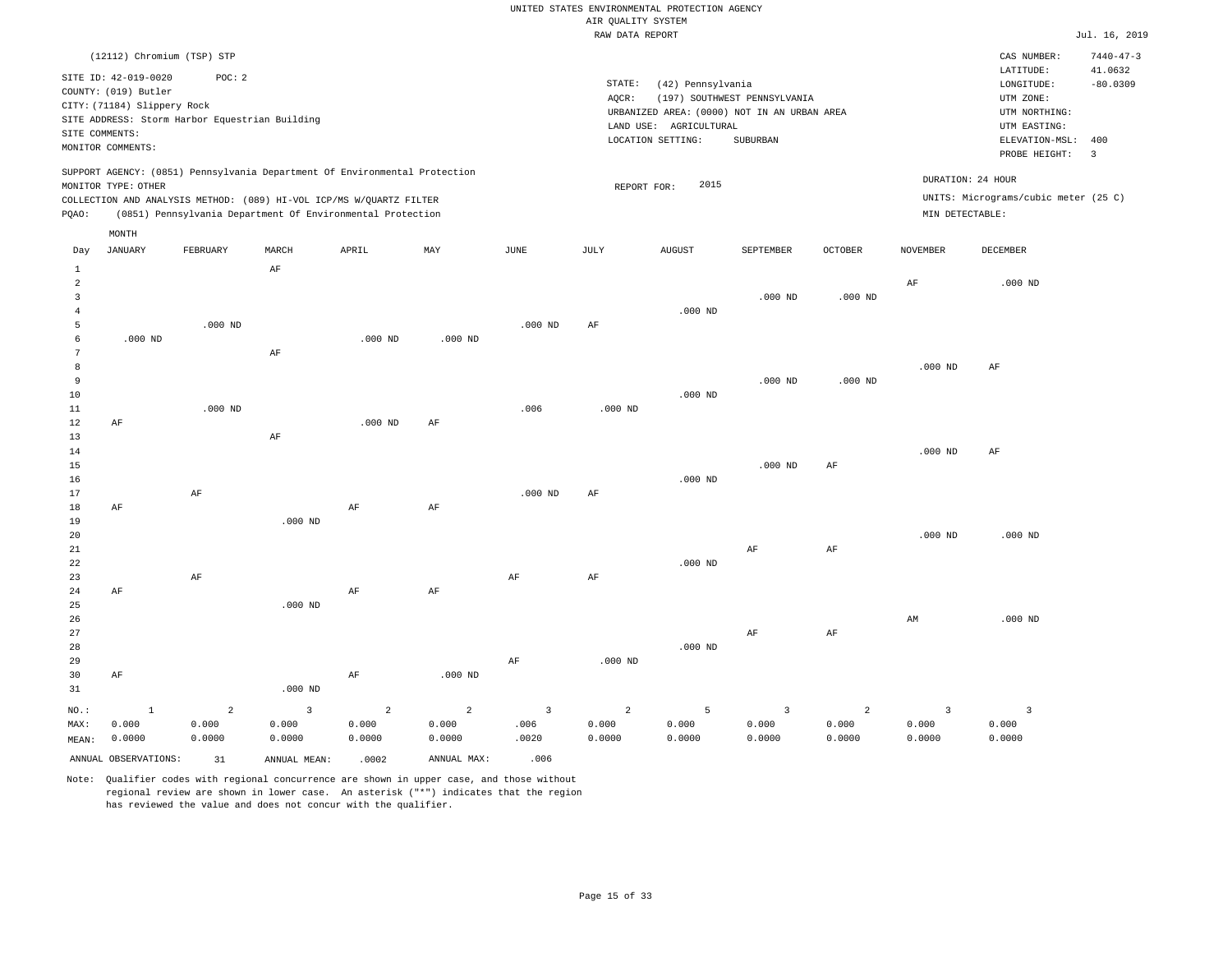|                         |                                                |                        |                                                                            |           |             |             | RAW DATA REPORT |                        |                                             |                |                     |                                      | Jul. 16, 2019   |
|-------------------------|------------------------------------------------|------------------------|----------------------------------------------------------------------------|-----------|-------------|-------------|-----------------|------------------------|---------------------------------------------|----------------|---------------------|--------------------------------------|-----------------|
|                         | (12112) Chromium (TSP) STP                     |                        |                                                                            |           |             |             |                 |                        |                                             |                |                     | CAS NUMBER:                          | $7440 - 47 - 3$ |
|                         |                                                |                        |                                                                            |           |             |             |                 |                        |                                             |                |                     | LATITUDE:                            | 41.0632         |
|                         | SITE ID: 42-019-0020                           | POC: 2                 |                                                                            |           |             |             | STATE:          | (42) Pennsylvania      |                                             |                |                     | $\texttt{LONGITUDE}$ :               | $-80.0309$      |
|                         | COUNTY: (019) Butler                           |                        |                                                                            |           |             |             | AQCR:           |                        | (197) SOUTHWEST PENNSYLVANIA                |                |                     | UTM ZONE:                            |                 |
|                         | CITY: (71184) Slippery Rock                    |                        |                                                                            |           |             |             |                 |                        | URBANIZED AREA: (0000) NOT IN AN URBAN AREA |                |                     | UTM NORTHING:                        |                 |
|                         | SITE ADDRESS: Storm Harbor Equestrian Building |                        |                                                                            |           |             |             |                 | LAND USE: AGRICULTURAL |                                             |                |                     | UTM EASTING:                         |                 |
|                         | SITE COMMENTS:                                 |                        |                                                                            |           |             |             |                 | LOCATION SETTING:      | SUBURBAN                                    |                |                     | ELEVATION-MSL:                       | 400             |
|                         | MONITOR COMMENTS:                              |                        |                                                                            |           |             |             |                 |                        |                                             |                |                     | PROBE HEIGHT:                        | $\overline{3}$  |
|                         |                                                |                        | SUPPORT AGENCY: (0851) Pennsylvania Department Of Environmental Protection |           |             |             |                 |                        |                                             |                |                     |                                      |                 |
|                         | MONITOR TYPE: OTHER                            |                        |                                                                            |           |             |             | REPORT FOR:     | 2016                   |                                             |                |                     | DURATION: 24 HOUR                    |                 |
|                         |                                                |                        | COLLECTION AND ANALYSIS METHOD: (089) HI-VOL ICP/MS W/QUARTZ FILTER        |           |             |             |                 |                        |                                             |                |                     | UNITS: Micrograms/cubic meter (25 C) |                 |
| PQAO:                   |                                                |                        | (0851) Pennsylvania Department Of Environmental Protection                 |           |             |             |                 |                        |                                             |                |                     | MIN DETECTABLE:                      |                 |
|                         | MONTH                                          |                        |                                                                            |           |             |             |                 |                        |                                             |                |                     |                                      |                 |
| Day                     | <b>JANUARY</b>                                 | FEBRUARY               | MARCH                                                                      | APRIL     | MAY         | <b>JUNE</b> | <b>JULY</b>     | <b>AUGUST</b>          | SEPTEMBER                                   | <b>OCTOBER</b> | <b>NOVEMBER</b>     | DECEMBER                             |                 |
| $\mathbf{1}$            | $.000$ ND                                      |                        | $.000$ ND                                                                  |           |             |             |                 |                        |                                             |                |                     |                                      |                 |
| $\overline{a}$          |                                                |                        |                                                                            |           |             |             |                 |                        |                                             |                |                     |                                      |                 |
| $\overline{\mathbf{3}}$ |                                                |                        |                                                                            |           |             |             |                 |                        |                                             |                |                     |                                      |                 |
| $\overline{4}$          |                                                |                        |                                                                            |           |             |             |                 |                        |                                             |                |                     |                                      |                 |
| 5                       |                                                |                        |                                                                            |           |             | $.000$ ND   | $.000$ ND       |                        |                                             |                |                     |                                      |                 |
| 6                       |                                                | ${\rm FT}$             |                                                                            | $.000$ ND | $.000$ ND   |             |                 |                        |                                             |                |                     |                                      |                 |
| $7\phantom{.0}$         | AF                                             |                        | AM                                                                         |           |             |             |                 |                        |                                             |                |                     |                                      |                 |
| 8                       |                                                |                        |                                                                            |           |             |             |                 |                        |                                             |                |                     |                                      |                 |
| 9                       |                                                |                        |                                                                            |           |             |             |                 |                        |                                             |                |                     |                                      |                 |
| 10                      |                                                |                        |                                                                            |           |             |             |                 |                        |                                             |                |                     |                                      |                 |
| 11                      |                                                |                        |                                                                            |           |             | $.000$ ND   | $.000$ ND       |                        |                                             |                |                     |                                      |                 |
| 12                      |                                                | ${\rm FT}$             |                                                                            | $.000$ ND | $.000$ ND   |             |                 |                        |                                             |                |                     |                                      |                 |
| 13                      | AF                                             |                        | AF                                                                         |           |             |             |                 |                        |                                             |                |                     |                                      |                 |
| 14                      |                                                |                        |                                                                            |           |             |             |                 |                        |                                             |                |                     |                                      |                 |
| 15                      |                                                |                        |                                                                            |           |             |             |                 |                        |                                             |                |                     |                                      |                 |
| 16                      |                                                |                        |                                                                            |           |             |             |                 |                        |                                             |                |                     |                                      |                 |
| 17                      |                                                |                        |                                                                            |           |             | $.000$ ND   | $.000$ ND       |                        |                                             |                |                     |                                      |                 |
| 18                      |                                                | $\mathbb{A}\mathbb{M}$ |                                                                            | $.000$ ND | $.000$ ND   |             |                 |                        |                                             |                |                     |                                      |                 |
| 19                      | $.000$ ND                                      |                        | AM                                                                         |           |             |             |                 |                        |                                             |                |                     |                                      |                 |
| 20                      |                                                |                        |                                                                            |           |             |             |                 |                        |                                             |                |                     |                                      |                 |
| 21                      |                                                |                        |                                                                            |           |             |             |                 |                        |                                             |                |                     |                                      |                 |
| 22                      |                                                |                        |                                                                            |           |             |             |                 |                        |                                             |                |                     |                                      |                 |
| 23                      |                                                |                        |                                                                            |           |             | $.000$ ND   | $.000$ ND       |                        |                                             |                |                     |                                      |                 |
| 24                      |                                                | AM                     |                                                                            | $.000$ ND | $.000$ ND   |             |                 |                        |                                             |                |                     |                                      |                 |
| 25                      | $.000$ ND                                      |                        | $.000$ ND                                                                  |           |             |             |                 |                        |                                             |                |                     |                                      |                 |
| 26                      |                                                |                        |                                                                            |           |             |             |                 |                        |                                             |                |                     |                                      |                 |
| 27                      |                                                |                        |                                                                            |           |             |             |                 |                        |                                             |                |                     |                                      |                 |
| 28                      |                                                |                        |                                                                            |           |             |             |                 |                        |                                             |                |                     |                                      |                 |
| 29                      |                                                |                        |                                                                            | $.000$ ND | $.000$ ND   | $.000$ ND   | $.000$ ND       |                        |                                             |                |                     |                                      |                 |
| 30                      |                                                |                        |                                                                            |           |             |             |                 |                        |                                             |                |                     |                                      |                 |
| 31                      | $.000$ ND                                      |                        | $.000$ ND                                                                  |           |             |             |                 |                        |                                             |                |                     |                                      |                 |
| $NO.$ :                 | $\overline{4}$                                 | $\mathsf 0$            | $\overline{3}$                                                             | 5         | 5           | 5           | 5               | $\mathsf{O}$           | $\mathsf 0$                                 | $\mathsf{O}$   | $\mathsf{O}\xspace$ | $\mathbb O$                          |                 |
| MAX:                    | 0.000                                          |                        | 0.000                                                                      | 0.000     | 0.000       | 0.000       | 0.000           |                        |                                             |                |                     |                                      |                 |
| MEAN:                   | 0.0000                                         |                        | 0.0000                                                                     | 0.0000    | 0.0000      | 0.0000      | 0.0000          |                        |                                             |                |                     |                                      |                 |
|                         | ANNUAL OBSERVATIONS:                           | 2.7                    | ANNUAL, MEAN:                                                              | 0.0000    | ANNUAL MAX: | 0.000       |                 |                        |                                             |                |                     |                                      |                 |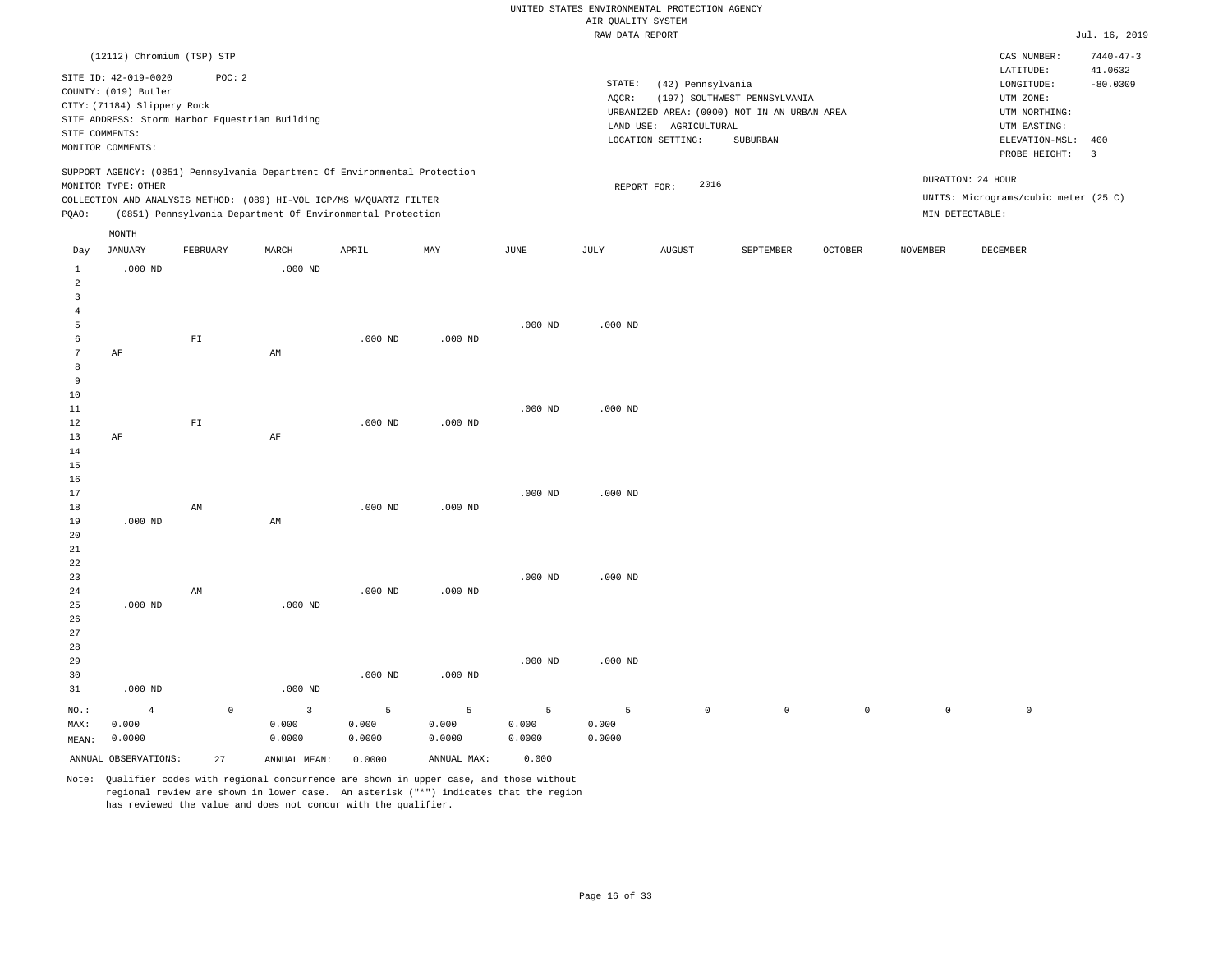|                | (12128) Lead (TSP) STP                                                      |                 |                 |                                                                            |                 |                 |                 |                                                                  |                              |                 |                   | CAS NUMBER:                                           | $7439 - 92 - 1$         |
|----------------|-----------------------------------------------------------------------------|-----------------|-----------------|----------------------------------------------------------------------------|-----------------|-----------------|-----------------|------------------------------------------------------------------|------------------------------|-----------------|-------------------|-------------------------------------------------------|-------------------------|
|                | SITE ID: 42-019-0020<br>COUNTY: (019) Butler<br>CITY: (71184) Slippery Rock | POC: 2          |                 |                                                                            |                 |                 | STATE:<br>AQCR: | (42) Pennsylvania<br>URBANIZED AREA: (0000) NOT IN AN URBAN AREA | (197) SOUTHWEST PENNSYLVANIA |                 |                   | LATITUDE:<br>LONGITUDE:<br>UTM ZONE:<br>UTM NORTHING: | 41.0632<br>$-80.0309$   |
| SITE COMMENTS: | SITE ADDRESS: Storm Harbor Equestrian Building                              |                 |                 |                                                                            |                 |                 |                 | LAND USE: AGRICULTURAL                                           |                              |                 |                   | UTM EASTING:                                          |                         |
|                | MONITOR COMMENTS:                                                           |                 |                 |                                                                            |                 |                 |                 | LOCATION SETTING:                                                | SUBURBAN                     |                 |                   | ELEVATION-MSL:                                        | 400                     |
|                |                                                                             |                 |                 |                                                                            |                 |                 |                 |                                                                  |                              |                 |                   | PROBE HEIGHT:                                         | $\overline{\mathbf{3}}$ |
|                | MONITOR TYPE: OTHER                                                         |                 |                 | SUPPORT AGENCY: (0851) Pennsylvania Department Of Environmental Protection |                 |                 | REPORT FOR:     | 2013                                                             |                              |                 | DURATION: 24 HOUR |                                                       |                         |
|                |                                                                             |                 |                 | COLLECTION AND ANALYSIS METHOD: (089) HI-VOL ICP/MS W/QUARTZ FILTER        |                 |                 |                 |                                                                  |                              |                 |                   | UNITS: Micrograms/cubic meter (25 C)                  |                         |
| PQAO:          |                                                                             |                 |                 | (0851) Pennsylvania Department Of Environmental Protection                 |                 |                 |                 |                                                                  |                              |                 | MIN DETECTABLE:   |                                                       |                         |
|                | MONTH                                                                       |                 |                 |                                                                            |                 |                 |                 |                                                                  |                              |                 |                   |                                                       |                         |
| Day            | <b>JANUARY</b>                                                              | FEBRUARY        | MARCH           | APRIL                                                                      | MAY             | <b>JUNE</b>     | JULY            | <b>AUGUST</b>                                                    | SEPTEMBER                    | <b>OCTOBER</b>  | <b>NOVEMBER</b>   | <b>DECEMBER</b>                                       |                         |
| 1              |                                                                             |                 |                 |                                                                            |                 |                 |                 |                                                                  | .0056                        | .0059           |                   |                                                       |                         |
| $\overline{a}$ |                                                                             |                 |                 |                                                                            |                 |                 |                 | $.0000$ ND                                                       |                              |                 |                   |                                                       |                         |
| $\overline{3}$ |                                                                             | .0131           |                 |                                                                            |                 | $.0000$ ND      | AF              |                                                                  |                              |                 |                   |                                                       |                         |
| $\bf{4}$       | $\rm AF$                                                                    |                 |                 | $.0000$ ND                                                                 | AF              |                 |                 |                                                                  |                              |                 |                   |                                                       |                         |
| 5              |                                                                             |                 | $.0000$ ND      |                                                                            |                 |                 |                 |                                                                  |                              |                 |                   |                                                       |                         |
| 6              |                                                                             |                 |                 |                                                                            |                 |                 |                 |                                                                  |                              |                 | $.0000$ ND        | $.0000$ ND                                            |                         |
| $\overline{7}$ |                                                                             |                 |                 |                                                                            |                 |                 |                 |                                                                  | .0105                        | $.0000$ ND      |                   |                                                       |                         |
| 8              |                                                                             |                 |                 |                                                                            |                 |                 |                 | $\rm{AF}$                                                        |                              |                 |                   |                                                       |                         |
| 9              |                                                                             | $\rm AF$        |                 |                                                                            |                 | .0074           | $.0000$ ND      |                                                                  |                              |                 |                   |                                                       |                         |
| 10             | $.0000$ ND                                                                  |                 |                 | AF                                                                         | AF              |                 |                 |                                                                  |                              |                 |                   |                                                       |                         |
| 11             |                                                                             |                 | $.0000$ ND      |                                                                            |                 |                 |                 |                                                                  |                              |                 |                   |                                                       |                         |
| 12             |                                                                             |                 |                 |                                                                            |                 |                 |                 |                                                                  | $.0000$ ND                   |                 | $.0000$ ND        | $.0000$ ND                                            |                         |
| 13<br>14       |                                                                             |                 |                 |                                                                            |                 |                 |                 | $.0000$ ND                                                       |                              | $.0000$ ND      |                   |                                                       |                         |
| 15             |                                                                             | $.0000$ ND      |                 |                                                                            |                 | .0000 ND        | .0136           |                                                                  |                              |                 |                   |                                                       |                         |
| 16             | .0097                                                                       |                 |                 | $.0000$ ND                                                                 | .0000 ND        |                 |                 |                                                                  |                              |                 |                   |                                                       |                         |
| 17             |                                                                             |                 | .0076           |                                                                            |                 |                 |                 |                                                                  |                              |                 |                   |                                                       |                         |
| 18             |                                                                             |                 |                 |                                                                            |                 |                 |                 |                                                                  |                              |                 | $.0000$ ND        | .0053                                                 |                         |
| 19             |                                                                             |                 |                 |                                                                            |                 |                 |                 |                                                                  | .0104                        | .0081           |                   |                                                       |                         |
| 20             |                                                                             |                 |                 |                                                                            |                 |                 |                 | .0078                                                            |                              |                 |                   |                                                       |                         |
| 21             |                                                                             | $.0000$ ND      |                 |                                                                            |                 | .0084           | $.0000$ ND      |                                                                  |                              |                 |                   |                                                       |                         |
| 22             | AF                                                                          |                 |                 | $.0000$ ND                                                                 | .0152           |                 |                 |                                                                  |                              |                 |                   |                                                       |                         |
| 23             |                                                                             |                 | AF              |                                                                            |                 |                 |                 |                                                                  |                              |                 |                   |                                                       |                         |
| 24             |                                                                             |                 |                 |                                                                            |                 |                 |                 |                                                                  |                              |                 | AF                | $.0000$ ND                                            |                         |
| 25             |                                                                             |                 |                 |                                                                            |                 |                 |                 |                                                                  | $.0000$ ND                   | AF              |                   |                                                       |                         |
| 26<br>27       |                                                                             |                 |                 |                                                                            |                 |                 |                 | .0155                                                            |                              |                 |                   |                                                       |                         |
| 28             | $.0000$ ND                                                                  | $.0000$ ND      |                 | .0000 ND                                                                   | .0051           | $.0000$ ND      | .0101           |                                                                  |                              |                 |                   |                                                       |                         |
| 29             |                                                                             |                 | .0056           |                                                                            |                 |                 |                 |                                                                  |                              |                 |                   |                                                       |                         |
| 30             |                                                                             |                 |                 |                                                                            |                 |                 |                 |                                                                  |                              |                 | AF                | $.0000$ ND                                            |                         |
| 31             |                                                                             |                 |                 |                                                                            |                 |                 |                 |                                                                  |                              | $.0000$ ND      |                   |                                                       |                         |
|                |                                                                             |                 |                 |                                                                            |                 |                 |                 |                                                                  |                              |                 |                   |                                                       |                         |
| $_{\rm NO.}$ : | 3                                                                           | $\overline{4}$  | $\overline{4}$  | $\overline{4}$                                                             | $\overline{3}$  | 5               | $\overline{4}$  | $\overline{4}$                                                   | $\overline{5}$               | 5               | $\overline{3}$    | 5                                                     |                         |
| MAX:<br>MEAN:  | .0097<br>.00323                                                             | .0131<br>.00328 | .0076<br>.00330 | 0.0000<br>0.00000                                                          | .0152<br>.00677 | .0084<br>.00316 | .0136<br>.00593 | .0155<br>.00583                                                  | .0105<br>.00530              | .0081<br>.00280 | 0.0000<br>0.00000 | .0053<br>.00106                                       |                         |
|                |                                                                             |                 |                 |                                                                            |                 |                 |                 |                                                                  |                              |                 |                   |                                                       |                         |
|                | ANNUAL OBSERVATIONS:                                                        | 49              | ANNUAL MEAN:    | .00337                                                                     | ANNUAL MAX:     | .0155           |                 |                                                                  |                              |                 |                   |                                                       |                         |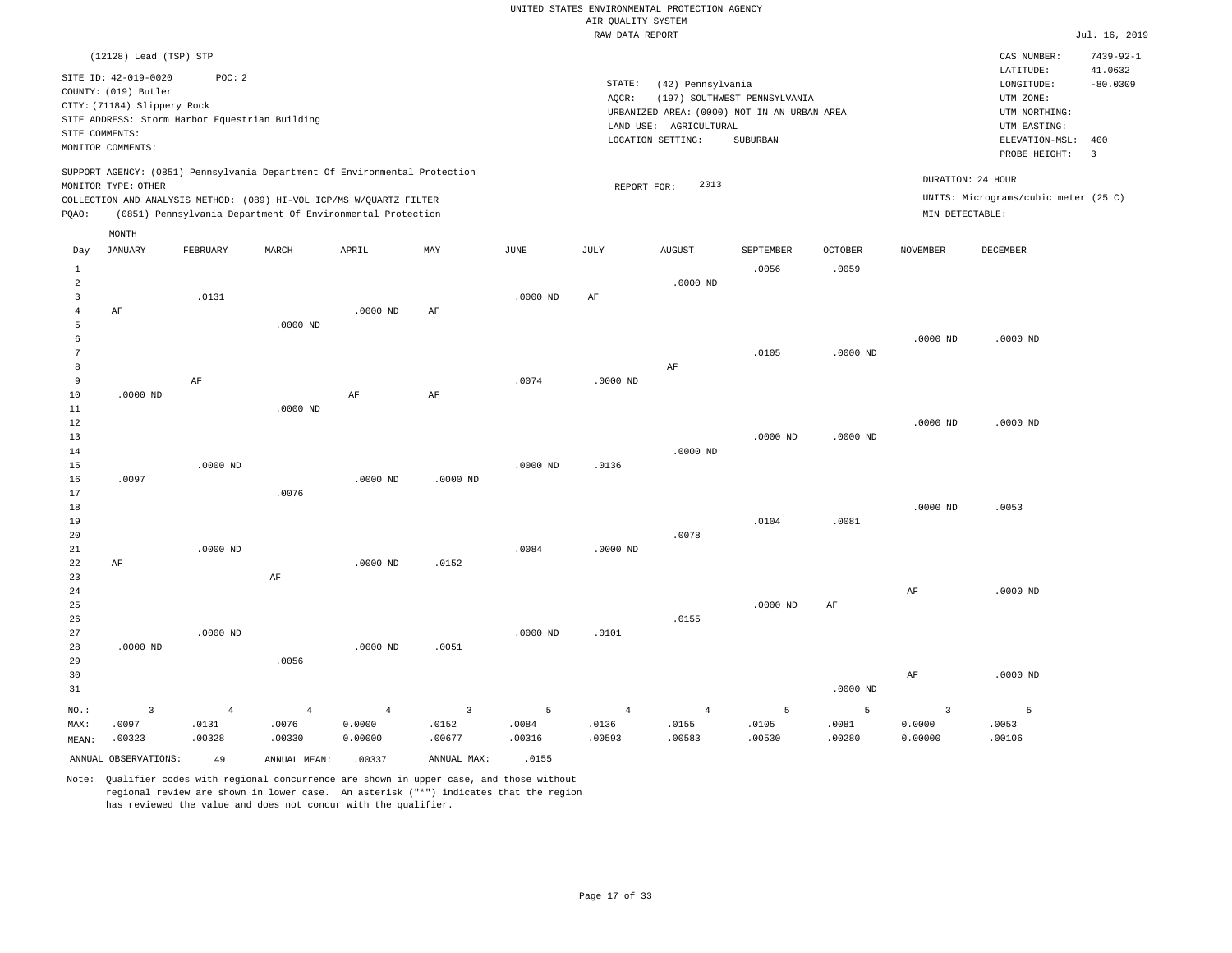|                           | (12128) Lead (TSP) STP                                                      |            |                                                                                                                                   |            |                |                |                 |                        |                                             |                |                   | CAS NUMBER:                          | $7439 - 92 - 1$         |
|---------------------------|-----------------------------------------------------------------------------|------------|-----------------------------------------------------------------------------------------------------------------------------------|------------|----------------|----------------|-----------------|------------------------|---------------------------------------------|----------------|-------------------|--------------------------------------|-------------------------|
|                           | SITE ID: 42-019-0020<br>COUNTY: (019) Butler<br>CITY: (71184) Slippery Rock | POC: 2     |                                                                                                                                   |            |                |                | STATE:<br>AOCR: | (42) Pennsylvania      | (197) SOUTHWEST PENNSYLVANIA                |                |                   | LATITUDE:<br>LONGITUDE:<br>UTM ZONE: | 41.0632<br>$-80.0309$   |
|                           | SITE ADDRESS: Storm Harbor Equestrian Building                              |            |                                                                                                                                   |            |                |                |                 | LAND USE: AGRICULTURAL | URBANIZED AREA: (0000) NOT IN AN URBAN AREA |                |                   | UTM NORTHING:<br>UTM EASTING:        |                         |
|                           | SITE COMMENTS:                                                              |            |                                                                                                                                   |            |                |                |                 | LOCATION SETTING:      | SUBURBAN                                    |                |                   | ELEVATION-MSL:                       | 400                     |
|                           | MONITOR COMMENTS:                                                           |            |                                                                                                                                   |            |                |                |                 |                        |                                             |                |                   | PROBE HEIGHT:                        | $\overline{\mathbf{3}}$ |
|                           | MONITOR TYPE: OTHER                                                         |            | SUPPORT AGENCY: (0851) Pennsylvania Department Of Environmental Protection                                                        |            |                |                | REPORT FOR:     | 2014                   |                                             |                | DURATION: 24 HOUR |                                      |                         |
| PQAO:                     |                                                                             |            | COLLECTION AND ANALYSIS METHOD: (089) HI-VOL ICP/MS W/QUARTZ FILTER<br>(0851) Pennsylvania Department Of Environmental Protection |            |                |                |                 |                        |                                             |                | MIN DETECTABLE:   | UNITS: Micrograms/cubic meter (25 C) |                         |
|                           | MONTH                                                                       |            |                                                                                                                                   |            |                |                |                 |                        |                                             |                |                   |                                      |                         |
| Day                       | JANUARY                                                                     | FEBRUARY   | MARCH                                                                                                                             | APRIL      | MAY            | JUNE           | JULY            | <b>AUGUST</b>          | SEPTEMBER                                   | OCTOBER        | <b>NOVEMBER</b>   | DECEMBER                             |                         |
| $\,1\,$<br>$\overline{a}$ |                                                                             |            |                                                                                                                                   |            |                |                |                 |                        | $.0000$ ND                                  | .0056          | $.0000$ ND        | $.0000$ ND                           |                         |
| $\overline{3}$            |                                                                             |            |                                                                                                                                   |            |                |                |                 | $.0000$ ND             |                                             |                |                   |                                      |                         |
| $\overline{4}$            |                                                                             | .03355     |                                                                                                                                   |            |                | $.0000$ ND     | AF              |                        |                                             |                |                   |                                      |                         |
| 5<br>6                    | AF                                                                          |            | $.0000$ ND                                                                                                                        | $.0000$ ND | $.0000$ ND     |                |                 |                        |                                             |                |                   |                                      |                         |
| $7\phantom{.0}$           |                                                                             |            |                                                                                                                                   |            |                |                |                 |                        |                                             |                | $.0000$ ND        | $.0000$ ND                           |                         |
| 8                         |                                                                             |            |                                                                                                                                   |            |                |                |                 |                        | $.0000$ ND                                  | AF             |                   |                                      |                         |
| 9                         |                                                                             |            |                                                                                                                                   |            |                |                |                 | AF                     |                                             |                |                   |                                      |                         |
| 10                        |                                                                             | $.0000$ ND |                                                                                                                                   |            |                | $\rm{AF}$      | $\rm{AF}$       |                        |                                             |                |                   |                                      |                         |
| 11<br>12                  | AF                                                                          |            | .07275                                                                                                                            | $.0000$ ND | .0064          |                |                 |                        |                                             |                |                   |                                      |                         |
| 13                        |                                                                             |            |                                                                                                                                   |            |                |                |                 |                        |                                             |                | $.0000$ ND        | AF                                   |                         |
| 14                        |                                                                             |            |                                                                                                                                   |            |                |                |                 |                        | $.0000$ ND                                  | AF             |                   |                                      |                         |
| 15                        |                                                                             |            |                                                                                                                                   |            |                |                |                 | $.0000$ ND             |                                             |                |                   |                                      |                         |
| 16<br>17                  | $.0000$ ND                                                                  | .0063      |                                                                                                                                   | $.0000$ ND | $.0000$ ND     | .0179          | .0000 ND        |                        |                                             |                |                   |                                      |                         |
| 18                        |                                                                             |            | $.0000$ ND                                                                                                                        |            |                |                |                 |                        |                                             |                |                   |                                      |                         |
| 19                        |                                                                             |            |                                                                                                                                   |            |                |                |                 |                        |                                             |                | $.0000$ ND        | AF                                   |                         |
| 20                        |                                                                             |            |                                                                                                                                   |            |                |                |                 |                        | $.0000$ ND                                  | $\rm AF$       |                   |                                      |                         |
| 21                        |                                                                             |            |                                                                                                                                   |            |                |                |                 | $.0000$ ND             |                                             |                |                   |                                      |                         |
| 22<br>23                  | $.0000$ ND                                                                  | $.0000$ ND |                                                                                                                                   | $.0000$ ND | AF             | .0053          | $.0000$ ND      |                        |                                             |                |                   |                                      |                         |
| 24                        |                                                                             |            | $.0000$ ND                                                                                                                        |            |                |                |                 |                        |                                             |                |                   |                                      |                         |
| 25                        |                                                                             |            |                                                                                                                                   |            |                |                |                 |                        |                                             |                | $.0000$ ND        | $.0000$ ND                           |                         |
| 26                        |                                                                             |            |                                                                                                                                   |            |                |                |                 |                        | $.0000$ ND                                  | $.0000$ ND     |                   |                                      |                         |
| 27                        |                                                                             |            |                                                                                                                                   |            |                |                |                 | $.0000$ ND             |                                             |                |                   |                                      |                         |
| 28                        |                                                                             | .0055      |                                                                                                                                   |            |                | $\rm{AF}$      | $.0000$ ND      |                        |                                             |                |                   |                                      |                         |
| 29<br>30                  | $.0000$ ND                                                                  |            | $.0000$ ND                                                                                                                        | $.0000$ ND | $.0000$ ND     |                |                 |                        |                                             |                |                   |                                      |                         |
| 31                        |                                                                             |            |                                                                                                                                   |            |                |                |                 |                        |                                             |                |                   | AF                                   |                         |
| NO.:                      | $\overline{3}$                                                              | 5          | 5                                                                                                                                 | 5          | $\overline{4}$ | $\overline{3}$ | $\overline{3}$  | $\overline{4}$         | 5                                           | $\overline{a}$ | 5                 | $\overline{3}$                       |                         |
| MAX:                      | 0.0000                                                                      | .0335      | .0727                                                                                                                             | 0.0000     | .0064          | .0179          | 0.0000          | 0.0000                 | 0.0000                                      | .0056          | 0.0000            | 0.0000                               |                         |
| MEAN:                     | 0.00000                                                                     | .00906     | .01454                                                                                                                            | 0.00000    | .00160         | .00773         | 0.00000         | 0.00000                | 0.00000                                     | .00280         | 0.00000           | 0.00000                              |                         |
|                           | ANNUAL OBSERVATIONS:                                                        | 47         | ANNUAL MEAN:                                                                                                                      | .00326     | ANNUAL MAX:    | .0727          |                 |                        |                                             |                |                   |                                      |                         |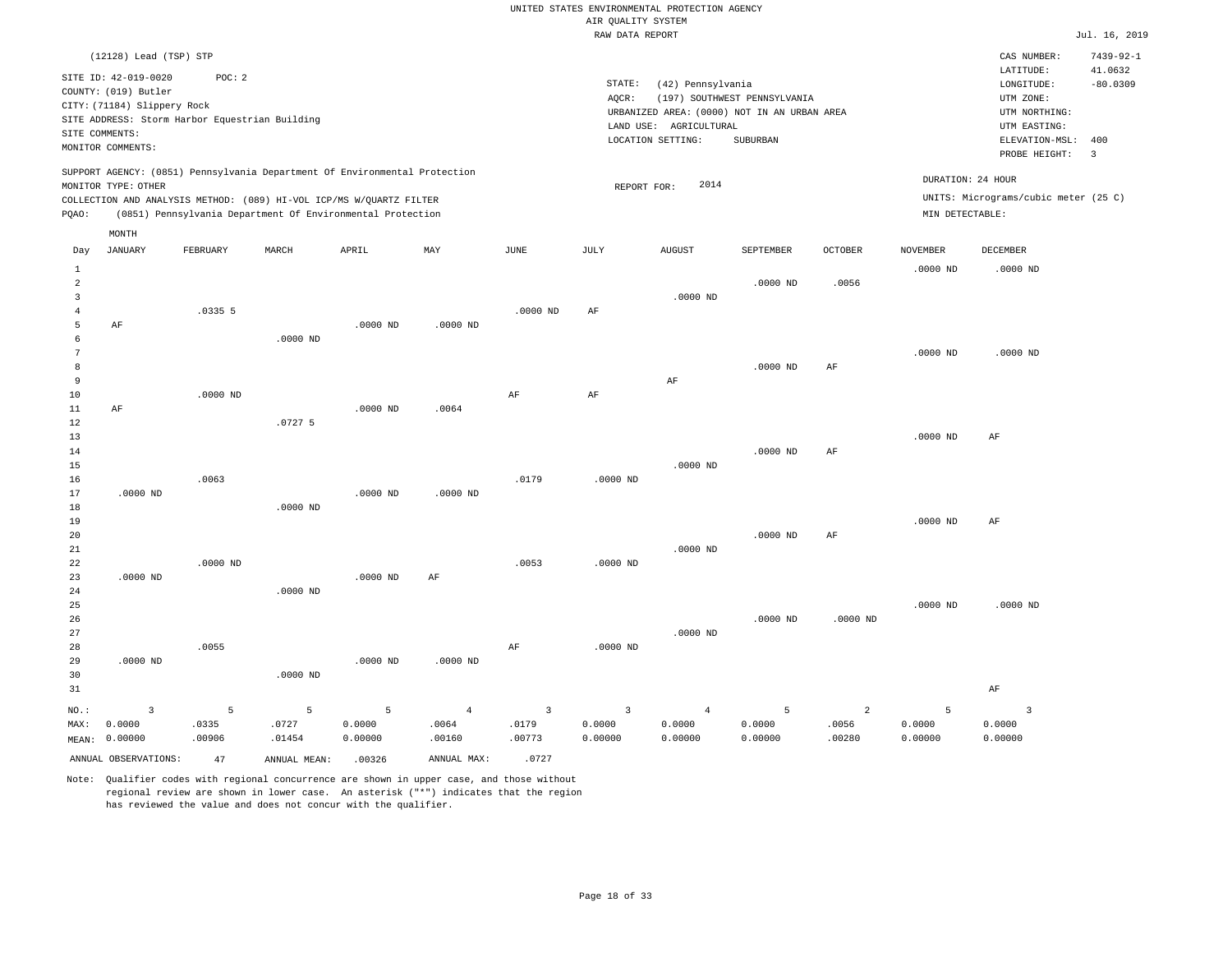|                |                             |                                                |                                                                            |                |                |                | RAW DATA REPORT |                                             |                              |                |                 |                                      | Jul. 16, 2019   |
|----------------|-----------------------------|------------------------------------------------|----------------------------------------------------------------------------|----------------|----------------|----------------|-----------------|---------------------------------------------|------------------------------|----------------|-----------------|--------------------------------------|-----------------|
|                | (12128) Lead (TSP) STP      |                                                |                                                                            |                |                |                |                 |                                             |                              |                |                 | CAS NUMBER:                          | $7439 - 92 - 1$ |
|                | SITE ID: 42-019-0020        | POC: 2                                         |                                                                            |                |                |                |                 |                                             |                              |                |                 | LATITUDE:                            | 41.0632         |
|                | COUNTY: (019) Butler        |                                                |                                                                            |                |                |                | STATE:          | (42) Pennsylvania                           |                              |                |                 | LONGITUDE:                           | $-80.0309$      |
|                | CITY: (71184) Slippery Rock |                                                |                                                                            |                |                |                | AQCR:           |                                             | (197) SOUTHWEST PENNSYLVANIA |                |                 | UTM ZONE:                            |                 |
|                |                             | SITE ADDRESS: Storm Harbor Equestrian Building |                                                                            |                |                |                |                 | URBANIZED AREA: (0000) NOT IN AN URBAN AREA |                              |                |                 | UTM NORTHING:                        |                 |
|                | SITE COMMENTS:              |                                                |                                                                            |                |                |                |                 | LAND USE: AGRICULTURAL                      |                              |                |                 | UTM EASTING:                         |                 |
|                | MONITOR COMMENTS:           |                                                |                                                                            |                |                |                |                 | LOCATION SETTING:                           | SUBURBAN                     |                |                 | ELEVATION-MSL:                       | 400             |
|                |                             |                                                |                                                                            |                |                |                |                 |                                             |                              |                |                 | PROBE HEIGHT:                        | $\overline{3}$  |
|                |                             |                                                | SUPPORT AGENCY: (0851) Pennsylvania Department Of Environmental Protection |                |                |                |                 |                                             |                              |                |                 | DURATION: 24 HOUR                    |                 |
|                | MONITOR TYPE: OTHER         |                                                |                                                                            |                |                |                | REPORT FOR:     | 2015                                        |                              |                |                 |                                      |                 |
|                |                             |                                                | COLLECTION AND ANALYSIS METHOD: (089) HI-VOL ICP/MS W/QUARTZ FILTER        |                |                |                |                 |                                             |                              |                |                 | UNITS: Micrograms/cubic meter (25 C) |                 |
| PQAO:          |                             |                                                | (0851) Pennsylvania Department Of Environmental Protection                 |                |                |                |                 |                                             |                              |                | MIN DETECTABLE: |                                      |                 |
|                | MONTH                       |                                                |                                                                            |                |                |                |                 |                                             |                              |                |                 |                                      |                 |
| Day            | <b>JANUARY</b>              | FEBRUARY                                       | MARCH                                                                      | APRIL          | MAY            | JUNE           | JULY            | <b>AUGUST</b>                               | SEPTEMBER                    | <b>OCTOBER</b> | <b>NOVEMBER</b> | DECEMBER                             |                 |
| $\mathbf{1}$   |                             |                                                | $\rm AF$                                                                   |                |                |                |                 |                                             |                              |                |                 |                                      |                 |
| $\overline{a}$ |                             |                                                |                                                                            |                |                |                |                 |                                             |                              |                | AF              | $.0000$ ND                           |                 |
| $\overline{3}$ |                             |                                                |                                                                            |                |                |                |                 |                                             | $.0000$ ND                   | $.0000$ ND     |                 |                                      |                 |
| $\overline{4}$ |                             |                                                |                                                                            |                |                |                |                 | $.0000$ ND                                  |                              |                |                 |                                      |                 |
| 5<br>6         | .0102                       | $.0000$ ND                                     |                                                                            | $.0000$ ND     | $.0000$ ND     | $.0000$ ND     | $\rm AF$        |                                             |                              |                |                 |                                      |                 |
| 7              |                             |                                                | $\rm AF$                                                                   |                |                |                |                 |                                             |                              |                |                 |                                      |                 |
| 8              |                             |                                                |                                                                            |                |                |                |                 |                                             |                              |                | $.0000$ ND      | AF                                   |                 |
| $\overline{9}$ |                             |                                                |                                                                            |                |                |                |                 |                                             | $.0000$ ND                   | .0000 ND       |                 |                                      |                 |
| 10             |                             |                                                |                                                                            |                |                |                |                 | .0084                                       |                              |                |                 |                                      |                 |
| 11             |                             | $.0000$ ND                                     |                                                                            |                |                | .0000 ND       | $.0000$ ND      |                                             |                              |                |                 |                                      |                 |
| 12             | AF                          |                                                |                                                                            | .0000 ND       | AF             |                |                 |                                             |                              |                |                 |                                      |                 |
| 13             |                             |                                                | AF                                                                         |                |                |                |                 |                                             |                              |                |                 |                                      |                 |
| 14             |                             |                                                |                                                                            |                |                |                |                 |                                             |                              |                | $.0000$ ND      | AF                                   |                 |
| 15             |                             |                                                |                                                                            |                |                |                |                 |                                             | $.0000$ ND                   | AF             |                 |                                      |                 |
| 16             |                             |                                                |                                                                            |                |                |                |                 | $.0000$ ND                                  |                              |                |                 |                                      |                 |
| 17             |                             | AF                                             |                                                                            |                |                | .0070          | AF              |                                             |                              |                |                 |                                      |                 |
| 18             | AF                          |                                                |                                                                            | $\rm{AF}$      | AF             |                |                 |                                             |                              |                |                 |                                      |                 |
| 19             |                             |                                                | .0000 ND                                                                   |                |                |                |                 |                                             |                              |                |                 |                                      |                 |
| 20             |                             |                                                |                                                                            |                |                |                |                 |                                             |                              |                | .0053           | $.0000$ ND                           |                 |
| 21             |                             |                                                |                                                                            |                |                |                |                 |                                             | AF                           | AF             |                 |                                      |                 |
| 22             |                             |                                                |                                                                            |                |                |                |                 | $.0000$ ND                                  |                              |                |                 |                                      |                 |
| 23             |                             | AF                                             |                                                                            |                |                | AF             | AF              |                                             |                              |                |                 |                                      |                 |
| 24<br>25       | AF                          |                                                | $.0000$ ND                                                                 | AF             | AF             |                |                 |                                             |                              |                |                 |                                      |                 |
| 26             |                             |                                                |                                                                            |                |                |                |                 |                                             |                              |                | AM              | .0000 ND                             |                 |
| 27             |                             |                                                |                                                                            |                |                |                |                 |                                             | $\rm AF$                     | AF             |                 |                                      |                 |
| 28             |                             |                                                |                                                                            |                |                |                |                 | $.0000$ ND                                  |                              |                |                 |                                      |                 |
| 29             |                             |                                                |                                                                            |                |                | AF             | $.0000$ ND      |                                             |                              |                |                 |                                      |                 |
| 30             | AF                          |                                                |                                                                            | AF             | $.0000$ ND     |                |                 |                                             |                              |                |                 |                                      |                 |
| 31             |                             |                                                | .0000 ND                                                                   |                |                |                |                 |                                             |                              |                |                 |                                      |                 |
|                |                             |                                                |                                                                            |                |                |                |                 |                                             |                              |                |                 |                                      |                 |
| NO.:           | $\mathbf{1}$                | $\overline{a}$                                 | $\overline{3}$                                                             | $\overline{a}$ | $\overline{a}$ | $\overline{3}$ | $\overline{a}$  | 5                                           | $\overline{3}$               | $\overline{2}$ | $\overline{3}$  | $\overline{3}$                       |                 |
| MAX:           | .0102                       | 0.0000                                         | 0.0000                                                                     | 0.0000         | 0.0000         | .0070          | 0.0000          | .0084                                       | 0.0000                       | 0.0000         | .0053           | 0.0000                               |                 |
| MEAN:          | .01020                      | 0.00000                                        | 0.00000                                                                    | 0.00000        | 0.00000        | .00233         | 0.00000         | .00168                                      | 0.00000                      | 0.00000        | .00177          | 0.00000                              |                 |
|                | ANNUAL OBSERVATIONS:        | 31                                             | ANNUAL MEAN:                                                               | .00100         | ANNUAL MAX:    | .0102          |                 |                                             |                              |                |                 |                                      |                 |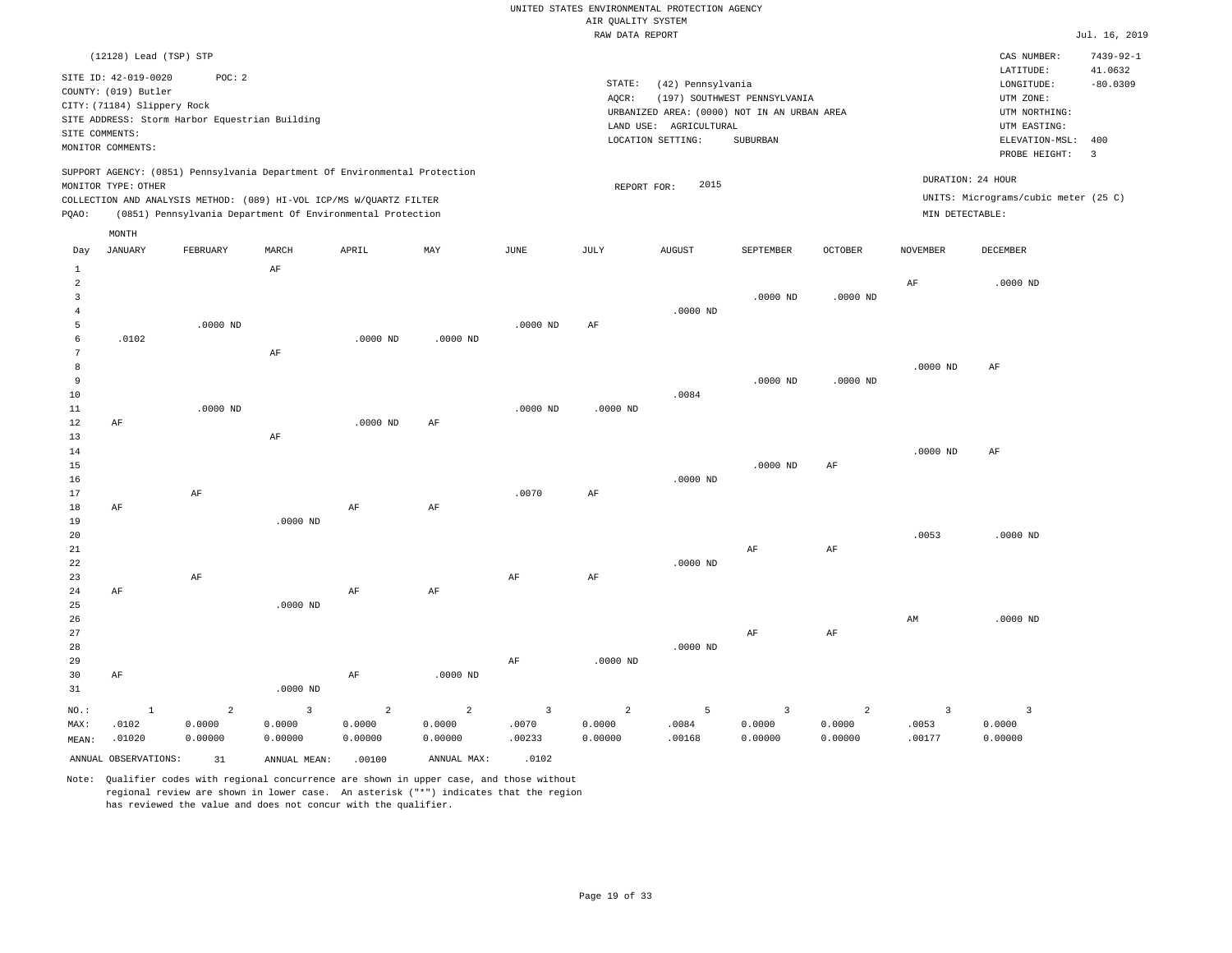|                |                             |                          |                                                                            |            |            |             | RAW DATA REPORT |                        |                                             |                |                     |                                      | Jul. 16, 2019           |
|----------------|-----------------------------|--------------------------|----------------------------------------------------------------------------|------------|------------|-------------|-----------------|------------------------|---------------------------------------------|----------------|---------------------|--------------------------------------|-------------------------|
|                | (12128) Lead (TSP) STP      |                          |                                                                            |            |            |             |                 |                        |                                             |                |                     | CAS NUMBER:                          | $7439 - 92 - 1$         |
|                | SITE ID: 42-019-0020        | POC: 2                   |                                                                            |            |            |             | STATE:          |                        |                                             |                |                     | LATITUDE:                            | 41.0632                 |
|                | COUNTY: (019) Butler        |                          |                                                                            |            |            |             | AQCR:           | (42) Pennsylvania      | (197) SOUTHWEST PENNSYLVANIA                |                |                     | LONGITUDE:<br>UTM ZONE:              | $-80.0309$              |
|                | CITY: (71184) Slippery Rock |                          |                                                                            |            |            |             |                 |                        | URBANIZED AREA: (0000) NOT IN AN URBAN AREA |                |                     | UTM NORTHING:                        |                         |
|                |                             |                          | SITE ADDRESS: Storm Harbor Equestrian Building                             |            |            |             |                 | LAND USE: AGRICULTURAL |                                             |                |                     | UTM EASTING:                         |                         |
|                | SITE COMMENTS:              |                          |                                                                            |            |            |             |                 | LOCATION SETTING:      | <b>SUBURBAN</b>                             |                |                     | ELEVATION-MSL:                       | 400                     |
|                | MONITOR COMMENTS:           |                          |                                                                            |            |            |             |                 |                        |                                             |                |                     | PROBE HEIGHT:                        | $\overline{\mathbf{3}}$ |
|                |                             |                          | SUPPORT AGENCY: (0851) Pennsylvania Department Of Environmental Protection |            |            |             |                 |                        |                                             |                |                     |                                      |                         |
|                | MONITOR TYPE: OTHER         |                          |                                                                            |            |            |             |                 | 2016<br>REPORT FOR:    |                                             |                |                     | DURATION: 24 HOUR                    |                         |
|                |                             |                          | COLLECTION AND ANALYSIS METHOD: (089) HI-VOL ICP/MS W/QUARTZ FILTER        |            |            |             |                 |                        |                                             |                |                     | UNITS: Micrograms/cubic meter (25 C) |                         |
| PQAO:          |                             |                          | (0851) Pennsylvania Department Of Environmental Protection                 |            |            |             |                 |                        |                                             |                |                     | MIN DETECTABLE:                      |                         |
|                | MONTH                       |                          |                                                                            |            |            |             |                 |                        |                                             |                |                     |                                      |                         |
| Day            | <b>JANUARY</b>              | FEBRUARY                 | MARCH                                                                      | APRIL      | MAY        | <b>JUNE</b> | JULY            | <b>AUGUST</b>          | SEPTEMBER                                   | <b>OCTOBER</b> | <b>NOVEMBER</b>     | DECEMBER                             |                         |
| $\mathbf{1}$   | $.0000$ ND                  |                          | $.0000$ ND                                                                 |            |            |             |                 |                        |                                             |                |                     |                                      |                         |
| $\overline{2}$ |                             |                          |                                                                            |            |            |             |                 |                        |                                             |                |                     |                                      |                         |
| $\overline{3}$ |                             |                          |                                                                            |            |            |             |                 |                        |                                             |                |                     |                                      |                         |
| $\overline{4}$ |                             |                          |                                                                            |            |            |             |                 |                        |                                             |                |                     |                                      |                         |
| 5              |                             |                          |                                                                            |            |            | $.0000$ ND  | $.0000$ ND      |                        |                                             |                |                     |                                      |                         |
| 6              |                             | ${\rm FT}$               |                                                                            | $.0000$ ND | $.0000$ ND |             |                 |                        |                                             |                |                     |                                      |                         |
| 7              | AF                          |                          | AM                                                                         |            |            |             |                 |                        |                                             |                |                     |                                      |                         |
| 8              |                             |                          |                                                                            |            |            |             |                 |                        |                                             |                |                     |                                      |                         |
| $\overline{9}$ |                             |                          |                                                                            |            |            |             |                 |                        |                                             |                |                     |                                      |                         |
| 10             |                             |                          |                                                                            |            |            |             |                 |                        |                                             |                |                     |                                      |                         |
| 11             |                             | $\mathbb{F} \mathbbm{I}$ |                                                                            |            |            | $.0000$ ND  | $.0000$ ND      |                        |                                             |                |                     |                                      |                         |
| 12<br>13       | AF                          |                          | $\rm AF$                                                                   | $.0000$ ND | $.0000$ ND |             |                 |                        |                                             |                |                     |                                      |                         |
| 14             |                             |                          |                                                                            |            |            |             |                 |                        |                                             |                |                     |                                      |                         |
| 15             |                             |                          |                                                                            |            |            |             |                 |                        |                                             |                |                     |                                      |                         |
| 16             |                             |                          |                                                                            |            |            |             |                 |                        |                                             |                |                     |                                      |                         |
| 17             |                             |                          |                                                                            |            |            | $.0000$ ND  | $.0000$ ND      |                        |                                             |                |                     |                                      |                         |
| 18             |                             | AM                       |                                                                            | $.0000$ ND | $.0000$ ND |             |                 |                        |                                             |                |                     |                                      |                         |
| 19             | $.0000$ ND                  |                          | AM                                                                         |            |            |             |                 |                        |                                             |                |                     |                                      |                         |
| 20             |                             |                          |                                                                            |            |            |             |                 |                        |                                             |                |                     |                                      |                         |
| 21             |                             |                          |                                                                            |            |            |             |                 |                        |                                             |                |                     |                                      |                         |
| 22             |                             |                          |                                                                            |            |            |             |                 |                        |                                             |                |                     |                                      |                         |
| 23             |                             |                          |                                                                            |            |            | $.0000$ ND  | $.0000$ ND      |                        |                                             |                |                     |                                      |                         |
| 24             |                             | AM                       |                                                                            | $.0000$ ND | $.0000$ ND |             |                 |                        |                                             |                |                     |                                      |                         |
| 25             | $.0000$ ND                  |                          | $.0000$ ND                                                                 |            |            |             |                 |                        |                                             |                |                     |                                      |                         |
| 26             |                             |                          |                                                                            |            |            |             |                 |                        |                                             |                |                     |                                      |                         |
| 27             |                             |                          |                                                                            |            |            |             |                 |                        |                                             |                |                     |                                      |                         |
| 28             |                             |                          |                                                                            |            |            |             |                 |                        |                                             |                |                     |                                      |                         |
| 29             |                             |                          |                                                                            |            |            | $.0000$ ND  | $.0000$ ND      |                        |                                             |                |                     |                                      |                         |
| 30             |                             |                          |                                                                            | $.0000$ ND | $.0000$ ND |             |                 |                        |                                             |                |                     |                                      |                         |
| 31             | $.0000$ ND                  |                          | $.0000$ ND                                                                 |            |            |             |                 |                        |                                             |                |                     |                                      |                         |
| $NO.$ :        | $\overline{4}$              | $\mathbb O$              | $\overline{3}$                                                             | 5          | 5          | 5           | 5               | $\mathsf{O}\xspace$    | $\circ$                                     | $\mathsf{O}$   | $\mathsf{O}\xspace$ | $\mathbb O$                          |                         |
| MAX:           | 0.0000                      |                          | 0.0000                                                                     | 0.0000     | 0.0000     | 0.0000      | 0.0000          |                        |                                             |                |                     |                                      |                         |
|                | MEAN: 0.00000               |                          | 0.00000                                                                    | 0.00000    | 0.00000    | 0.00000     | 0.00000         |                        |                                             |                |                     |                                      |                         |

Note: Qualifier codes with regional concurrence are shown in upper case, and those without regional review are shown in lower case. An asterisk ("\*") indicates that the region

ANNUAL OBSERVATIONS: 27 ANNUAL MEAN: 0.00000 ANNUAL MAX: 0.0000

has reviewed the value and does not concur with the qualifier.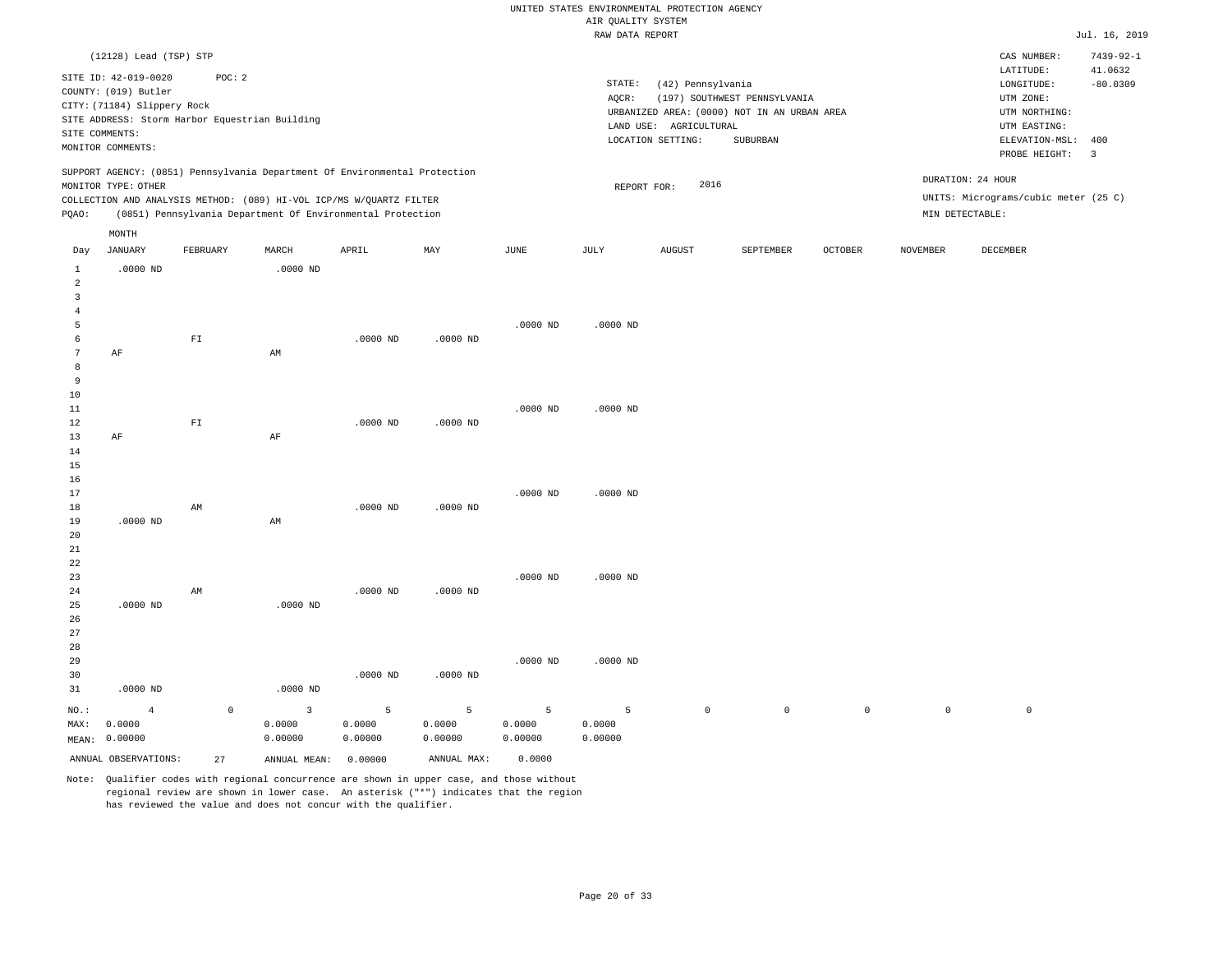|       |                                                     |                                                                                                                                                                                                                 |       |       |     |      |        | RAW DATA REPORT                                                  |                              |         |                 |                                                                              | Jul. 16, 2019   |
|-------|-----------------------------------------------------|-----------------------------------------------------------------------------------------------------------------------------------------------------------------------------------------------------------------|-------|-------|-----|------|--------|------------------------------------------------------------------|------------------------------|---------|-----------------|------------------------------------------------------------------------------|-----------------|
|       |                                                     | (12132) Manganese (TSP) STP                                                                                                                                                                                     |       |       |     |      |        |                                                                  |                              |         |                 | CAS NUMBER:                                                                  | $7439 - 96 - 5$ |
|       | SITE ID: 42-019-0020                                | POC: 2                                                                                                                                                                                                          |       |       |     |      | STATE: |                                                                  |                              |         |                 | LATITUDE:                                                                    | 41.0632         |
|       | COUNTY: (019) Butler<br>CITY: (71184) Slippery Rock |                                                                                                                                                                                                                 |       |       |     |      | AOCR:  | (42) Pennsylvania<br>URBANIZED AREA: (0000) NOT IN AN URBAN AREA | (197) SOUTHWEST PENNSYLVANIA |         |                 | LONGITUDE:<br>UTM ZONE:<br>UTM NORTHING:                                     | $-80.0309$      |
|       | SITE COMMENTS:<br>MONITOR COMMENTS:                 | SITE ADDRESS: Storm Harbor Equestrian Building                                                                                                                                                                  |       |       |     |      |        | AGRICULTURAL<br>LAND USE:<br>LOCATION SETTING:                   | SUBURBAN                     |         |                 | UTM EASTING:<br>ELEVATION-MSL:<br>PROBE HEIGHT:                              | 400<br>3        |
| POAO: | MONITOR TYPE: OTHER                                 | SUPPORT AGENCY: (0851) Pennsylvania Department Of Environmental Protection<br>COLLECTION AND ANALYSIS METHOD: (089) HI-VOL ICP/MS W/OUARTZ FILTER<br>(0851) Pennsylvania Department Of Environmental Protection |       |       |     |      |        | 2013<br>REPORT FOR:                                              |                              |         |                 | DURATION: 24 HOUR<br>UNITS: Micrograms/cubic meter (25 C)<br>MIN DETECTABLE: |                 |
| Day   | MONTH<br>JANUARY                                    | FEBRUARY                                                                                                                                                                                                        | MARCH | APRIL | MAY | JUNE | JULY   | <b>AUGUST</b>                                                    | SEPTEMBER                    | OCTOBER | <b>NOVEMBER</b> | DECEMBER                                                                     |                 |
|       |                                                     |                                                                                                                                                                                                                 |       |       |     |      |        |                                                                  | .007                         | .012    |                 |                                                                              |                 |
| 2     |                                                     |                                                                                                                                                                                                                 |       |       |     |      |        | .013                                                             |                              |         |                 |                                                                              |                 |
|       | AF                                                  | .012                                                                                                                                                                                                            |       | .017  | AF  | .006 | AF     |                                                                  |                              |         |                 |                                                                              |                 |
| 5     |                                                     |                                                                                                                                                                                                                 | .005  |       |     |      |        |                                                                  |                              |         |                 |                                                                              |                 |
|       |                                                     |                                                                                                                                                                                                                 |       |       |     |      |        |                                                                  |                              |         | .011            | .002                                                                         |                 |
|       |                                                     |                                                                                                                                                                                                                 |       |       |     |      |        |                                                                  | .011                         | .006    |                 |                                                                              |                 |

| $\sim$         |       |          |      |      |          |      |      |      | $\cdot$ $\cdot$ $\cdot$ $\cdot$ $\cdot$ | .    |      |      |
|----------------|-------|----------|------|------|----------|------|------|------|-----------------------------------------|------|------|------|
| $^{\rm 8}$     |       |          |      |      |          |      |      | AF   |                                         |      |      |      |
| $\overline{9}$ |       | $\rm AF$ |      |      |          | .006 | .007 |      |                                         |      |      |      |
| $10$           | .006  |          |      | AF   | AF       |      |      |      |                                         |      |      |      |
| $1\,1$         |       |          | .007 |      |          |      |      |      |                                         |      |      |      |
| $1\,2$         |       |          |      |      |          |      |      |      |                                         |      | .002 | .006 |
| $1\,3$         |       |          |      |      |          |      |      |      | .002                                    | .002 |      |      |
| $1\,4$         |       |          |      |      |          |      |      | .004 |                                         |      |      |      |
| $15\,$         |       | .006     |      |      |          | .005 | .006 |      |                                         |      |      |      |
| 16             | .0275 |          |      | .012 | $.024$ 5 |      |      |      |                                         |      |      |      |
| $17$           |       |          | .008 |      |          |      |      |      |                                         |      |      |      |
| $1\,8$         |       |          |      |      |          |      |      |      |                                         |      | .009 | .006 |
| 19             |       |          |      |      |          |      |      |      | .016                                    | .007 |      |      |
| $20\,$         |       |          |      |      |          |      |      | .014 |                                         |      |      |      |
| $_{\rm 21}$    |       | .003     |      |      |          | .016 | .004 |      |                                         |      |      |      |
| $_{\rm 22}$    | AF    |          |      | .008 | .0235    |      |      |      |                                         |      |      |      |
| $23\,$         |       |          | AF   |      |          |      |      |      |                                         |      |      |      |
| $2\,4$         |       |          |      |      |          |      |      |      |                                         |      | AF   | .004 |
| 25             |       |          |      |      |          |      |      |      | .004                                    | AF   |      |      |

| 26      |                         |                 |         |          |                         |       |                | .013           |      |                |      |      |
|---------|-------------------------|-----------------|---------|----------|-------------------------|-------|----------------|----------------|------|----------------|------|------|
| 27      |                         | .002            |         |          |                         | .005  | .009           |                |      |                |      |      |
| 28      | .006                    |                 |         | $.021$ 5 | .012                    |       |                |                |      |                |      |      |
| 29      |                         |                 | .013    |          |                         |       |                |                |      |                |      |      |
| 30      |                         |                 |         |          |                         |       |                |                |      |                | AF   | .001 |
| 31      |                         |                 |         |          |                         |       |                |                |      | .007           |      |      |
| $NO.$ : | $\overline{\mathbf{3}}$ | $4\overline{ }$ | $4 - 4$ | $4 -$    | $\overline{\mathbf{3}}$ | $5 -$ | $\overline{4}$ | $\overline{4}$ | $-5$ | 5 <sup>1</sup> |      |      |
| MAX:    | .027                    | .012            | .013    | .021     | .024                    | .016  | .009           | .014           | .016 | .012           | .011 | .006 |

| MAX:  | .027                 | 012   | .013         | .021  | .024        | .016  | .009  | .014  | .016  | .012  |
|-------|----------------------|-------|--------------|-------|-------------|-------|-------|-------|-------|-------|
| MEAN: | .0130                | .0058 | .0083        | .0145 | .0197       | .0076 | .0065 | .0110 | .0080 | .0068 |
|       | ANNUAL OBSERVATIONS: | 49    | ANNUAL MEAN: | .0089 | ANNUAL MAX: | .027  |       |       |       |       |

Note: Qualifier codes with regional concurrence are shown in upper case, and those without regional review are shown in lower case. An asterisk ("\*") indicates that the region has reviewed the value and does not concur with the qualifier.

.002

.0040

5

.0073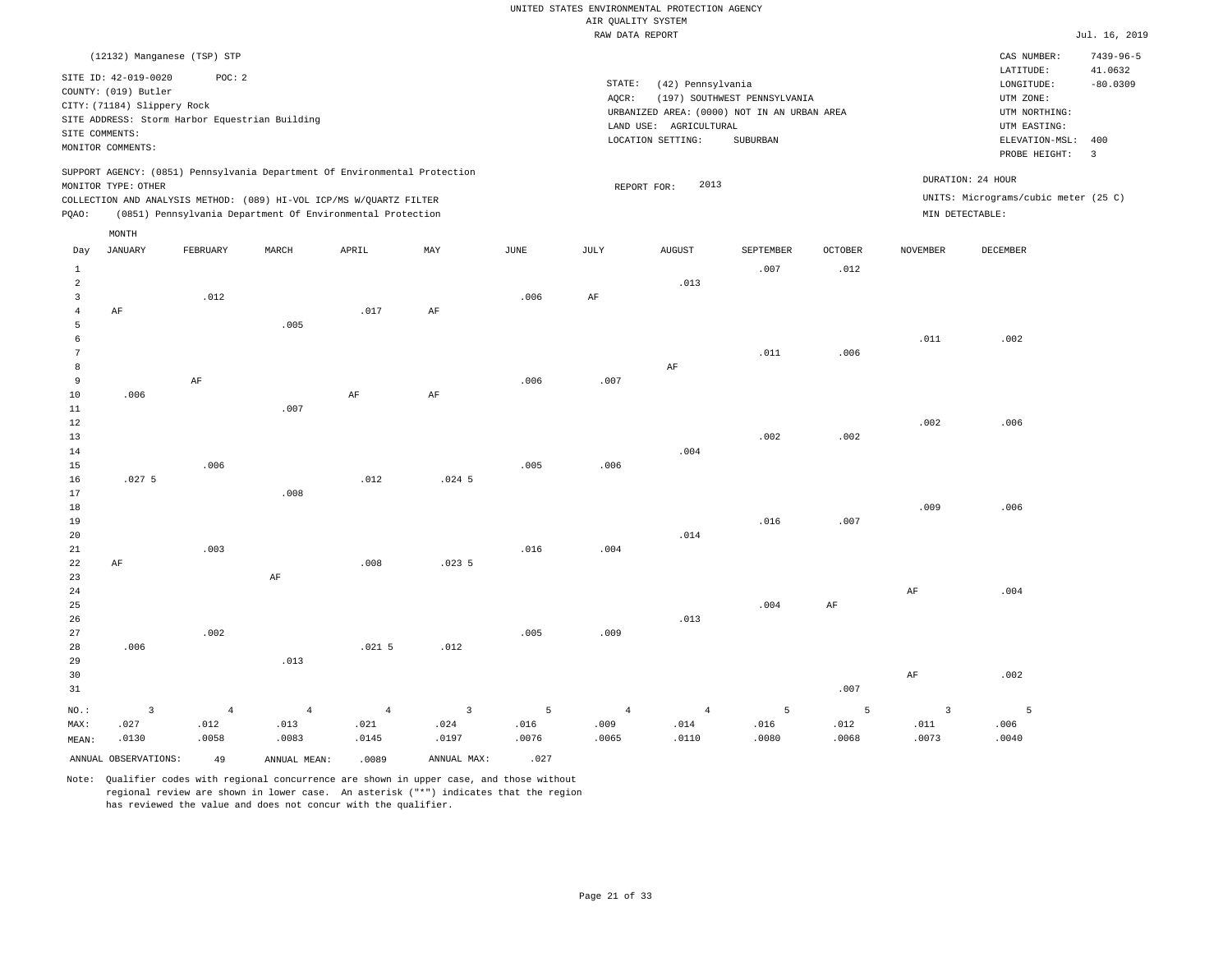|                |                             |                                                |       |                                                                            |                |                | RAW DATA REPORT         |                        |                                             |                |                 |                                      | Jul. 16, 2019         |
|----------------|-----------------------------|------------------------------------------------|-------|----------------------------------------------------------------------------|----------------|----------------|-------------------------|------------------------|---------------------------------------------|----------------|-----------------|--------------------------------------|-----------------------|
|                |                             | (12132) Manganese (TSP) STP                    |       |                                                                            |                |                |                         |                        |                                             |                |                 | CAS NUMBER:                          | $7439 - 96 - 5$       |
|                | SITE ID: 42-019-0020        | POC: 2                                         |       |                                                                            |                |                |                         |                        |                                             |                |                 | LATITUDE:                            | 41.0632               |
|                | COUNTY: (019) Butler        |                                                |       |                                                                            |                |                | STATE:                  | (42) Pennsylvania      |                                             |                |                 | LONGITUDE:                           | $-80.0309$            |
|                | CITY: (71184) Slippery Rock |                                                |       |                                                                            |                |                | AQCR:                   |                        | (197) SOUTHWEST PENNSYLVANIA                |                |                 | UTM ZONE:                            |                       |
|                |                             | SITE ADDRESS: Storm Harbor Equestrian Building |       |                                                                            |                |                |                         |                        | URBANIZED AREA: (0000) NOT IN AN URBAN AREA |                |                 | UTM NORTHING:                        |                       |
|                | SITE COMMENTS:              |                                                |       |                                                                            |                |                |                         | LAND USE: AGRICULTURAL |                                             |                |                 | UTM EASTING:                         |                       |
|                | MONITOR COMMENTS:           |                                                |       |                                                                            |                |                |                         | LOCATION SETTING:      | <b>SUBURBAN</b>                             |                |                 | ELEVATION-MSL:<br>PROBE HEIGHT:      | 400<br>$\overline{3}$ |
|                |                             |                                                |       | SUPPORT AGENCY: (0851) Pennsylvania Department Of Environmental Protection |                |                |                         |                        |                                             |                |                 |                                      |                       |
|                | MONITOR TYPE: OTHER         |                                                |       |                                                                            |                |                |                         | 2014<br>REPORT FOR:    |                                             |                |                 | DURATION: 24 HOUR                    |                       |
|                |                             |                                                |       | COLLECTION AND ANALYSIS METHOD: (089) HI-VOL ICP/MS W/QUARTZ FILTER        |                |                |                         |                        |                                             |                |                 | UNITS: Micrograms/cubic meter (25 C) |                       |
| PQAO:          |                             |                                                |       | (0851) Pennsylvania Department Of Environmental Protection                 |                |                |                         |                        |                                             |                |                 | MIN DETECTABLE:                      |                       |
|                | MONTH                       |                                                |       |                                                                            |                |                |                         |                        |                                             |                |                 |                                      |                       |
| Day            | <b>JANUARY</b>              | FEBRUARY                                       | MARCH | APRIL                                                                      | MAY            | JUNE           | JULY                    | <b>AUGUST</b>          | SEPTEMBER                                   | OCTOBER        | <b>NOVEMBER</b> | DECEMBER                             |                       |
| $\mathbf{1}$   |                             |                                                |       |                                                                            |                |                |                         |                        |                                             |                | .002            | .003                                 |                       |
| $\overline{a}$ |                             |                                                |       |                                                                            |                |                |                         |                        | .010                                        | .011           |                 |                                      |                       |
| 3              |                             |                                                |       |                                                                            |                |                |                         | .008                   |                                             |                |                 |                                      |                       |
| $\overline{4}$ |                             | .010                                           |       |                                                                            |                | .009           | AF                      |                        |                                             |                |                 |                                      |                       |
| 5<br>6         | AF                          |                                                | .017  | .004                                                                       | .004           |                |                         |                        |                                             |                |                 |                                      |                       |
| 7              |                             |                                                |       |                                                                            |                |                |                         |                        |                                             |                | .006            | .005                                 |                       |
| 8              |                             |                                                |       |                                                                            |                |                |                         |                        | .006                                        | $\rm{AF}$      |                 |                                      |                       |
| 9              |                             |                                                |       |                                                                            |                |                |                         | $\rm AF$               |                                             |                |                 |                                      |                       |
| 10             |                             | .006                                           |       |                                                                            |                | $\rm{AF}$      | AF                      |                        |                                             |                |                 |                                      |                       |
| 11             | AF                          |                                                |       | .006                                                                       | .013           |                |                         |                        |                                             |                |                 |                                      |                       |
| 12             |                             |                                                | .006  |                                                                            |                |                |                         |                        |                                             |                |                 |                                      |                       |
| 13             |                             |                                                |       |                                                                            |                |                |                         |                        |                                             |                | .007            | AF                                   |                       |
| 14             |                             |                                                |       |                                                                            |                |                |                         |                        | .003                                        | AF             |                 |                                      |                       |
| 15             |                             |                                                |       |                                                                            |                |                |                         | .010                   |                                             |                |                 |                                      |                       |
| 16             |                             | .008                                           |       |                                                                            |                | .010           | .005                    |                        |                                             |                |                 |                                      |                       |
| 17             | .007                        |                                                |       | .011                                                                       | .004           |                |                         |                        |                                             |                |                 |                                      |                       |
| 18             |                             |                                                | .013  |                                                                            |                |                |                         |                        |                                             |                |                 |                                      |                       |
| 19             |                             |                                                |       |                                                                            |                |                |                         |                        | .008                                        | AF             | .012            | AF                                   |                       |
| 20<br>21       |                             |                                                |       |                                                                            |                |                |                         | .007                   |                                             |                |                 |                                      |                       |
| 22             |                             | .009                                           |       |                                                                            |                | .005           | .008                    |                        |                                             |                |                 |                                      |                       |
| 23             | .007                        |                                                |       | .003                                                                       | AF             |                |                         |                        |                                             |                |                 |                                      |                       |
| 24             |                             |                                                | .013  |                                                                            |                |                |                         |                        |                                             |                |                 |                                      |                       |
| 25             |                             |                                                |       |                                                                            |                |                |                         |                        |                                             |                | .006            | .001                                 |                       |
| 26             |                             |                                                |       |                                                                            |                |                |                         |                        | .006                                        | .010           |                 |                                      |                       |
| 27             |                             |                                                |       |                                                                            |                |                |                         | .010                   |                                             |                |                 |                                      |                       |
| 28             |                             | .011                                           |       |                                                                            |                | $\rm{AF}$      | .006                    |                        |                                             |                |                 |                                      |                       |
| 29             | .009                        |                                                |       | .002                                                                       | .012           |                |                         |                        |                                             |                |                 |                                      |                       |
| 30             |                             |                                                | .004  |                                                                            |                |                |                         |                        |                                             |                |                 |                                      |                       |
| 31             |                             |                                                |       |                                                                            |                |                |                         |                        |                                             |                |                 | $\rm AF$                             |                       |
| NO.:           | $\overline{\mathbf{3}}$     | 5                                              | 5     | 5                                                                          | $\overline{4}$ | $\overline{3}$ | $\overline{\mathbf{3}}$ | $\overline{4}$         | 5                                           | $\overline{a}$ | 5               | $\overline{3}$                       |                       |

ANNUAL OBSERVATIONS:  $47$  ANNUAL MEAN: .0075 ANNUAL MAX: .017

 .017 .0106

MAX: MEAN:

 .009 .0077  .011 .0088

Note: Qualifier codes with regional concurrence are shown in upper case, and those without regional review are shown in lower case. An asterisk ("\*") indicates that the region has reviewed the value and does not concur with the qualifier.

 .011 .0052  .013 .0083  .010 .0080  .008 .0063  .010 .0088  .010 .0066  .011 .0105  .012 .0066  .005 .0030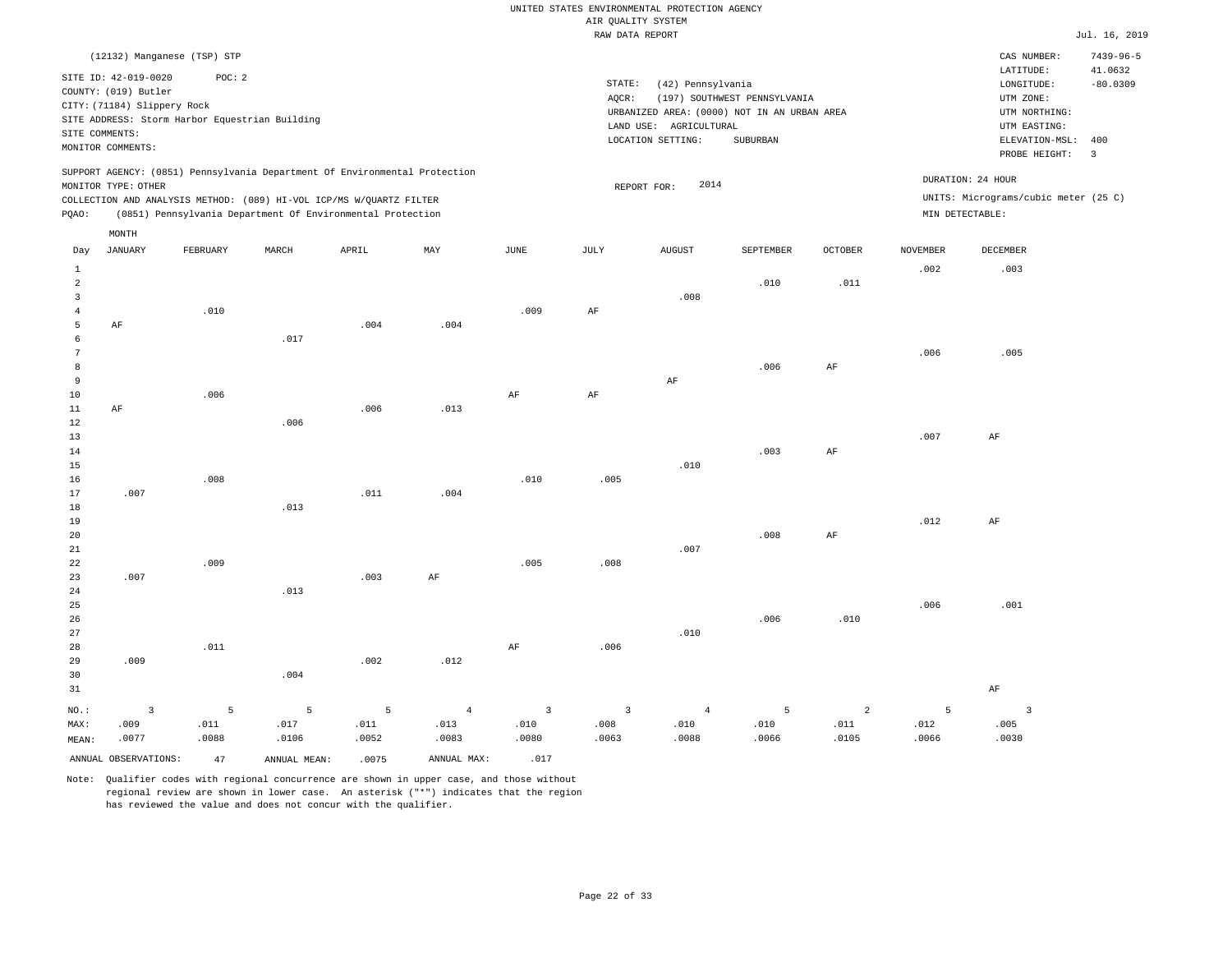|                   |                                                                                                                    |                                                          |       |                                                                                                                                                                                                                 |      |      |                 | RAW DATA REPORT                                                                                                 |                                          |                |                 |                                                                                                            | Jul. 16, 2019                |
|-------------------|--------------------------------------------------------------------------------------------------------------------|----------------------------------------------------------|-------|-----------------------------------------------------------------------------------------------------------------------------------------------------------------------------------------------------------------|------|------|-----------------|-----------------------------------------------------------------------------------------------------------------|------------------------------------------|----------------|-----------------|------------------------------------------------------------------------------------------------------------|------------------------------|
|                   |                                                                                                                    | (12132) Manganese (TSP) STP                              |       |                                                                                                                                                                                                                 |      |      |                 |                                                                                                                 |                                          |                |                 | CAS NUMBER:                                                                                                | $7439 - 96 - 5$              |
|                   | SITE ID: 42-019-0020<br>COUNTY: (019) Butler<br>CITY: (71184) Slippery Rock<br>SITE COMMENTS:<br>MONITOR COMMENTS: | POC: 2<br>SITE ADDRESS: Storm Harbor Equestrian Building |       |                                                                                                                                                                                                                 |      |      | STATE:<br>AOCR: | (42) Pennsylvania<br>URBANIZED AREA: (0000) NOT IN AN URBAN AREA<br>LAND USE: AGRICULTURAL<br>LOCATION SETTING: | (197) SOUTHWEST PENNSYLVANIA<br>SUBURBAN |                |                 | LATITUDE:<br>LONGITUDE:<br>UTM ZONE:<br>UTM NORTHING:<br>UTM EASTING:<br>ELEVATION-MSL:<br>PROBE HEIGHT: 3 | 41.0632<br>$-80.0309$<br>400 |
| PQAO:             | MONITOR TYPE: OTHER                                                                                                |                                                          |       | SUPPORT AGENCY: (0851) Pennsylvania Department Of Environmental Protection<br>COLLECTION AND ANALYSIS METHOD: (089) HI-VOL ICP/MS W/OUARTZ FILTER<br>(0851) Pennsylvania Department Of Environmental Protection |      |      |                 | 2015<br>REPORT FOR:                                                                                             |                                          |                |                 | DURATION: 24 HOUR<br>UNITS: Micrograms/cubic meter (25 C)<br>MIN DETECTABLE:                               |                              |
|                   | MONTH                                                                                                              |                                                          |       |                                                                                                                                                                                                                 |      |      |                 |                                                                                                                 |                                          |                |                 |                                                                                                            |                              |
| Day               | JANUARY                                                                                                            | FEBRUARY                                                 | MARCH | APRIL                                                                                                                                                                                                           | MAY  | JUNE | JULY            | <b>AUGUST</b>                                                                                                   | SEPTEMBER                                | <b>OCTOBER</b> | <b>NOVEMBER</b> | DECEMBER                                                                                                   |                              |
| 1<br>2<br>3<br>4  |                                                                                                                    |                                                          | AF    |                                                                                                                                                                                                                 |      |      |                 | .0595                                                                                                           | .009                                     | .003           | AF              | .003                                                                                                       |                              |
| 5<br>6            | .011                                                                                                               | .005                                                     |       | .013                                                                                                                                                                                                            | .009 | .008 | AF              |                                                                                                                 |                                          |                |                 |                                                                                                            |                              |
| 7<br>8<br>9<br>10 |                                                                                                                    |                                                          | AF    |                                                                                                                                                                                                                 |      |      |                 | .010                                                                                                            | .010                                     | .009           | .003            | AF                                                                                                         |                              |
| 11<br>12          | AF                                                                                                                 | .019                                                     |       | .009                                                                                                                                                                                                            | AF   | .014 | .003            |                                                                                                                 |                                          |                |                 |                                                                                                            |                              |
| 13<br>14<br>15    |                                                                                                                    |                                                          | AF    |                                                                                                                                                                                                                 |      |      |                 |                                                                                                                 | .010                                     | AF             | .004            | AF                                                                                                         |                              |
| 16                |                                                                                                                    |                                                          |       |                                                                                                                                                                                                                 |      |      |                 | .010                                                                                                            |                                          |                |                 |                                                                                                            |                              |
| 17                |                                                                                                                    | AF                                                       |       |                                                                                                                                                                                                                 |      | .006 | AF              |                                                                                                                 |                                          |                |                 |                                                                                                            |                              |

19 20 21 22 23 24 25 26 27 AF AF .009 .008 AF AF AF AF .003 AF AF AF AF .009 AM .006 .002

28 29 30 31 AF NO.: MAX: MEAN: 1 .011 .0110 .005 AF .005 AF .013 .007 2 .019 .0120 3 .009 .0073 2 .013 .0110 2 .009 .0070 3 .014 .0093 2 .013 .0080 5 .059 .0178 3 .010 .0097 2 .009 .0060 3 .009 .0053 3 .006 .0037

ANNUAL OBSERVATIONS: 31 ANNUAL MEAN: .0095 ANNUAL MAX: .059

18

AF

Note: Qualifier codes with regional concurrence are shown in upper case, and those without regional review are shown in lower case. An asterisk ("\*") indicates that the region has reviewed the value and does not concur with the qualifier.

AF

AF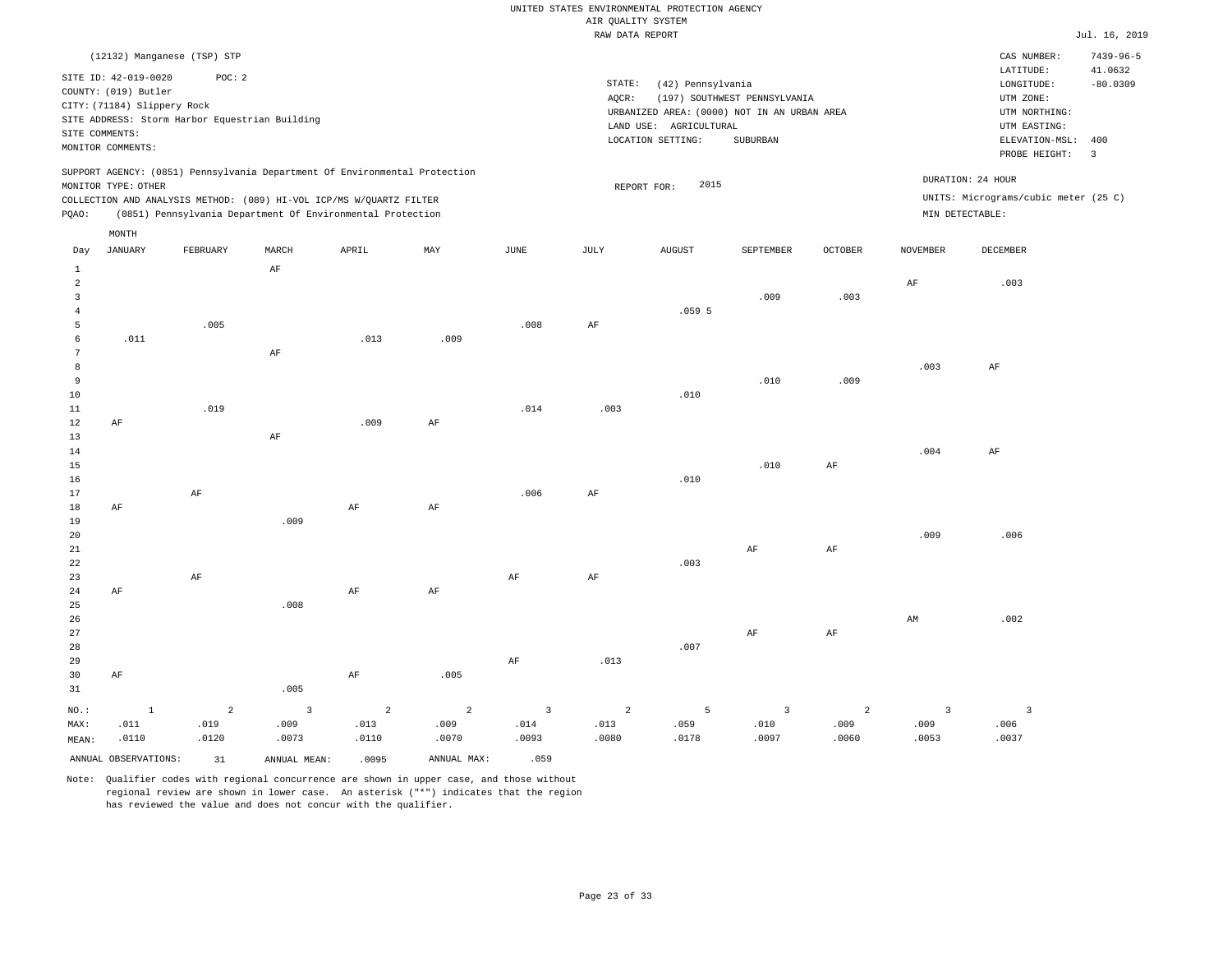|                 |                             |              |                                                |                                                                            |             |       | RAW DATA REPORT |                        |                                             |                |                 |                                      | Jul. 16, 2019   |
|-----------------|-----------------------------|--------------|------------------------------------------------|----------------------------------------------------------------------------|-------------|-------|-----------------|------------------------|---------------------------------------------|----------------|-----------------|--------------------------------------|-----------------|
|                 | (12132) Manganese (TSP) STP |              |                                                |                                                                            |             |       |                 |                        |                                             |                |                 | CAS NUMBER:                          | $7439 - 96 - 5$ |
|                 | SITE ID: 42-019-0020        | POC: 2       |                                                |                                                                            |             |       |                 |                        |                                             |                |                 | LATITUDE:                            | 41.0632         |
|                 | COUNTY: (019) Butler        |              |                                                |                                                                            |             |       | STATE:          | (42) Pennsylvania      |                                             |                |                 | LONGITUDE:                           | $-80.0309$      |
|                 | CITY: (71184) Slippery Rock |              |                                                |                                                                            |             |       | AQCR:           |                        | (197) SOUTHWEST PENNSYLVANIA                |                |                 | UTM ZONE:                            |                 |
|                 |                             |              |                                                |                                                                            |             |       |                 |                        | URBANIZED AREA: (0000) NOT IN AN URBAN AREA |                |                 | UTM NORTHING:                        |                 |
|                 |                             |              | SITE ADDRESS: Storm Harbor Equestrian Building |                                                                            |             |       |                 | LAND USE: AGRICULTURAL |                                             |                |                 | UTM EASTING:                         |                 |
| SITE COMMENTS:  |                             |              |                                                |                                                                            |             |       |                 | LOCATION SETTING:      | SUBURBAN                                    |                |                 | ELEVATION-MSL:                       | 400             |
|                 | MONITOR COMMENTS:           |              |                                                |                                                                            |             |       |                 |                        |                                             |                |                 | PROBE HEIGHT:                        | $\overline{3}$  |
|                 |                             |              |                                                | SUPPORT AGENCY: (0851) Pennsylvania Department Of Environmental Protection |             |       |                 |                        |                                             |                |                 | DURATION: 24 HOUR                    |                 |
|                 | MONITOR TYPE: OTHER         |              |                                                |                                                                            |             |       |                 | 2016<br>REPORT FOR:    |                                             |                |                 |                                      |                 |
|                 |                             |              |                                                | COLLECTION AND ANALYSIS METHOD: (089) HI-VOL ICP/MS W/QUARTZ FILTER        |             |       |                 |                        |                                             |                |                 | UNITS: Micrograms/cubic meter (25 C) |                 |
| PQAO:           |                             |              |                                                | (0851) Pennsylvania Department Of Environmental Protection                 |             |       |                 |                        |                                             |                |                 | MIN DETECTABLE:                      |                 |
|                 | MONTH                       |              |                                                |                                                                            |             |       |                 |                        |                                             |                |                 |                                      |                 |
| Day             | JANUARY                     | FEBRUARY     | MARCH                                          | APRIL                                                                      | MAY         | JUNE  | JULY            | <b>AUGUST</b>          | SEPTEMBER                                   | <b>OCTOBER</b> | <b>NOVEMBER</b> | DECEMBER                             |                 |
| $\mathbf{1}$    | .002                        |              | .004                                           |                                                                            |             |       |                 |                        |                                             |                |                 |                                      |                 |
| $\overline{a}$  |                             |              |                                                |                                                                            |             |       |                 |                        |                                             |                |                 |                                      |                 |
| 3               |                             |              |                                                |                                                                            |             |       |                 |                        |                                             |                |                 |                                      |                 |
| $\overline{4}$  |                             |              |                                                |                                                                            |             |       |                 |                        |                                             |                |                 |                                      |                 |
| 5               |                             |              |                                                |                                                                            |             | .005  | .005            |                        |                                             |                |                 |                                      |                 |
| 6               |                             | ${\rm F\,I}$ |                                                | .010                                                                       | .005        |       |                 |                        |                                             |                |                 |                                      |                 |
| $7\phantom{.0}$ | AF                          |              | AM                                             |                                                                            |             |       |                 |                        |                                             |                |                 |                                      |                 |
| 8               |                             |              |                                                |                                                                            |             |       |                 |                        |                                             |                |                 |                                      |                 |
| 9               |                             |              |                                                |                                                                            |             |       |                 |                        |                                             |                |                 |                                      |                 |
| 10              |                             |              |                                                |                                                                            |             |       |                 |                        |                                             |                |                 |                                      |                 |
| 11              |                             |              |                                                |                                                                            |             | .015  | .008            |                        |                                             |                |                 |                                      |                 |
| 12              |                             | ${\rm FT}$   |                                                | .004                                                                       | .006        |       |                 |                        |                                             |                |                 |                                      |                 |
| 13              | AF                          |              | AF                                             |                                                                            |             |       |                 |                        |                                             |                |                 |                                      |                 |
| 14              |                             |              |                                                |                                                                            |             |       |                 |                        |                                             |                |                 |                                      |                 |
| 15              |                             |              |                                                |                                                                            |             |       |                 |                        |                                             |                |                 |                                      |                 |
| 16              |                             |              |                                                |                                                                            |             |       |                 |                        |                                             |                |                 |                                      |                 |
| 17              |                             |              |                                                |                                                                            |             | .002  | .010            |                        |                                             |                |                 |                                      |                 |
| 18              |                             | AM           |                                                | .013                                                                       | .005        |       |                 |                        |                                             |                |                 |                                      |                 |
| 19              | .007                        |              | AM                                             |                                                                            |             |       |                 |                        |                                             |                |                 |                                      |                 |
| 20              |                             |              |                                                |                                                                            |             |       |                 |                        |                                             |                |                 |                                      |                 |
| 21              |                             |              |                                                |                                                                            |             |       |                 |                        |                                             |                |                 |                                      |                 |
| 22              |                             |              |                                                |                                                                            |             |       |                 |                        |                                             |                |                 |                                      |                 |
| 23              |                             |              |                                                |                                                                            |             | .007  | .004            |                        |                                             |                |                 |                                      |                 |
| 24              |                             | AM           |                                                | .007                                                                       | .014        |       |                 |                        |                                             |                |                 |                                      |                 |
| 25              | .005                        |              | .004                                           |                                                                            |             |       |                 |                        |                                             |                |                 |                                      |                 |
| 26              |                             |              |                                                |                                                                            |             |       |                 |                        |                                             |                |                 |                                      |                 |
| 27              |                             |              |                                                |                                                                            |             |       |                 |                        |                                             |                |                 |                                      |                 |
| 28              |                             |              |                                                |                                                                            |             |       |                 |                        |                                             |                |                 |                                      |                 |
| 29              |                             |              |                                                |                                                                            |             | .006  | .002            |                        |                                             |                |                 |                                      |                 |
| 30              |                             |              |                                                | .002                                                                       | .008        |       |                 |                        |                                             |                |                 |                                      |                 |
| 31              | .004                        |              | .006                                           |                                                                            |             |       |                 |                        |                                             |                |                 |                                      |                 |
| NO.:            | $\overline{4}$              | $\mathbb O$  | $\overline{3}$                                 | 5                                                                          | 5           | 5     | 5               | $\mathbb O$            | $\circ$                                     | $\mathbb O$    | $\mathsf{O}$    | $\mathbb O$                          |                 |
| MAX:            | .007                        |              | .006                                           | .013                                                                       | .014        | .015  | .010            |                        |                                             |                |                 |                                      |                 |
| MEAN:           | .0045                       |              | .0047                                          | .0072                                                                      | .0076       | .0070 | .0058           |                        |                                             |                |                 |                                      |                 |
|                 | ANNUAL OBSERVATIONS:        | 27           | ANNUAL MEAN:                                   | .0063                                                                      | ANNUAL MAX: | .015  |                 |                        |                                             |                |                 |                                      |                 |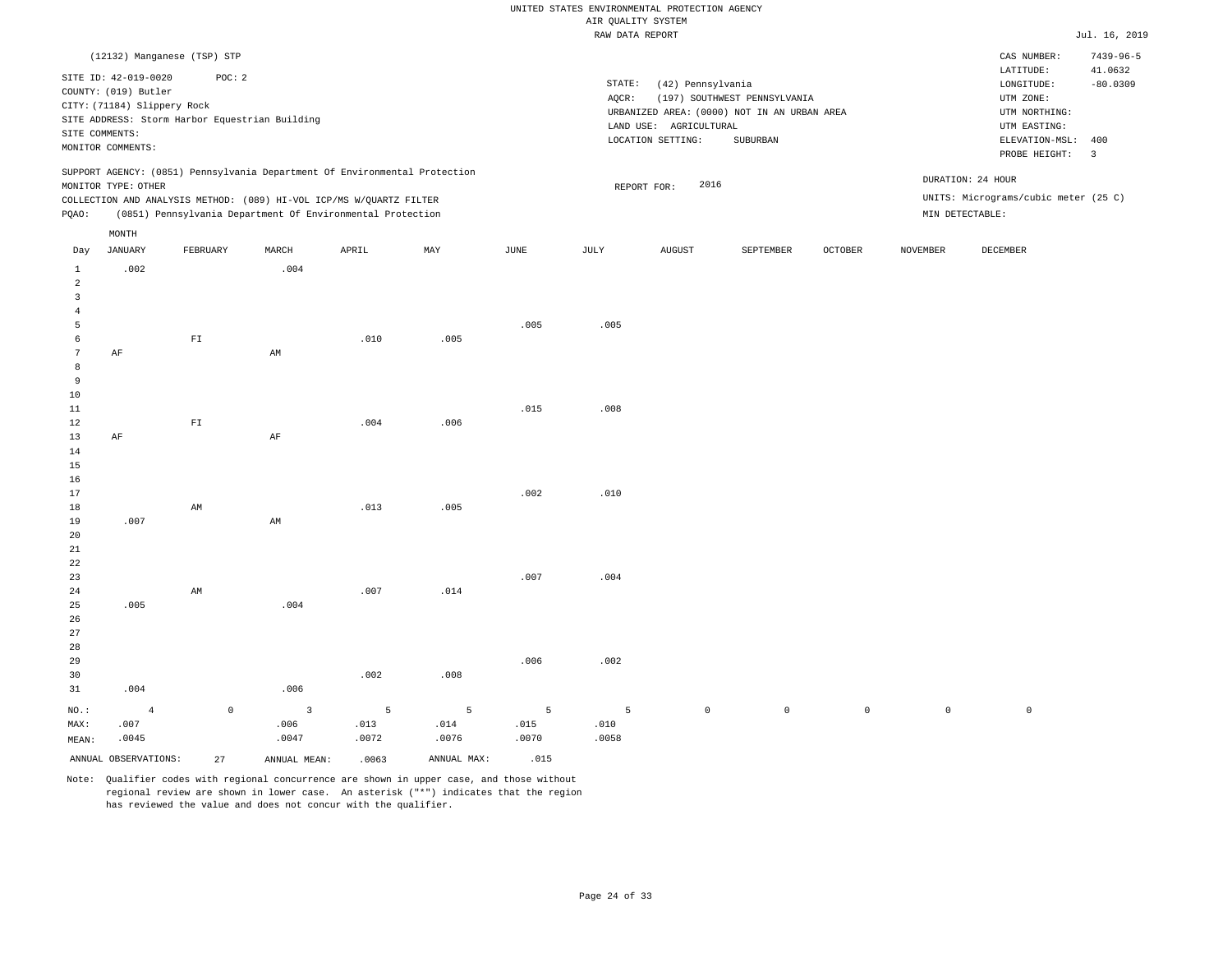|                | (12136) Nickel (TSP) STP                       |                |                                                                            |                |                         |               |                |                                             |                              |                |                   | CAS NUMBER:                          | $7440 - 02 - 0$         |
|----------------|------------------------------------------------|----------------|----------------------------------------------------------------------------|----------------|-------------------------|---------------|----------------|---------------------------------------------|------------------------------|----------------|-------------------|--------------------------------------|-------------------------|
|                | SITE ID: 42-019-0020                           | POC: 2         |                                                                            |                |                         |               | STATE:         | (42) Pennsylvania                           |                              |                |                   | LATITUDE:<br>LONGITUDE:              | 41.0632<br>$-80.0309$   |
|                | COUNTY: (019) Butler                           |                |                                                                            |                |                         |               | AOCR:          |                                             | (197) SOUTHWEST PENNSYLVANIA |                |                   | UTM ZONE:                            |                         |
|                | CITY: (71184) Slippery Rock                    |                |                                                                            |                |                         |               |                | URBANIZED AREA: (0000) NOT IN AN URBAN AREA |                              |                |                   | UTM NORTHING:                        |                         |
|                | SITE ADDRESS: Storm Harbor Equestrian Building |                |                                                                            |                |                         |               |                | LAND USE: AGRICULTURAL                      |                              |                |                   | UTM EASTING:                         |                         |
|                | SITE COMMENTS:                                 |                |                                                                            |                |                         |               |                | LOCATION SETTING:                           | SUBURBAN                     |                |                   | ELEVATION-MSL:                       | 400                     |
|                | MONITOR COMMENTS:                              |                |                                                                            |                |                         |               |                |                                             |                              |                |                   | PROBE HEIGHT:                        | $\overline{\mathbf{3}}$ |
|                |                                                |                | SUPPORT AGENCY: (0851) Pennsylvania Department Of Environmental Protection |                |                         |               |                | 2013                                        |                              |                | DURATION: 24 HOUR |                                      |                         |
|                | MONITOR TYPE: OTHER                            |                | COLLECTION AND ANALYSIS METHOD: (089) HI-VOL ICP/MS W/QUARTZ FILTER        |                |                         |               | REPORT FOR:    |                                             |                              |                |                   | UNITS: Micrograms/cubic meter (25 C) |                         |
| PQAO:          |                                                |                | (0851) Pennsylvania Department Of Environmental Protection                 |                |                         |               |                |                                             |                              |                | MIN DETECTABLE:   |                                      |                         |
|                |                                                |                |                                                                            |                |                         |               |                |                                             |                              |                |                   |                                      |                         |
|                | MONTH                                          |                |                                                                            |                |                         |               |                |                                             |                              |                |                   |                                      |                         |
| Day            | <b>JANUARY</b>                                 | FEBRUARY       | MARCH                                                                      | APRIL          | MAY                     | $_{\rm JUNE}$ | JULY           | <b>AUGUST</b>                               | SEPTEMBER                    | <b>OCTOBER</b> | <b>NOVEMBER</b>   | <b>DECEMBER</b>                      |                         |
| $\mathbf{1}$   |                                                |                |                                                                            |                |                         |               |                |                                             | $.000$ ND                    | $.000$ ND      |                   |                                      |                         |
| $\overline{a}$ |                                                |                |                                                                            |                |                         |               |                | $.000$ ND                                   |                              |                |                   |                                      |                         |
| 3              |                                                | $.000$ ND      |                                                                            |                |                         | $.000$ ND     | AF             |                                             |                              |                |                   |                                      |                         |
| $\overline{4}$ | $\rm AF$                                       |                |                                                                            | $.000$ ND      | AF                      |               |                |                                             |                              |                |                   |                                      |                         |
| 5<br>6         |                                                |                | $.000$ ND                                                                  |                |                         |               |                |                                             |                              |                | $.000$ ND         | $.000$ ND                            |                         |
| $\overline{7}$ |                                                |                |                                                                            |                |                         |               |                |                                             | $.000$ ND                    | $.000$ ND      |                   |                                      |                         |
| 8              |                                                |                |                                                                            |                |                         |               |                | AF                                          |                              |                |                   |                                      |                         |
| 9              |                                                | AF             |                                                                            |                |                         | $.000$ ND     | $.000$ ND      |                                             |                              |                |                   |                                      |                         |
| 10             | $.000$ ND                                      |                |                                                                            | AF             | AF                      |               |                |                                             |                              |                |                   |                                      |                         |
| 11             |                                                |                | $.000$ ND                                                                  |                |                         |               |                |                                             |                              |                |                   |                                      |                         |
| 12             |                                                |                |                                                                            |                |                         |               |                |                                             |                              |                | $.000$ ND         | $.000$ ND                            |                         |
| 13             |                                                |                |                                                                            |                |                         |               |                |                                             | $.000$ ND                    | $.000$ ND      |                   |                                      |                         |
| 14             |                                                |                |                                                                            |                |                         |               |                | $.000$ ND                                   |                              |                |                   |                                      |                         |
| 15             |                                                | $.000$ ND      |                                                                            |                |                         | $.000$ ND     | $.000$ ND      |                                             |                              |                |                   |                                      |                         |
| 16             | .008                                           |                |                                                                            | $.000$ ND      | $.000$ ND               |               |                |                                             |                              |                |                   |                                      |                         |
| 17             |                                                |                | $.000$ ND                                                                  |                |                         |               |                |                                             |                              |                |                   |                                      |                         |
| 18             |                                                |                |                                                                            |                |                         |               |                |                                             |                              |                | $.000$ ND         | $.000$ ND                            |                         |
| 19<br>20       |                                                |                |                                                                            |                |                         |               |                | $.000$ ND                                   | $.000$ ND                    | $.000$ ND      |                   |                                      |                         |
| 21             |                                                | $.000$ ND      |                                                                            |                |                         | $.000$ ND     | $.000$ ND      |                                             |                              |                |                   |                                      |                         |
| 22             | AF                                             |                |                                                                            | $.000$ ND      | $.000$ ND               |               |                |                                             |                              |                |                   |                                      |                         |
| 23             |                                                |                | $\rm AF$                                                                   |                |                         |               |                |                                             |                              |                |                   |                                      |                         |
| 24             |                                                |                |                                                                            |                |                         |               |                |                                             |                              |                | AF                | $.000$ ND                            |                         |
| 25             |                                                |                |                                                                            |                |                         |               |                |                                             | $.000$ ND                    | AF             |                   |                                      |                         |
| 26             |                                                |                |                                                                            |                |                         |               |                | $.000$ ND                                   |                              |                |                   |                                      |                         |
| 27             |                                                | $.000$ ND      |                                                                            |                |                         | $.000$ ND     | $.000$ ND      |                                             |                              |                |                   |                                      |                         |
| 28             | $.000$ ND                                      |                |                                                                            | $.000$ ND      | $.000$ ND               |               |                |                                             |                              |                |                   |                                      |                         |
| 29             |                                                |                | $.000$ ND                                                                  |                |                         |               |                |                                             |                              |                |                   |                                      |                         |
| 30             |                                                |                |                                                                            |                |                         |               |                |                                             |                              |                | AF                | $.000$ ND                            |                         |
| 31             |                                                |                |                                                                            |                |                         |               |                |                                             |                              | $.000$ ND      |                   |                                      |                         |
| NO.:           | $\overline{\mathbf{3}}$                        | $\overline{4}$ | $\overline{4}$                                                             | $\overline{4}$ | $\overline{\mathbf{3}}$ | 5             | $\overline{4}$ | $\overline{4}$                              | 5                            | 5              | $\overline{3}$    | 5                                    |                         |
| MAX:           | .008                                           | 0.000          | 0.000                                                                      | 0.000          | 0.000                   | 0.000         | 0.000          | 0.000                                       | 0.000                        | 0.000          | 0.000             | 0.000                                |                         |
| MEAN:          | .0027                                          | 0.0000         | 0.0000                                                                     | 0.0000         | 0.0000                  | 0.0000        | 0.0000         | 0.0000                                      | 0.0000                       | 0.0000         | 0.0000            | 0.0000                               |                         |
|                | ANNUAL OBSERVATIONS:                           | 49             | ANNUAL MEAN:                                                               | .0002          | ANNUAL MAX:             | .008          |                |                                             |                              |                |                   |                                      |                         |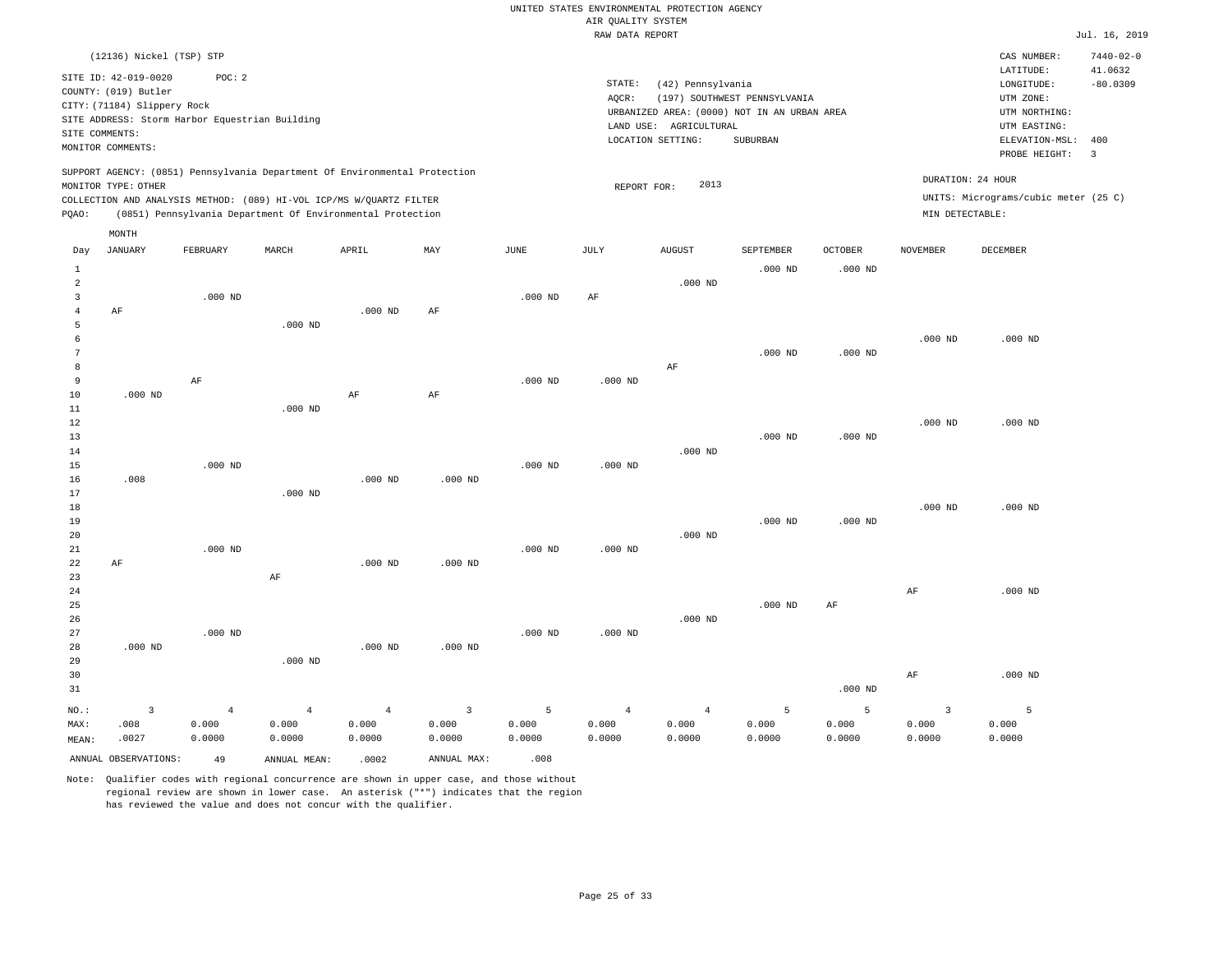|                |                                                |           |                                                                                                                                   |           |                |                | RAW DATA REPORT |                        |                                             |                |                 |                                      | Jul. 16, 2019           |
|----------------|------------------------------------------------|-----------|-----------------------------------------------------------------------------------------------------------------------------------|-----------|----------------|----------------|-----------------|------------------------|---------------------------------------------|----------------|-----------------|--------------------------------------|-------------------------|
|                | (12136) Nickel (TSP) STP                       |           |                                                                                                                                   |           |                |                |                 |                        |                                             |                |                 | CAS NUMBER:                          | $7440 - 02 - 0$         |
|                | SITE ID: 42-019-0020                           | POC: 2    |                                                                                                                                   |           |                |                |                 |                        |                                             |                |                 | LATITUDE:                            | 41.0632                 |
|                | COUNTY: (019) Butler                           |           |                                                                                                                                   |           |                |                | STATE:          | (42) Pennsylvania      |                                             |                |                 | LONGITUDE:                           | $-80.0309$              |
|                | CITY: (71184) Slippery Rock                    |           |                                                                                                                                   |           |                |                | AQCR:           |                        | (197) SOUTHWEST PENNSYLVANIA                |                |                 | UTM ZONE:                            |                         |
|                | SITE ADDRESS: Storm Harbor Equestrian Building |           |                                                                                                                                   |           |                |                |                 |                        | URBANIZED AREA: (0000) NOT IN AN URBAN AREA |                |                 | UTM NORTHING:                        |                         |
|                | SITE COMMENTS:                                 |           |                                                                                                                                   |           |                |                |                 | LAND USE: AGRICULTURAL |                                             |                |                 | UTM EASTING:                         |                         |
|                | MONITOR COMMENTS:                              |           |                                                                                                                                   |           |                |                |                 | LOCATION SETTING:      | SUBURBAN                                    |                |                 | ELEVATION-MSL:                       | 400                     |
|                |                                                |           |                                                                                                                                   |           |                |                |                 |                        |                                             |                |                 | PROBE HEIGHT:                        | $\overline{\mathbf{3}}$ |
|                |                                                |           | SUPPORT AGENCY: (0851) Pennsylvania Department Of Environmental Protection                                                        |           |                |                |                 | 2014                   |                                             |                |                 | DURATION: 24 HOUR                    |                         |
|                | MONITOR TYPE: OTHER                            |           |                                                                                                                                   |           |                |                | REPORT FOR:     |                        |                                             |                |                 | UNITS: Micrograms/cubic meter (25 C) |                         |
| PQAO:          |                                                |           | COLLECTION AND ANALYSIS METHOD: (089) HI-VOL ICP/MS W/QUARTZ FILTER<br>(0851) Pennsylvania Department Of Environmental Protection |           |                |                |                 |                        |                                             |                | MIN DETECTABLE: |                                      |                         |
|                | MONTH                                          |           |                                                                                                                                   |           |                |                |                 |                        |                                             |                |                 |                                      |                         |
| Day            | JANUARY                                        | FEBRUARY  | MARCH                                                                                                                             | APRIL     | MAY            | JUNE           | JULY            | <b>AUGUST</b>          | SEPTEMBER                                   | OCTOBER        | <b>NOVEMBER</b> | DECEMBER                             |                         |
| $\mathbf{1}$   |                                                |           |                                                                                                                                   |           |                |                |                 |                        |                                             |                | $.000$ ND       | $.000$ ND                            |                         |
| $\overline{a}$ |                                                |           |                                                                                                                                   |           |                |                |                 |                        | $.000$ ND                                   | $.000$ ND      |                 |                                      |                         |
| 3              |                                                |           |                                                                                                                                   |           |                |                |                 | $.000$ ND              |                                             |                |                 |                                      |                         |
| $\overline{4}$ |                                                | $.000$ ND |                                                                                                                                   |           |                | $.000$ ND      | AF              |                        |                                             |                |                 |                                      |                         |
| 5              | $\rm{AF}$                                      |           |                                                                                                                                   | $.000$ ND | $.000$ ND      |                |                 |                        |                                             |                |                 |                                      |                         |
| 6              |                                                |           | $.000$ ND                                                                                                                         |           |                |                |                 |                        |                                             |                |                 |                                      |                         |
| 7              |                                                |           |                                                                                                                                   |           |                |                |                 |                        |                                             |                | $.000$ ND       | $.000$ ND                            |                         |
| 8              |                                                |           |                                                                                                                                   |           |                |                |                 |                        | $.000$ ND                                   | $\rm AF$       |                 |                                      |                         |
| 9              |                                                |           |                                                                                                                                   |           |                |                |                 | AF                     |                                             |                |                 |                                      |                         |
| 10             |                                                | $.000$ ND |                                                                                                                                   |           |                | AF             | AF              |                        |                                             |                |                 |                                      |                         |
| $11\,$         | AF                                             |           |                                                                                                                                   | $.000$ ND | $.000$ ND      |                |                 |                        |                                             |                |                 |                                      |                         |
| 12             |                                                |           | $.000$ ND                                                                                                                         |           |                |                |                 |                        |                                             |                |                 |                                      |                         |
| 13             |                                                |           |                                                                                                                                   |           |                |                |                 |                        |                                             |                | $.000$ ND       | AF                                   |                         |
| 14             |                                                |           |                                                                                                                                   |           |                |                |                 |                        | $.000$ ND                                   | AF             |                 |                                      |                         |
| 15             |                                                |           |                                                                                                                                   |           |                |                |                 | $.000$ ND              |                                             |                |                 |                                      |                         |
| 16             |                                                | $.000$ ND |                                                                                                                                   |           |                | $.000$ ND      | $.000$ ND       |                        |                                             |                |                 |                                      |                         |
| 17             | $.000$ ND                                      |           |                                                                                                                                   | $.000$ ND | $.000$ ND      |                |                 |                        |                                             |                |                 |                                      |                         |
| 18             |                                                |           | $.000$ ND                                                                                                                         |           |                |                |                 |                        |                                             |                |                 |                                      |                         |
| 19             |                                                |           |                                                                                                                                   |           |                |                |                 |                        |                                             |                | $.000$ ND       | $\rm{AF}$                            |                         |
| 20             |                                                |           |                                                                                                                                   |           |                |                |                 |                        | $.000$ ND                                   | $\rm AF$       |                 |                                      |                         |
| 21             |                                                |           |                                                                                                                                   |           |                |                |                 | $.000$ ND              |                                             |                |                 |                                      |                         |
| 22             |                                                | $.000$ ND |                                                                                                                                   |           |                | $.000$ ND      | $.000$ ND       |                        |                                             |                |                 |                                      |                         |
| 23             | $.000$ ND                                      |           |                                                                                                                                   | $.000$ ND | AF             |                |                 |                        |                                             |                |                 |                                      |                         |
| 24             |                                                |           | $.000$ ND                                                                                                                         |           |                |                |                 |                        |                                             |                |                 |                                      |                         |
| 25             |                                                |           |                                                                                                                                   |           |                |                |                 |                        |                                             |                | $.000$ ND       | $.000$ ND                            |                         |
| 26             |                                                |           |                                                                                                                                   |           |                |                |                 |                        | $.000$ ND                                   | $.000$ ND      |                 |                                      |                         |
| 27             |                                                |           |                                                                                                                                   |           |                |                |                 | $.000$ ND              |                                             |                |                 |                                      |                         |
| 28             |                                                | $.000$ ND |                                                                                                                                   |           |                | AF             | $.000$ ND       |                        |                                             |                |                 |                                      |                         |
| 29             | $.000$ ND                                      |           |                                                                                                                                   | $.000$ ND | $.000$ ND      |                |                 |                        |                                             |                |                 |                                      |                         |
| 30             |                                                |           | $.000$ ND                                                                                                                         |           |                |                |                 |                        |                                             |                |                 |                                      |                         |
| 31             |                                                |           |                                                                                                                                   |           |                |                |                 |                        |                                             |                |                 | AF                                   |                         |
|                | $\overline{\mathbf{3}}$                        | 5         | 5                                                                                                                                 | 5         | $\overline{4}$ | $\overline{3}$ | $\overline{3}$  | $\overline{4}$         | 5                                           | $\overline{a}$ | 5               | $\overline{\mathbf{3}}$              |                         |
| NO.:<br>MAX:   | 0.000                                          | 0.000     | 0.000                                                                                                                             | 0.000     | 0.000          | 0.000          | 0.000           | 0.000                  | 0.000                                       | 0.000          | 0.000           | 0.000                                |                         |
|                | 0.0000                                         | 0.0000    | 0.0000                                                                                                                            | 0.0000    | 0.0000         | 0.0000         | 0.0000          | 0.0000                 | 0.0000                                      | 0.0000         | 0.0000          | 0.0000                               |                         |
| MEAN:          |                                                |           |                                                                                                                                   |           |                |                |                 |                        |                                             |                |                 |                                      |                         |
|                | ANNUAL OBSERVATIONS:                           | 47        | ANNUAL MEAN:                                                                                                                      | 0.0000    | ANNUAL MAX:    | 0.000          |                 |                        |                                             |                |                 |                                      |                         |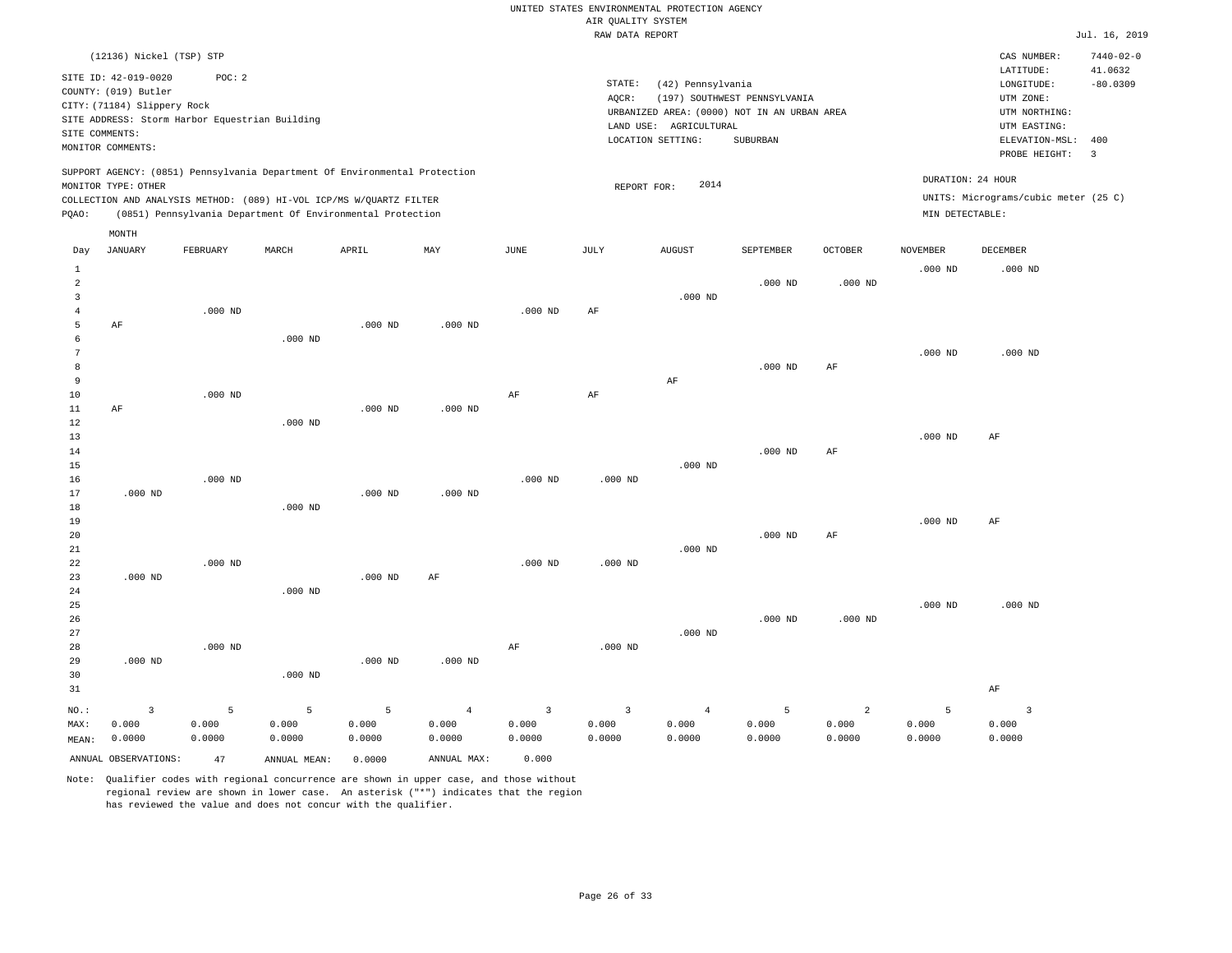|                |                             |                                                                            |           |           |           |           | RAW DATA REPORT |                        |                                             |                |                 |                                      | Jul. 16, 2019              |
|----------------|-----------------------------|----------------------------------------------------------------------------|-----------|-----------|-----------|-----------|-----------------|------------------------|---------------------------------------------|----------------|-----------------|--------------------------------------|----------------------------|
|                | (12136) Nickel (TSP) STP    |                                                                            |           |           |           |           |                 |                        |                                             |                |                 | CAS NUMBER:                          | $7440 - 02 - 0$<br>41.0632 |
|                | SITE ID: 42-019-0020        | POC: 2                                                                     |           |           |           |           | STATE:          | (42) Pennsylvania      |                                             |                |                 | LATITUDE:<br>LONGITUDE:              | $-80.0309$                 |
|                | COUNTY: (019) Butler        |                                                                            |           |           |           |           | AQCR:           |                        | (197) SOUTHWEST PENNSYLVANIA                |                |                 | UTM ZONE:                            |                            |
|                | CITY: (71184) Slippery Rock |                                                                            |           |           |           |           |                 |                        | URBANIZED AREA: (0000) NOT IN AN URBAN AREA |                |                 | UTM NORTHING:                        |                            |
|                |                             | SITE ADDRESS: Storm Harbor Equestrian Building                             |           |           |           |           |                 | LAND USE: AGRICULTURAL |                                             |                |                 | UTM EASTING:                         |                            |
|                | SITE COMMENTS:              |                                                                            |           |           |           |           |                 | LOCATION SETTING:      | SUBURBAN                                    |                |                 | ELEVATION-MSL:                       | 400                        |
|                | MONITOR COMMENTS:           |                                                                            |           |           |           |           |                 |                        |                                             |                |                 | PROBE HEIGHT:                        | $\overline{\mathbf{3}}$    |
|                |                             | SUPPORT AGENCY: (0851) Pennsylvania Department Of Environmental Protection |           |           |           |           |                 |                        |                                             |                |                 | DURATION: 24 HOUR                    |                            |
|                | MONITOR TYPE: OTHER         |                                                                            |           |           |           |           | REPORT FOR:     | 2015                   |                                             |                |                 | UNITS: Micrograms/cubic meter (25 C) |                            |
|                |                             | COLLECTION AND ANALYSIS METHOD: (089) HI-VOL ICP/MS W/QUARTZ FILTER        |           |           |           |           |                 |                        |                                             |                | MIN DETECTABLE: |                                      |                            |
| PQAO:          |                             | (0851) Pennsylvania Department Of Environmental Protection                 |           |           |           |           |                 |                        |                                             |                |                 |                                      |                            |
| Day            | MONTH<br><b>JANUARY</b>     | FEBRUARY                                                                   | MARCH     | APRIL     | MAY       | JUNE      | JULY            | <b>AUGUST</b>          | SEPTEMBER                                   | <b>OCTOBER</b> | <b>NOVEMBER</b> | <b>DECEMBER</b>                      |                            |
| $\mathbf{1}$   |                             |                                                                            | AF        |           |           |           |                 |                        |                                             |                |                 |                                      |                            |
| $\overline{a}$ |                             |                                                                            |           |           |           |           |                 |                        |                                             |                | AF              | $.000$ ND                            |                            |
| $\overline{3}$ |                             |                                                                            |           |           |           |           |                 |                        | $.000$ ND                                   | $.000$ ND      |                 |                                      |                            |
| $\overline{4}$ |                             |                                                                            |           |           |           |           |                 | $.000$ ND              |                                             |                |                 |                                      |                            |
| 5              |                             | $.000$ ND                                                                  |           |           |           | $.000$ ND | AF              |                        |                                             |                |                 |                                      |                            |
| 6              | $.000$ ND                   |                                                                            |           | $.000$ ND | $.000$ ND |           |                 |                        |                                             |                |                 |                                      |                            |
| 7              |                             |                                                                            | AF        |           |           |           |                 |                        |                                             |                |                 |                                      |                            |
| 8              |                             |                                                                            |           |           |           |           |                 |                        |                                             |                | $.000$ ND       | AF                                   |                            |
| 9              |                             |                                                                            |           |           |           |           |                 |                        | $.000$ ND                                   | $.000$ ND      |                 |                                      |                            |
| 10             |                             |                                                                            |           |           |           |           |                 | $.000$ ND              |                                             |                |                 |                                      |                            |
| 11             |                             | $.000$ ND                                                                  |           | $.000$ ND |           | $.000$ ND | $.000$ ND       |                        |                                             |                |                 |                                      |                            |
| 12<br>13       | $\rm AF$                    |                                                                            | AF        |           | AF        |           |                 |                        |                                             |                |                 |                                      |                            |
| 14             |                             |                                                                            |           |           |           |           |                 |                        |                                             |                | $.000$ ND       | AF                                   |                            |
| 15             |                             |                                                                            |           |           |           |           |                 |                        | $.000$ ND                                   | AF             |                 |                                      |                            |
| 16             |                             |                                                                            |           |           |           |           |                 | $.000$ ND              |                                             |                |                 |                                      |                            |
| 17             |                             | AF                                                                         |           |           |           | $.000$ ND | AF              |                        |                                             |                |                 |                                      |                            |
| 18             | AF                          |                                                                            |           | AF        | AF        |           |                 |                        |                                             |                |                 |                                      |                            |
| 19             |                             |                                                                            | $.000$ ND |           |           |           |                 |                        |                                             |                |                 |                                      |                            |
| 20             |                             |                                                                            |           |           |           |           |                 |                        |                                             |                | $.000$ ND       | $.000$ ND                            |                            |
| 21             |                             |                                                                            |           |           |           |           |                 |                        | AF                                          | AF             |                 |                                      |                            |
| 22             |                             |                                                                            |           |           |           |           |                 | $.000$ ND              |                                             |                |                 |                                      |                            |
| 23             |                             | AF                                                                         |           |           |           | AF        | AF              |                        |                                             |                |                 |                                      |                            |
| 24             | AF                          |                                                                            |           | AF        | AF        |           |                 |                        |                                             |                |                 |                                      |                            |
| 25             |                             |                                                                            | $.000$ ND |           |           |           |                 |                        |                                             |                |                 |                                      |                            |
| 26             |                             |                                                                            |           |           |           |           |                 |                        |                                             |                | AM              | $.000$ ND                            |                            |
| 27<br>28       |                             |                                                                            |           |           |           |           |                 | $.000$ ND              | AF                                          | AF             |                 |                                      |                            |
| 29             |                             |                                                                            |           |           |           | AF        | $.000$ ND       |                        |                                             |                |                 |                                      |                            |
| 30             | AF                          |                                                                            |           | AF        | $.000$ ND |           |                 |                        |                                             |                |                 |                                      |                            |
| 31             |                             |                                                                            | $.000$ ND |           |           |           |                 |                        |                                             |                |                 |                                      |                            |

NO.: MAX: MEAN: 0.0000 1 0.000 2 0.000 0.0000 3 0.000 0.0000 2 0.000 0.0000 2 0.000 0.0000 3 0.000 0.0000 2 0.000 0.0000 5 0.000 0.0000 3 0.000 0.0000 2 0.000 0.0000 3 0.000 0.0000 3 0.000 0.0000 ANNUAL OBSERVATIONS: 31 ANNUAL MEAN: 0.0000 ANNUAL MAX: 0.000

Note: Qualifier codes with regional concurrence are shown in upper case, and those without regional review are shown in lower case. An asterisk ("\*") indicates that the region has reviewed the value and does not concur with the qualifier.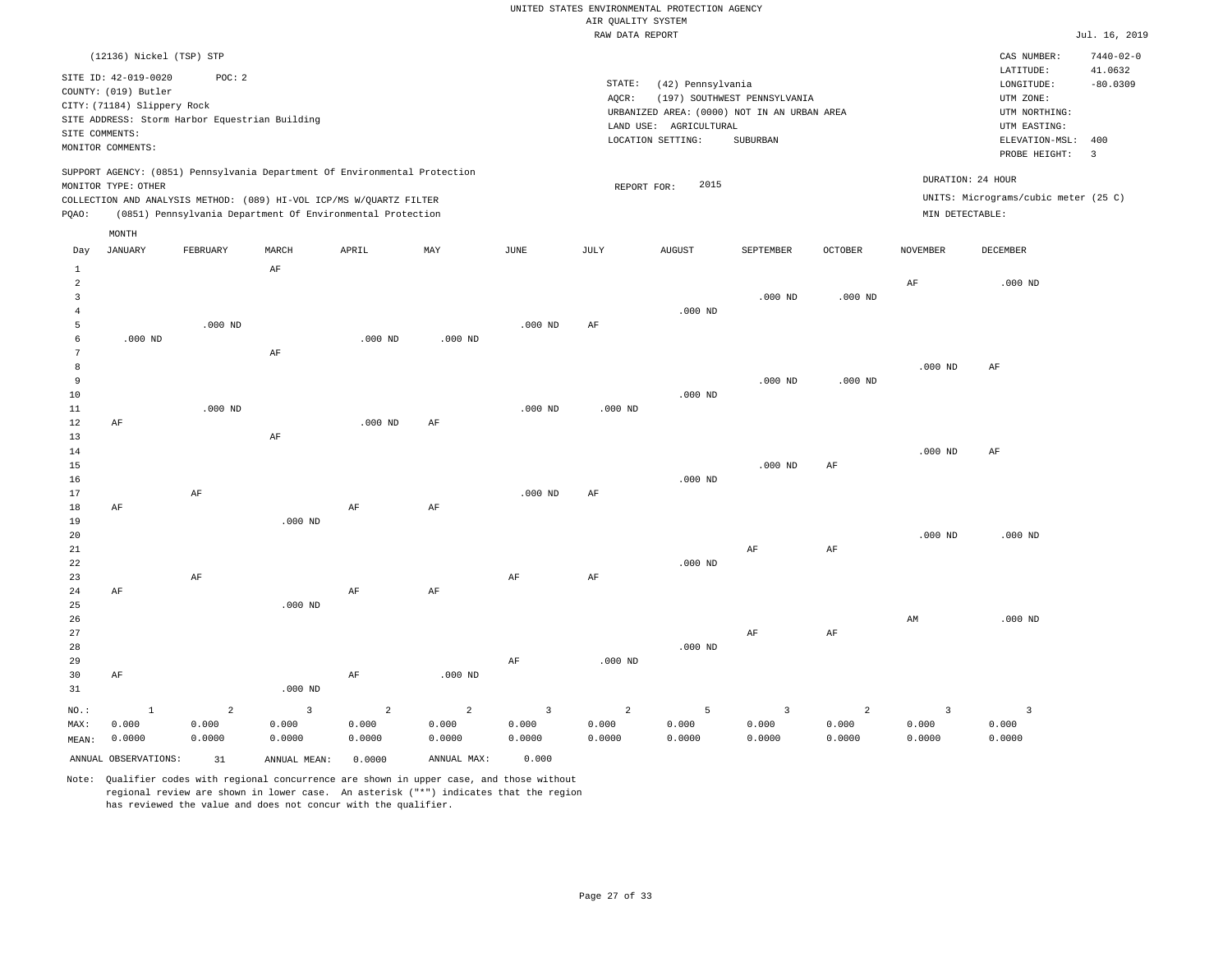|                 |                             |             |                                                                            |           |             |           | RAW DATA REPORT |                        |                                             |                |                     |                                      | Jul. 16, 2019   |
|-----------------|-----------------------------|-------------|----------------------------------------------------------------------------|-----------|-------------|-----------|-----------------|------------------------|---------------------------------------------|----------------|---------------------|--------------------------------------|-----------------|
|                 | (12136) Nickel (TSP) STP    |             |                                                                            |           |             |           |                 |                        |                                             |                |                     | CAS NUMBER:                          | $7440 - 02 - 0$ |
|                 |                             |             |                                                                            |           |             |           |                 |                        |                                             |                |                     | LATITUDE:                            | 41.0632         |
|                 | SITE ID: 42-019-0020        | POC: 2      |                                                                            |           |             |           | STATE:          | (42) Pennsylvania      |                                             |                |                     | LONGITUDE:                           | $-80.0309$      |
|                 | COUNTY: (019) Butler        |             |                                                                            |           |             |           | AQCR:           |                        | (197) SOUTHWEST PENNSYLVANIA                |                |                     | UTM ZONE:                            |                 |
|                 | CITY: (71184) Slippery Rock |             |                                                                            |           |             |           |                 |                        | URBANIZED AREA: (0000) NOT IN AN URBAN AREA |                |                     | UTM NORTHING:                        |                 |
|                 |                             |             | SITE ADDRESS: Storm Harbor Equestrian Building                             |           |             |           |                 | LAND USE: AGRICULTURAL |                                             |                |                     | UTM EASTING:                         |                 |
| SITE COMMENTS:  |                             |             |                                                                            |           |             |           |                 | LOCATION SETTING:      | SUBURBAN                                    |                |                     | ELEVATION-MSL:                       | 400             |
|                 | MONITOR COMMENTS:           |             |                                                                            |           |             |           |                 |                        |                                             |                |                     | PROBE HEIGHT:                        | $\overline{3}$  |
|                 |                             |             | SUPPORT AGENCY: (0851) Pennsylvania Department Of Environmental Protection |           |             |           |                 |                        |                                             |                |                     | DURATION: 24 HOUR                    |                 |
|                 | MONITOR TYPE: OTHER         |             |                                                                            |           |             |           | REPORT FOR:     | 2016                   |                                             |                |                     |                                      |                 |
|                 |                             |             | COLLECTION AND ANALYSIS METHOD: (089) HI-VOL ICP/MS W/QUARTZ FILTER        |           |             |           |                 |                        |                                             |                |                     | UNITS: Micrograms/cubic meter (25 C) |                 |
| PQAO:           |                             |             | (0851) Pennsylvania Department Of Environmental Protection                 |           |             |           |                 |                        |                                             |                |                     | MIN DETECTABLE:                      |                 |
|                 | MONTH                       |             |                                                                            |           |             |           |                 |                        |                                             |                |                     |                                      |                 |
| Day             | JANUARY                     | FEBRUARY    | MARCH                                                                      | APRIL     | MAY         | JUNE      | JULY            | <b>AUGUST</b>          | SEPTEMBER                                   | <b>OCTOBER</b> | <b>NOVEMBER</b>     | DECEMBER                             |                 |
| $\mathbf{1}$    | $.000$ ND                   |             | $.000$ ND                                                                  |           |             |           |                 |                        |                                             |                |                     |                                      |                 |
| $\overline{2}$  |                             |             |                                                                            |           |             |           |                 |                        |                                             |                |                     |                                      |                 |
| $\overline{3}$  |                             |             |                                                                            |           |             |           |                 |                        |                                             |                |                     |                                      |                 |
| $\overline{4}$  |                             |             |                                                                            |           |             |           |                 |                        |                                             |                |                     |                                      |                 |
| $\overline{5}$  |                             |             |                                                                            |           |             | $.000$ ND | $.000$ ND       |                        |                                             |                |                     |                                      |                 |
| $\epsilon$      |                             | ${\rm FT}$  |                                                                            | $.000$ ND | $.000$ ND   |           |                 |                        |                                             |                |                     |                                      |                 |
| $7\phantom{.0}$ | AF                          |             | AM                                                                         |           |             |           |                 |                        |                                             |                |                     |                                      |                 |
| 8               |                             |             |                                                                            |           |             |           |                 |                        |                                             |                |                     |                                      |                 |
| 9               |                             |             |                                                                            |           |             |           |                 |                        |                                             |                |                     |                                      |                 |
| 10              |                             |             |                                                                            |           |             |           |                 |                        |                                             |                |                     |                                      |                 |
| 11              |                             |             |                                                                            |           |             | $.000$ ND | $.000$ ND       |                        |                                             |                |                     |                                      |                 |
| 12              |                             | ${\rm FT}$  |                                                                            | $.000$ ND | $.000$ ND   |           |                 |                        |                                             |                |                     |                                      |                 |
| 13              | AF                          |             | AF                                                                         |           |             |           |                 |                        |                                             |                |                     |                                      |                 |
| 14              |                             |             |                                                                            |           |             |           |                 |                        |                                             |                |                     |                                      |                 |
| 15              |                             |             |                                                                            |           |             |           |                 |                        |                                             |                |                     |                                      |                 |
| 16              |                             |             |                                                                            |           |             |           |                 |                        |                                             |                |                     |                                      |                 |
| 17              |                             |             |                                                                            |           |             | $.000$ ND | $.000$ ND       |                        |                                             |                |                     |                                      |                 |
| $18\,$          |                             | AM          |                                                                            | $.000$ ND | $.000$ ND   |           |                 |                        |                                             |                |                     |                                      |                 |
| 19              | $.000$ ND                   |             | AM                                                                         |           |             |           |                 |                        |                                             |                |                     |                                      |                 |
| 20              |                             |             |                                                                            |           |             |           |                 |                        |                                             |                |                     |                                      |                 |
| 21              |                             |             |                                                                            |           |             |           |                 |                        |                                             |                |                     |                                      |                 |
| 22              |                             |             |                                                                            |           |             |           |                 |                        |                                             |                |                     |                                      |                 |
| 23              |                             |             |                                                                            |           |             | $.000$ ND | $.000$ ND       |                        |                                             |                |                     |                                      |                 |
| 24              |                             | AM          |                                                                            | $.000$ ND | $.000$ ND   |           |                 |                        |                                             |                |                     |                                      |                 |
| 25              | $.000$ ND                   |             | $.000$ ND                                                                  |           |             |           |                 |                        |                                             |                |                     |                                      |                 |
| 26              |                             |             |                                                                            |           |             |           |                 |                        |                                             |                |                     |                                      |                 |
| 27              |                             |             |                                                                            |           |             |           |                 |                        |                                             |                |                     |                                      |                 |
| 28              |                             |             |                                                                            |           |             | $.000$ ND | $.000$ ND       |                        |                                             |                |                     |                                      |                 |
| 29              |                             |             |                                                                            | $.000$ ND | $.000$ ND   |           |                 |                        |                                             |                |                     |                                      |                 |
| 30              |                             |             |                                                                            |           |             |           |                 |                        |                                             |                |                     |                                      |                 |
| 31              | $.000$ ND                   |             | $.000$ ND                                                                  |           |             |           |                 |                        |                                             |                |                     |                                      |                 |
| NO.:            | $\overline{4}$              | $\mathbb O$ | $\overline{3}$                                                             | 5         | 5           | 5         | 5               | $\mathbb O$            | $\mathbb O$                                 | $\mathbb O$    | $\mathsf{O}\xspace$ | $\mathbb O$                          |                 |
| MAX:            | 0.000                       |             | 0.000                                                                      | 0.000     | 0.000       | 0.000     | 0.000           |                        |                                             |                |                     |                                      |                 |
| MEAN:           | 0.0000                      |             | 0.0000                                                                     | 0.0000    | 0.0000      | 0.0000    | 0.0000          |                        |                                             |                |                     |                                      |                 |
|                 | ANNUAL OBSERVATIONS:        | 27          | ANNUAL MEAN:                                                               | 0.0000    | ANNUAL MAX: | 0.000     |                 |                        |                                             |                |                     |                                      |                 |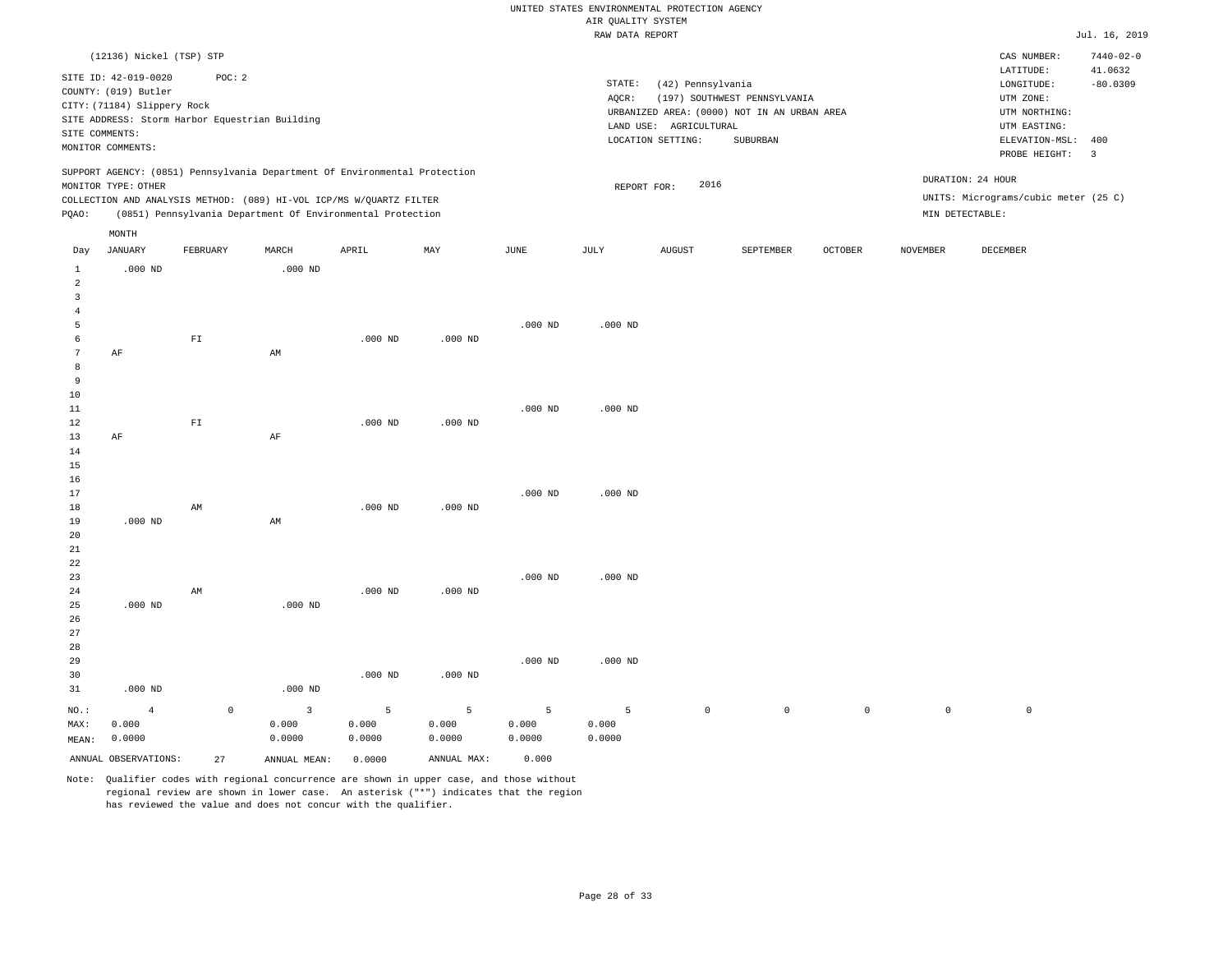|                     | (12167) Zinc (TSP) STP                       |                                                |                |                                                                            |                         |      |                 |                        |                                             |                |                | CAS NUMBER:                          | $7440 - 66 - 6$       |
|---------------------|----------------------------------------------|------------------------------------------------|----------------|----------------------------------------------------------------------------|-------------------------|------|-----------------|------------------------|---------------------------------------------|----------------|----------------|--------------------------------------|-----------------------|
|                     | SITE ID: 42-019-0020<br>COUNTY: (019) Butler | POC: 2                                         |                |                                                                            |                         |      | STATE:<br>AQCR: | (42) Pennsylvania      | (197) SOUTHWEST PENNSYLVANIA                |                |                | LATITUDE:<br>LONGITUDE:<br>UTM ZONE: | 41.0632<br>$-80.0309$ |
|                     | CITY: (71184) Slippery Rock                  |                                                |                |                                                                            |                         |      |                 |                        | URBANIZED AREA: (0000) NOT IN AN URBAN AREA |                |                | UTM NORTHING:                        |                       |
|                     | SITE COMMENTS:                               | SITE ADDRESS: Storm Harbor Equestrian Building |                |                                                                            |                         |      |                 | LAND USE: AGRICULTURAL |                                             |                |                | UTM EASTING:                         |                       |
|                     | MONITOR COMMENTS:                            |                                                |                |                                                                            |                         |      |                 | LOCATION SETTING:      | SUBURBAN                                    |                |                | ELEVATION-MSL:<br>PROBE HEIGHT:      | 400<br>$\overline{3}$ |
|                     |                                              |                                                |                | SUPPORT AGENCY: (0851) Pennsylvania Department Of Environmental Protection |                         |      |                 |                        |                                             |                |                |                                      |                       |
|                     | MONITOR TYPE: OTHER                          |                                                |                |                                                                            |                         |      |                 | 2013<br>REPORT FOR:    |                                             |                |                | DURATION: 24 HOUR                    |                       |
|                     |                                              |                                                |                | COLLECTION AND ANALYSIS METHOD: (089) HI-VOL ICP/MS W/QUARTZ FILTER        |                         |      |                 |                        |                                             |                |                | UNITS: Micrograms/cubic meter (25 C) |                       |
| PQAO:               |                                              |                                                |                | (0851) Pennsylvania Department Of Environmental Protection                 |                         |      |                 |                        |                                             |                |                | MIN DETECTABLE:                      |                       |
|                     | MONTH                                        |                                                |                |                                                                            |                         |      |                 |                        |                                             |                |                |                                      |                       |
| Day                 | JANUARY                                      | FEBRUARY                                       | MARCH          | APRIL                                                                      | MAY                     | JUNE | JULY            | <b>AUGUST</b>          | SEPTEMBER                                   | <b>OCTOBER</b> | NOVEMBER       | DECEMBER                             |                       |
| $\mathbf{1}$        |                                              |                                                |                |                                                                            |                         |      |                 |                        | .024                                        | .034           |                |                                      |                       |
| $\overline{a}$      |                                              |                                                |                |                                                                            |                         |      |                 | .022                   |                                             |                |                |                                      |                       |
| 3                   |                                              | .043                                           |                |                                                                            |                         | .012 | $\rm{AF}$       |                        |                                             |                |                |                                      |                       |
| $\overline{4}$<br>5 | AF                                           |                                                | .022           | .027                                                                       | $\rm AF$                |      |                 |                        |                                             |                |                |                                      |                       |
| 6                   |                                              |                                                |                |                                                                            |                         |      |                 |                        |                                             |                | .041           | .019                                 |                       |
| 7                   |                                              |                                                |                |                                                                            |                         |      |                 |                        | .023                                        | .012           |                |                                      |                       |
| 8                   |                                              |                                                |                |                                                                            |                         |      |                 | AF                     |                                             |                |                |                                      |                       |
| 9                   |                                              | AF                                             |                |                                                                            |                         | .022 | .043            |                        |                                             |                |                |                                      |                       |
| 10<br>11            | .022                                         |                                                | .014           | $\rm AF$                                                                   | $\rm AF$                |      |                 |                        |                                             |                |                |                                      |                       |
| 12                  |                                              |                                                |                |                                                                            |                         |      |                 |                        |                                             |                | .010           | .021                                 |                       |
| 13                  |                                              |                                                |                |                                                                            |                         |      |                 |                        | .011                                        | .009           |                |                                      |                       |
| 14                  |                                              |                                                |                |                                                                            |                         |      |                 | .024                   |                                             |                |                |                                      |                       |
| 15                  |                                              | .017                                           |                |                                                                            |                         | .021 | .020            |                        |                                             |                |                |                                      |                       |
| 16                  | .219 <sub>5</sub>                            |                                                |                | .025                                                                       | .032                    |      |                 |                        |                                             |                |                |                                      |                       |
| 17<br>18            |                                              |                                                | .0635          |                                                                            |                         |      |                 |                        |                                             |                | .041           | .027                                 |                       |
| 19                  |                                              |                                                |                |                                                                            |                         |      |                 |                        | .0755                                       | .037           |                |                                      |                       |
| 20                  |                                              |                                                |                |                                                                            |                         |      |                 | .033                   |                                             |                |                |                                      |                       |
| 21                  |                                              | .015                                           |                |                                                                            |                         | .030 | .015            |                        |                                             |                |                |                                      |                       |
| 22                  | $\rm AF$                                     |                                                |                | .1285                                                                      | .0855                   |      |                 |                        |                                             |                |                |                                      |                       |
| 23                  |                                              |                                                | AF             |                                                                            |                         |      |                 |                        |                                             |                |                |                                      |                       |
| 24                  |                                              |                                                |                |                                                                            |                         |      |                 |                        |                                             |                | $\rm{AF}$      | .017                                 |                       |
| 25<br>26            |                                              |                                                |                |                                                                            |                         |      |                 | .035                   | .013                                        | $\rm{AF}$      |                |                                      |                       |
| 27                  |                                              | .032                                           |                |                                                                            |                         | .016 | .035            |                        |                                             |                |                |                                      |                       |
| 28                  | .034                                         |                                                |                | .019                                                                       | .028                    |      |                 |                        |                                             |                |                |                                      |                       |
| 29                  |                                              |                                                | .0505          |                                                                            |                         |      |                 |                        |                                             |                |                |                                      |                       |
| 30                  |                                              |                                                |                |                                                                            |                         |      |                 |                        |                                             |                | $\rm{AF}$      | .011                                 |                       |
| 31                  |                                              |                                                |                |                                                                            |                         |      |                 |                        |                                             | .025           |                |                                      |                       |
| $NO.$ :             | $\overline{3}$                               | $\overline{4}$                                 | $\overline{4}$ | $\overline{4}$                                                             | $\overline{\mathbf{3}}$ | 5    | $\overline{4}$  | $\overline{4}$         | 5                                           | 5              | $\overline{3}$ | 5                                    |                       |
| MAX:                | .219                                         | .043                                           | .063           | .128                                                                       | .085                    | .030 | .043            | .035                   | .075                                        | .037           | .041           | .027                                 |                       |

MEAN: .0917 .0268 .0373 .0498 .0483 .0202 .0283 .0285 ANNUAL OBSERVATIONS:  $\begin{array}{ccc} 49 & \text{ANNUAL MEAN:} & .0337 & \text{ANNUAL MAX:} & .219 \end{array}$ Note: Qualifier codes with regional concurrence are shown in upper case, and those without

 regional review are shown in lower case. An asterisk ("\*") indicates that the region has reviewed the value and does not concur with the qualifier.

.0292

.0234

.0307

.0190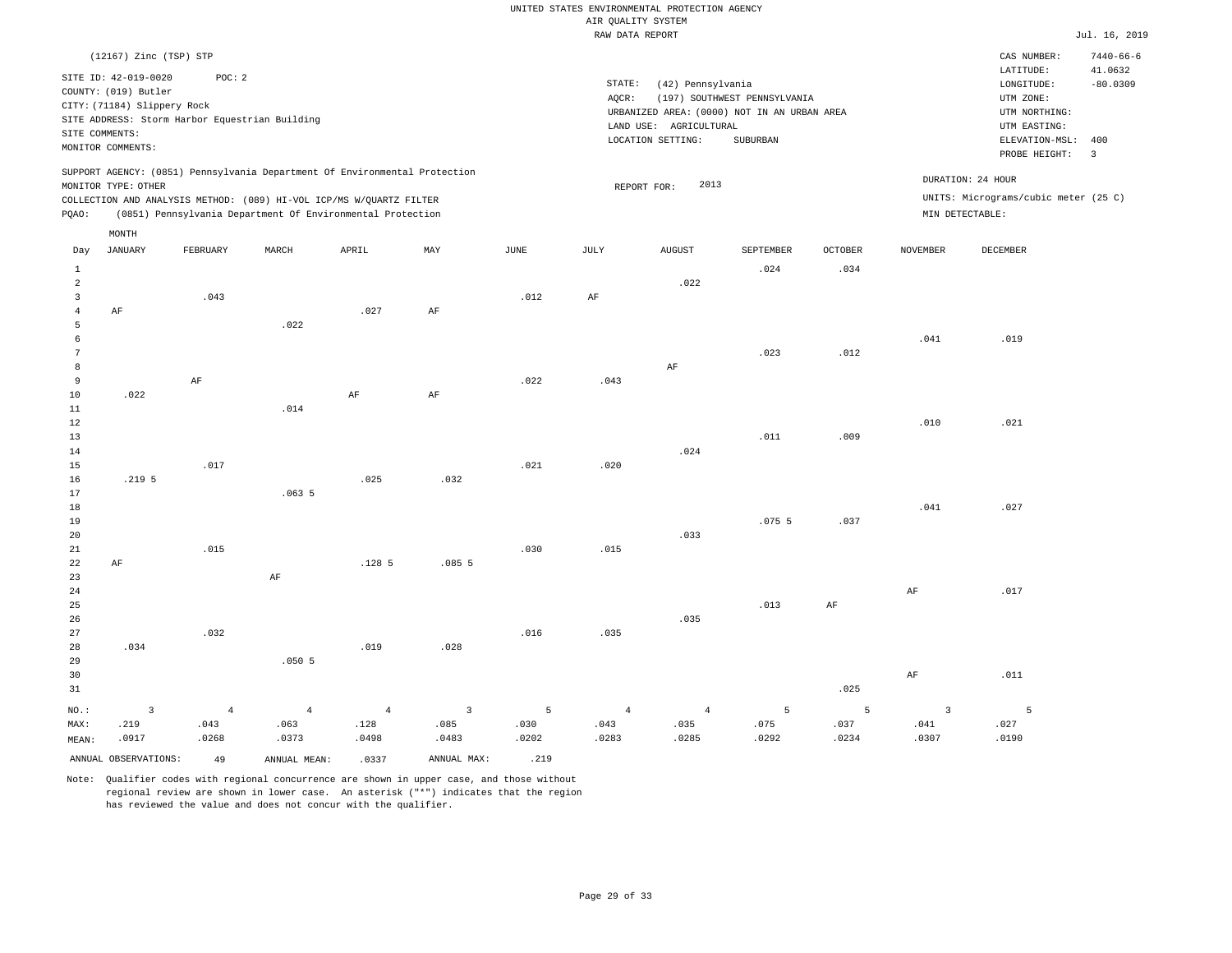|                      | (12167) Zinc (TSP) STP<br>SITE ID: 42-019-0020<br>COUNTY: (019) Butler<br>CITY: (71184) Slippery Rock<br>SITE COMMENTS:<br>MONITOR COMMENTS: | POC: 2<br>SITE ADDRESS: Storm Harbor Equestrian Building |       |                                                                                                                                                                                                                 |                |                | STATE:<br>AQCR:         | (42) Pennsylvania<br>LAND USE: AGRICULTURAL<br>LOCATION SETTING: | (197) SOUTHWEST PENNSYLVANIA<br>URBANIZED AREA: (0000) NOT IN AN URBAN AREA<br>SUBURBAN |                |                 | CAS NUMBER:<br>LATITUDE:<br>LONGITUDE:<br>UTM ZONE:<br>UTM NORTHING:<br>UTM EASTING:<br>ELEVATION-MSL: | $7440 - 66 - 6$<br>41.0632<br>$-80.0309$<br>400 |
|----------------------|----------------------------------------------------------------------------------------------------------------------------------------------|----------------------------------------------------------|-------|-----------------------------------------------------------------------------------------------------------------------------------------------------------------------------------------------------------------|----------------|----------------|-------------------------|------------------------------------------------------------------|-----------------------------------------------------------------------------------------|----------------|-----------------|--------------------------------------------------------------------------------------------------------|-------------------------------------------------|
| PQAO:                | MONITOR TYPE: OTHER                                                                                                                          |                                                          |       | SUPPORT AGENCY: (0851) Pennsylvania Department Of Environmental Protection<br>COLLECTION AND ANALYSIS METHOD: (089) HI-VOL ICP/MS W/QUARTZ FILTER<br>(0851) Pennsylvania Department Of Environmental Protection |                |                |                         | 2014<br>REPORT FOR:                                              |                                                                                         |                | MIN DETECTABLE: | PROBE HEIGHT:<br>DURATION: 24 HOUR<br>UNITS: Micrograms/cubic meter (25 C)                             | $\overline{3}$                                  |
|                      | $\texttt{MONTH}$<br><b>JANUARY</b>                                                                                                           |                                                          | MARCH |                                                                                                                                                                                                                 | MAY            |                |                         |                                                                  |                                                                                         | <b>OCTOBER</b> | <b>NOVEMBER</b> | <b>DECEMBER</b>                                                                                        |                                                 |
| Day<br>$1\,$         |                                                                                                                                              | FEBRUARY                                                 |       | APRIL                                                                                                                                                                                                           |                | JUNE           | JULY                    | <b>AUGUST</b>                                                    | SEPTEMBER                                                                               |                | .011            | .012                                                                                                   |                                                 |
| 2                    |                                                                                                                                              |                                                          |       |                                                                                                                                                                                                                 |                |                |                         |                                                                  | .018                                                                                    | .027           |                 |                                                                                                        |                                                 |
| $\overline{3}$       |                                                                                                                                              |                                                          |       |                                                                                                                                                                                                                 |                |                |                         | .039                                                             |                                                                                         |                |                 |                                                                                                        |                                                 |
| $\overline{4}$<br>5  | AF                                                                                                                                           | .022                                                     |       | .015                                                                                                                                                                                                            | .009           | .014           | AF                      |                                                                  |                                                                                         |                |                 |                                                                                                        |                                                 |
| 6                    |                                                                                                                                              |                                                          | .016  |                                                                                                                                                                                                                 |                |                |                         |                                                                  |                                                                                         |                |                 |                                                                                                        |                                                 |
| $7\overline{ }$      |                                                                                                                                              |                                                          |       |                                                                                                                                                                                                                 |                |                |                         |                                                                  |                                                                                         |                | .015            | .012                                                                                                   |                                                 |
| $^{\rm 8}$           |                                                                                                                                              |                                                          |       |                                                                                                                                                                                                                 |                |                |                         |                                                                  | .015                                                                                    | $\rm{AF}$      |                 |                                                                                                        |                                                 |
| $\overline{9}$<br>10 |                                                                                                                                              | .035                                                     |       |                                                                                                                                                                                                                 |                | $\rm{AF}$      | $\rm{AF}$               | AF                                                               |                                                                                         |                |                 |                                                                                                        |                                                 |
| 11                   | AF                                                                                                                                           |                                                          |       | .023                                                                                                                                                                                                            | .025           |                |                         |                                                                  |                                                                                         |                |                 |                                                                                                        |                                                 |
| 12                   |                                                                                                                                              |                                                          | .034  |                                                                                                                                                                                                                 |                |                |                         |                                                                  |                                                                                         |                |                 |                                                                                                        |                                                 |
| 13                   |                                                                                                                                              |                                                          |       |                                                                                                                                                                                                                 |                |                |                         |                                                                  |                                                                                         |                | .017            | $\rm AF$                                                                                               |                                                 |
| 14<br>15             |                                                                                                                                              |                                                          |       |                                                                                                                                                                                                                 |                |                |                         | .026                                                             | .013                                                                                    | AF             |                 |                                                                                                        |                                                 |
| 16                   |                                                                                                                                              | .013                                                     |       |                                                                                                                                                                                                                 |                | .025           | .020                    |                                                                  |                                                                                         |                |                 |                                                                                                        |                                                 |
| 17                   | .029                                                                                                                                         |                                                          |       | .015                                                                                                                                                                                                            | .012           |                |                         |                                                                  |                                                                                         |                |                 |                                                                                                        |                                                 |
| 18                   |                                                                                                                                              |                                                          | .013  |                                                                                                                                                                                                                 |                |                |                         |                                                                  |                                                                                         |                |                 |                                                                                                        |                                                 |
| 19<br>20             |                                                                                                                                              |                                                          |       |                                                                                                                                                                                                                 |                |                |                         |                                                                  | .022                                                                                    | AF             | .024            | AF                                                                                                     |                                                 |
| 21                   |                                                                                                                                              |                                                          |       |                                                                                                                                                                                                                 |                |                |                         | .020                                                             |                                                                                         |                |                 |                                                                                                        |                                                 |
| 22                   |                                                                                                                                              | .021                                                     |       |                                                                                                                                                                                                                 |                | .032           | .031                    |                                                                  |                                                                                         |                |                 |                                                                                                        |                                                 |
| 23                   | .0705                                                                                                                                        |                                                          |       | .006                                                                                                                                                                                                            | AF             |                |                         |                                                                  |                                                                                         |                |                 |                                                                                                        |                                                 |
| 24<br>25             |                                                                                                                                              |                                                          | .017  |                                                                                                                                                                                                                 |                |                |                         |                                                                  |                                                                                         |                | .014            | .009                                                                                                   |                                                 |
| 26                   |                                                                                                                                              |                                                          |       |                                                                                                                                                                                                                 |                |                |                         |                                                                  | .015                                                                                    | .024           |                 |                                                                                                        |                                                 |
| 27                   |                                                                                                                                              |                                                          |       |                                                                                                                                                                                                                 |                |                |                         | .022                                                             |                                                                                         |                |                 |                                                                                                        |                                                 |
| 28                   |                                                                                                                                              | .020                                                     |       |                                                                                                                                                                                                                 |                | AF             | .025                    |                                                                  |                                                                                         |                |                 |                                                                                                        |                                                 |
| 29<br>30             | .028                                                                                                                                         |                                                          | .020  | .010                                                                                                                                                                                                            | .016           |                |                         |                                                                  |                                                                                         |                |                 |                                                                                                        |                                                 |
| 31                   |                                                                                                                                              |                                                          |       |                                                                                                                                                                                                                 |                |                |                         |                                                                  |                                                                                         |                |                 | $\rm{AF}$                                                                                              |                                                 |
| $NO.$ :              | $\overline{3}$                                                                                                                               | 5                                                        | 5     | 5                                                                                                                                                                                                               | $\overline{4}$ | $\overline{3}$ | $\overline{\mathbf{3}}$ | $\overline{4}$                                                   | 5                                                                                       | 2              | 5               | $\overline{3}$                                                                                         |                                                 |
| MAX:                 | .070                                                                                                                                         | .035                                                     | .034  | .023                                                                                                                                                                                                            | .025           | .032           | .031                    | .039                                                             | .022                                                                                    | .027           | .024            | .012                                                                                                   |                                                 |
| MEAN:                | .0423                                                                                                                                        | .0222                                                    | .0200 | .0138                                                                                                                                                                                                           | .0155          | .0237          | .0253                   | .0268                                                            | .0166                                                                                   | .0255          | .0162           | .0110                                                                                                  |                                                 |

ANNUAL OBSERVATIONS:  $\begin{array}{ccc} 47 & \text{ANNUAL MEAN:} & .0207 & \text{ANNUAL MAX:} & .070 \end{array}$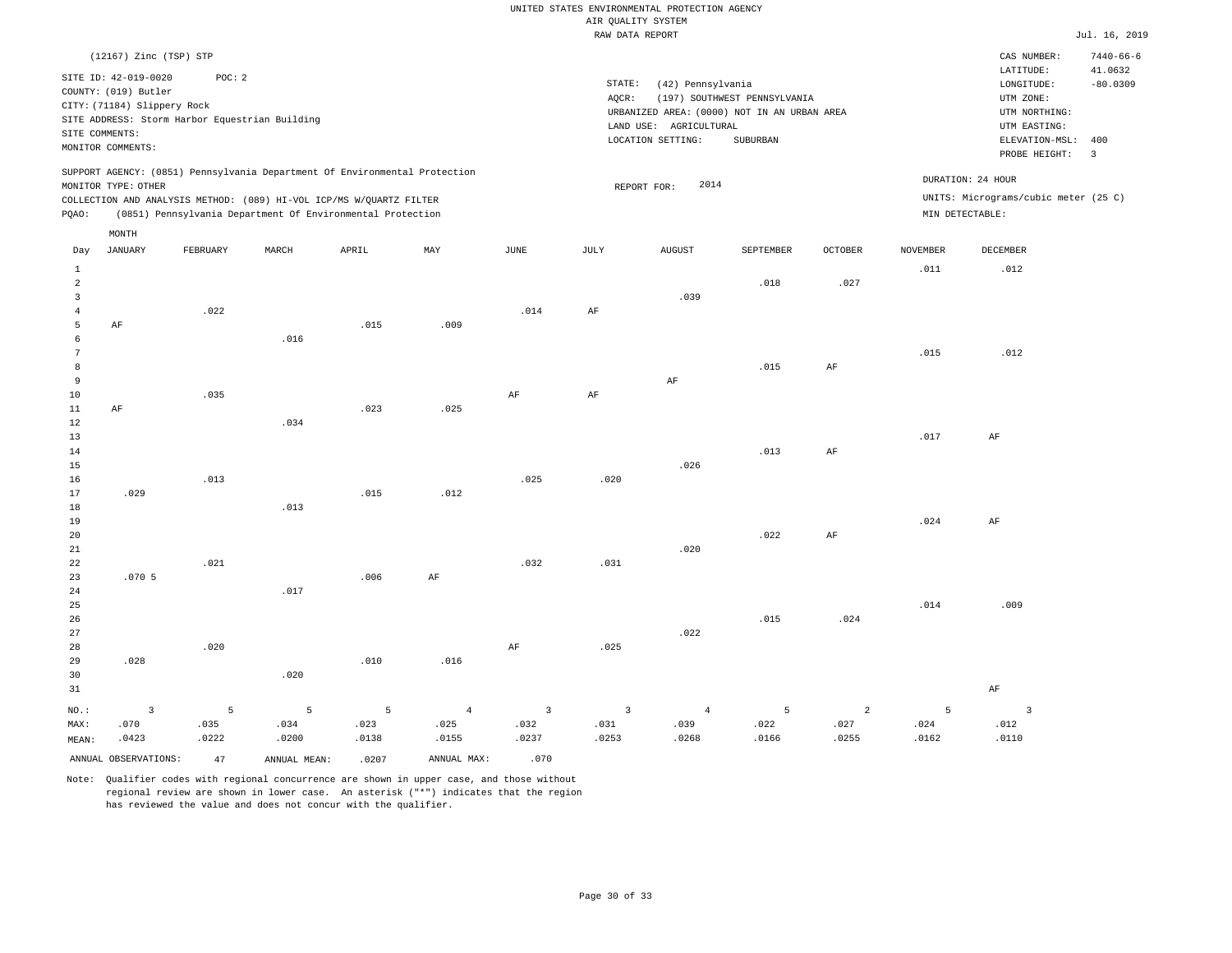|                                                                                                                                                                                                                                                 |                        |          |       |       |      |      | RAW DATA REPORT                                                                                                                                                                |               |           |                |                 |                          | Jul. 16, 2019                                                              |
|-------------------------------------------------------------------------------------------------------------------------------------------------------------------------------------------------------------------------------------------------|------------------------|----------|-------|-------|------|------|--------------------------------------------------------------------------------------------------------------------------------------------------------------------------------|---------------|-----------|----------------|-----------------|--------------------------|----------------------------------------------------------------------------|
|                                                                                                                                                                                                                                                 | (12167) Zinc (TSP) STP |          |       |       |      |      |                                                                                                                                                                                |               |           |                |                 | CAS NUMBER:<br>LATITUDE: | $7440 - 66 - 6$                                                            |
| SITE ID: 42-019-0020<br>POC:2<br>COUNTY: (019) Butler<br>CITY: (71184) Slippery Rock<br>SITE ADDRESS: Storm Harbor Equestrian Building<br>SITE COMMENTS:<br>MONITOR COMMENTS:                                                                   |                        |          |       |       |      |      | STATE:<br>(42) Pennsylvania<br>(197) SOUTHWEST PENNSYLVANIA<br>AQCR:<br>URBANIZED AREA: (0000) NOT IN AN URBAN AREA<br>LAND USE: AGRICULTURAL<br>LOCATION SETTING:<br>SUBURBAN |               |           |                |                 |                          | 41.0632<br>$-80.0309$<br>ELEVATION-MSL:<br>400<br>$\overline{\phantom{a}}$ |
| SUPPORT AGENCY: (0851) Pennsylvania Department Of Environmental Protection<br>MONITOR TYPE: OTHER<br>COLLECTION AND ANALYSIS METHOD: (089) HI-VOL ICP/MS W/OUARTZ FILTER<br>(0851) Pennsylvania Department Of Environmental Protection<br>POAO: |                        |          |       |       |      |      | DURATION: 24 HOUR<br>2015<br>REPORT FOR:<br>UNITS: Micrograms/cubic meter (25 C)<br>MIN DETECTABLE:                                                                            |               |           |                |                 |                          |                                                                            |
| Day                                                                                                                                                                                                                                             | MONTH<br>JANUARY       | FEBRUARY | MARCH | APRIL | MAY  | JUNE | JULY                                                                                                                                                                           | <b>AUGUST</b> | SEPTEMBER | <b>OCTOBER</b> | <b>NOVEMBER</b> | DECEMBER                 |                                                                            |
| 2<br>3<br>5                                                                                                                                                                                                                                     |                        | .012     | AF    |       |      | .020 | AF                                                                                                                                                                             | .019          | .036      | .012           | AF              | .013                     |                                                                            |
| 6<br>8                                                                                                                                                                                                                                          | .031                   |          | AF    | .014  | .019 |      |                                                                                                                                                                                |               |           |                | .013            | AF                       |                                                                            |
| 9<br>10<br>11                                                                                                                                                                                                                                   |                        | .032     |       |       |      | .026 | .019                                                                                                                                                                           | .020          | .018      | .019           |                 |                          |                                                                            |

| 12                                      | AF        |    |      | .013 | AF |      |    |      |      |    |      |      |
|-----------------------------------------|-----------|----|------|------|----|------|----|------|------|----|------|------|
| 13                                      |           |    | AF   |      |    |      |    |      |      |    |      |      |
| $14$                                    |           |    |      |      |    |      |    |      |      |    | .012 | AF   |
| 15                                      |           |    |      |      |    |      |    |      | .022 | AF |      |      |
| 16                                      |           |    |      |      |    |      |    | .021 |      |    |      |      |
| 17                                      |           | AF |      |      |    | .018 | AF |      |      |    |      |      |
| $18\,$                                  | AF        |    |      | AF   | AF |      |    |      |      |    |      |      |
| 19                                      |           |    | .008 |      |    |      |    |      |      |    |      |      |
|                                         |           |    |      |      |    |      |    |      |      |    | .011 | .023 |
| $\begin{array}{c} 20 \\ 21 \end{array}$ |           |    |      |      |    |      |    |      | AF   | AF |      |      |
| $2\sqrt{2}$                             |           |    |      |      |    |      |    | .016 |      |    |      |      |
| 23                                      |           | AF |      |      |    | AF   | AF |      |      |    |      |      |
| 24                                      | $\rm{AF}$ |    |      | AF   | AF |      |    |      |      |    |      |      |

| 25    | .021 |      |    |      |      |    |    |    |      |
|-------|------|------|----|------|------|----|----|----|------|
| 26    |      |      |    |      |      |    |    | AM | .007 |
| 27    |      |      |    |      |      | AF | AF |    |      |
| 28    |      |      |    |      | .022 |    |    |    |      |
| 29    |      |      | AF | .021 |      |    |    |    |      |
| 30 AF | AF   | .014 |    |      |      |    |    |    |      |

| 31    |                      |          | .011         |          |             |       |       |                |       |       |       |       |
|-------|----------------------|----------|--------------|----------|-------------|-------|-------|----------------|-------|-------|-------|-------|
| NO.:  |                      | $\sim$ 2 | $\sim$ 3     | $\sim$ 2 | $\sim$ 2    |       | 3 2 2 | 5 <sub>1</sub> |       |       |       |       |
| MAX:  | .031                 | .032     | .021         | .014     | .019        | .026  | .021  | .022           | .036  | .019  | .013  | .023  |
| MEAN: | .0310                | .0220    | .0133        | .0135    | .0165       | .0213 | .0200 | .0196          | .0253 | .0155 | .0120 | .0143 |
|       | ANNUAL OBSERVATIONS: | 31       | ANNUAL MEAN: | .0182    | ANNUAL MAX: | .036  |       |                |       |       |       |       |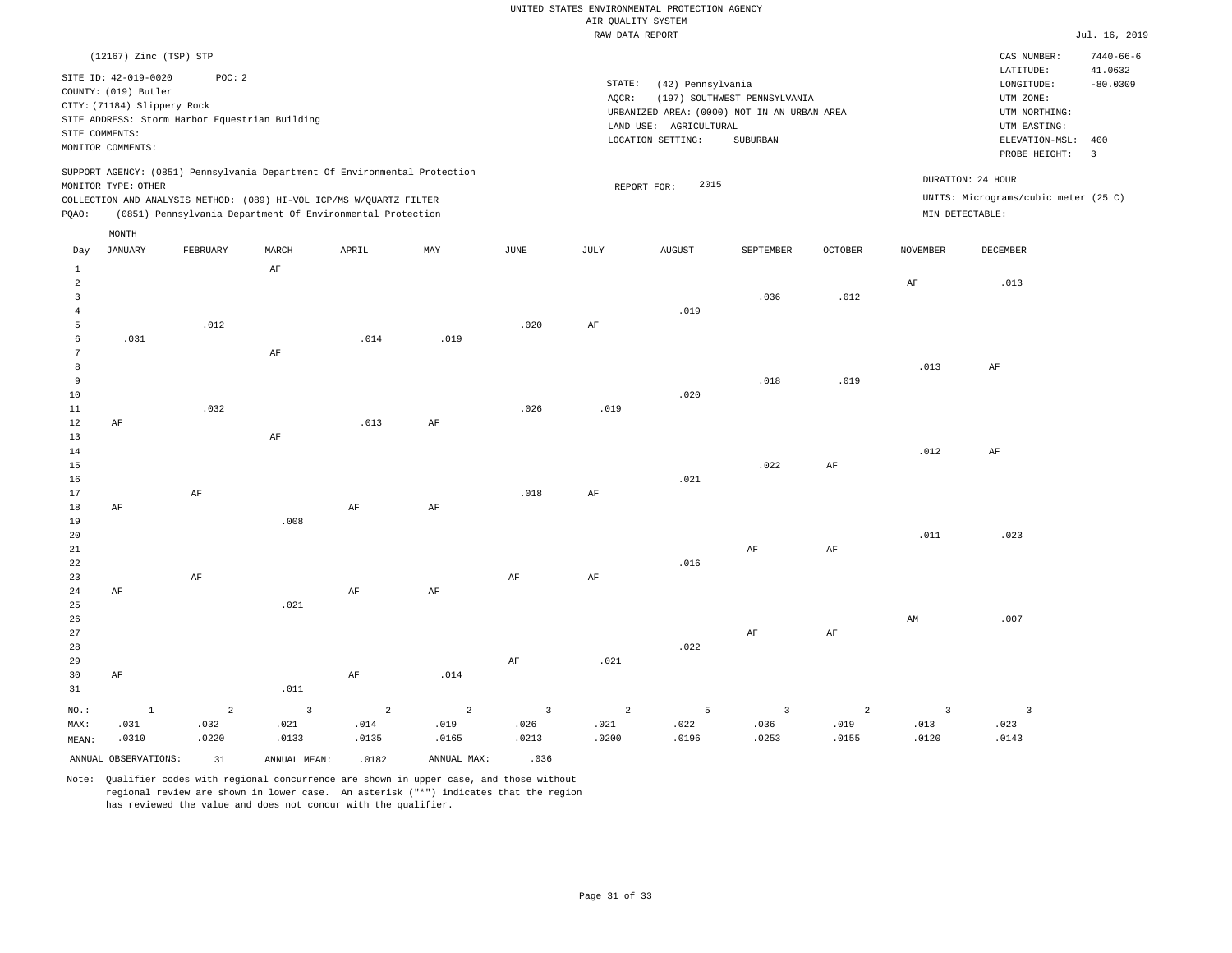|                                |                                                                                                  |                          |                                                                                                                                   |                |             |                                                                                                                                                                                | ----- ------ ---- ---- |                     |             |                |                     |                                                                                                                        |                                         |
|--------------------------------|--------------------------------------------------------------------------------------------------|--------------------------|-----------------------------------------------------------------------------------------------------------------------------------|----------------|-------------|--------------------------------------------------------------------------------------------------------------------------------------------------------------------------------|------------------------|---------------------|-------------|----------------|---------------------|------------------------------------------------------------------------------------------------------------------------|-----------------------------------------|
|                                | (12167) Zinc (TSP) STP                                                                           |                          |                                                                                                                                   |                |             |                                                                                                                                                                                |                        |                     |             |                |                     | CAS NUMBER:                                                                                                            | $7440 - 66 - 6$                         |
| SITE COMMENTS:                 | SITE ID: 42-019-0020<br>COUNTY: (019) Butler<br>CITY: (71184) Slippery Rock<br>MONITOR COMMENTS: | POC: 2                   | SITE ADDRESS: Storm Harbor Equestrian Building                                                                                    |                |             | STATE:<br>(42) Pennsylvania<br>AQCR:<br>(197) SOUTHWEST PENNSYLVANIA<br>URBANIZED AREA: (0000) NOT IN AN URBAN AREA<br>LAND USE: AGRICULTURAL<br>LOCATION SETTING:<br>SUBURBAN |                        |                     |             |                |                     | $\mathtt{LATITUDE}$<br>LONGITUDE:<br>UTM ZONE:<br>UTM NORTHING:<br>UTM EASTING:<br>ELEVATION-MSL: 400<br>PROBE HEIGHT: | 41.0632<br>$-80.0309$<br>$\overline{3}$ |
|                                |                                                                                                  |                          | SUPPORT AGENCY: (0851) Pennsylvania Department Of Environmental Protection                                                        |                |             |                                                                                                                                                                                |                        |                     |             |                |                     | DURATION: 24 HOUR                                                                                                      |                                         |
|                                | MONITOR TYPE: OTHER                                                                              |                          |                                                                                                                                   |                |             |                                                                                                                                                                                |                        | 2016<br>REPORT FOR: |             |                |                     | UNITS: Micrograms/cubic meter (25 C)                                                                                   |                                         |
| PQAO:                          |                                                                                                  |                          | COLLECTION AND ANALYSIS METHOD: (089) HI-VOL ICP/MS W/QUARTZ FILTER<br>(0851) Pennsylvania Department Of Environmental Protection |                |             |                                                                                                                                                                                |                        |                     |             |                |                     | MIN DETECTABLE:                                                                                                        |                                         |
|                                | MONTH                                                                                            |                          |                                                                                                                                   |                |             |                                                                                                                                                                                |                        |                     |             |                |                     |                                                                                                                        |                                         |
| Day                            | <b>JANUARY</b>                                                                                   | FEBRUARY                 | MARCH                                                                                                                             | APRIL          | MAY         | JUNE                                                                                                                                                                           | JULY                   | <b>AUGUST</b>       | SEPTEMBER   | <b>OCTOBER</b> | NOVEMBER            | DECEMBER                                                                                                               |                                         |
| $\mathbf{1}$<br>$\overline{a}$ | .006                                                                                             |                          | .012                                                                                                                              |                |             |                                                                                                                                                                                |                        |                     |             |                |                     |                                                                                                                        |                                         |
| $\overline{3}$                 |                                                                                                  |                          |                                                                                                                                   |                |             |                                                                                                                                                                                |                        |                     |             |                |                     |                                                                                                                        |                                         |
| $\overline{4}$                 |                                                                                                  |                          |                                                                                                                                   |                |             |                                                                                                                                                                                |                        |                     |             |                |                     |                                                                                                                        |                                         |
| 5                              |                                                                                                  |                          |                                                                                                                                   |                |             | .010                                                                                                                                                                           | .018                   |                     |             |                |                     |                                                                                                                        |                                         |
| 6<br>7                         | AF                                                                                               | $\mathbb{F} \mathbbm{I}$ | AM                                                                                                                                | .016           | .008        |                                                                                                                                                                                |                        |                     |             |                |                     |                                                                                                                        |                                         |
| 8                              |                                                                                                  |                          |                                                                                                                                   |                |             |                                                                                                                                                                                |                        |                     |             |                |                     |                                                                                                                        |                                         |
| 9                              |                                                                                                  |                          |                                                                                                                                   |                |             |                                                                                                                                                                                |                        |                     |             |                |                     |                                                                                                                        |                                         |
| $10$                           |                                                                                                  |                          |                                                                                                                                   |                |             |                                                                                                                                                                                |                        |                     |             |                |                     |                                                                                                                        |                                         |
| 11<br>$1\,2$                   |                                                                                                  | ${\tt F1}$               |                                                                                                                                   | .020           | .016        | .021                                                                                                                                                                           | .011                   |                     |             |                |                     |                                                                                                                        |                                         |
| 13                             | AF                                                                                               |                          | $\rm AF$                                                                                                                          |                |             |                                                                                                                                                                                |                        |                     |             |                |                     |                                                                                                                        |                                         |
| 14                             |                                                                                                  |                          |                                                                                                                                   |                |             |                                                                                                                                                                                |                        |                     |             |                |                     |                                                                                                                        |                                         |
| 15                             |                                                                                                  |                          |                                                                                                                                   |                |             |                                                                                                                                                                                |                        |                     |             |                |                     |                                                                                                                        |                                         |
| 16<br>17                       |                                                                                                  |                          |                                                                                                                                   |                |             | .008                                                                                                                                                                           | .016                   |                     |             |                |                     |                                                                                                                        |                                         |
| 18                             |                                                                                                  | AM                       |                                                                                                                                   | .018           | .014        |                                                                                                                                                                                |                        |                     |             |                |                     |                                                                                                                        |                                         |
| 19                             | .015                                                                                             |                          | AM                                                                                                                                |                |             |                                                                                                                                                                                |                        |                     |             |                |                     |                                                                                                                        |                                         |
| 20                             |                                                                                                  |                          |                                                                                                                                   |                |             |                                                                                                                                                                                |                        |                     |             |                |                     |                                                                                                                        |                                         |
| 21<br>22                       |                                                                                                  |                          |                                                                                                                                   |                |             |                                                                                                                                                                                |                        |                     |             |                |                     |                                                                                                                        |                                         |
| 23                             |                                                                                                  |                          |                                                                                                                                   |                |             | .009                                                                                                                                                                           | .011                   |                     |             |                |                     |                                                                                                                        |                                         |
| 24                             |                                                                                                  | AM                       |                                                                                                                                   | .011           | .017        |                                                                                                                                                                                |                        |                     |             |                |                     |                                                                                                                        |                                         |
| 25                             | .008                                                                                             |                          | .008                                                                                                                              |                |             |                                                                                                                                                                                |                        |                     |             |                |                     |                                                                                                                        |                                         |
| 26                             |                                                                                                  |                          |                                                                                                                                   |                |             |                                                                                                                                                                                |                        |                     |             |                |                     |                                                                                                                        |                                         |
| 27<br>28                       |                                                                                                  |                          |                                                                                                                                   |                |             |                                                                                                                                                                                |                        |                     |             |                |                     |                                                                                                                        |                                         |
| 29                             |                                                                                                  |                          |                                                                                                                                   |                |             | .009                                                                                                                                                                           | .017                   |                     |             |                |                     |                                                                                                                        |                                         |
| 30                             |                                                                                                  |                          |                                                                                                                                   | .015           | .014        |                                                                                                                                                                                |                        |                     |             |                |                     |                                                                                                                        |                                         |
| 31                             | .010                                                                                             |                          | .016                                                                                                                              |                |             |                                                                                                                                                                                |                        |                     |             |                |                     |                                                                                                                        |                                         |
| $NO.$ :                        | $\sqrt{4}$                                                                                       | $\mathsf{O}\xspace$      | $\overline{\mathbf{3}}$                                                                                                           | $\overline{5}$ | 5           | 5                                                                                                                                                                              | 5                      | $\mathsf{O}$        | $\mathsf 0$ | $\mathbb O$    | $\mathsf{O}\xspace$ | $\mathbb O$                                                                                                            |                                         |
| MAX:                           | .015                                                                                             |                          | .016                                                                                                                              | .020           | .017        | .021                                                                                                                                                                           | .018                   |                     |             |                |                     |                                                                                                                        |                                         |
| MEAN:                          | .0098                                                                                            |                          | .0120                                                                                                                             | .0160          | .0138       | .0114                                                                                                                                                                          | .0146                  |                     |             |                |                     |                                                                                                                        |                                         |
|                                | ANNUAL OBSERVATIONS:                                                                             | 27                       | ANNUAL, MEAN:                                                                                                                     | .0131          | ANNUAL MAX: | .021                                                                                                                                                                           |                        |                     |             |                |                     |                                                                                                                        |                                         |